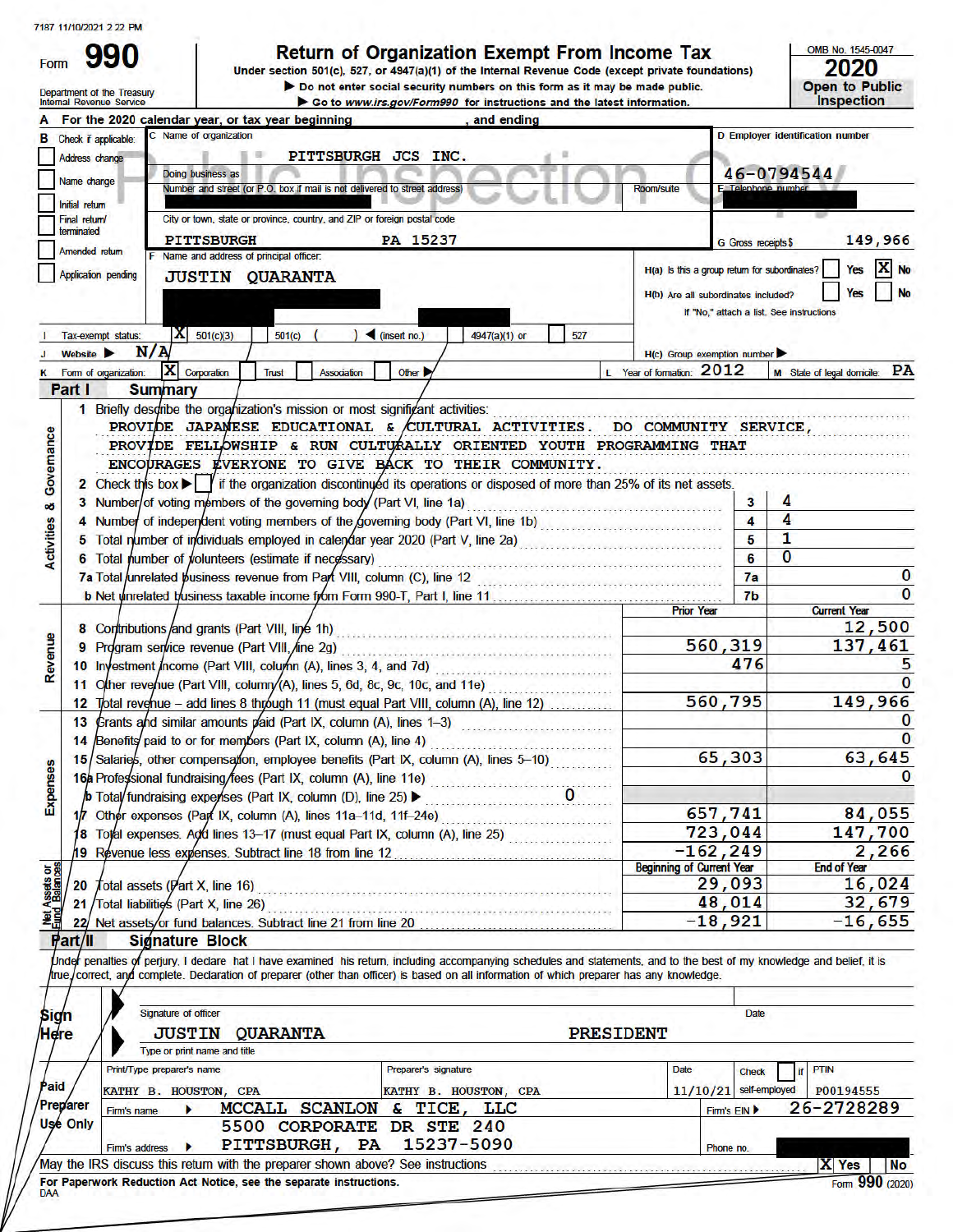|              | Form 990 (2020) $PITTSBURGH$ $JCS$ $INC.$                                                                                      |                                  |                               | 46-0794544             | Page 2                |
|--------------|--------------------------------------------------------------------------------------------------------------------------------|----------------------------------|-------------------------------|------------------------|-----------------------|
|              | <b>Statement of Program Service Accomplishments</b><br>Part III                                                                |                                  |                               |                        |                       |
|              |                                                                                                                                |                                  |                               |                        |                       |
|              | 1 Briefly descr be the organization's mission:                                                                                 |                                  |                               |                        |                       |
|              | PROVIDE JAPANESE EDUCATIONAL & CULTURAL ACTIVITIES.                                                                            |                                  |                               | DO COMMUNITY SERVICE,  |                       |
|              | PROVIDE FELLOWSHIP & RUN CULTURALLY ORIENTED YOUTH PROGRAMMING THAT                                                            |                                  |                               |                        |                       |
|              | ENCOURAGES EVERYONE TO GIVE BACK TO THEIR COMMUNITY.                                                                           |                                  |                               |                        |                       |
|              |                                                                                                                                |                                  |                               |                        |                       |
| $\mathbf{2}$ | Did the organization undertake any significant program services during the year which were not listed on the                   |                                  |                               |                        |                       |
|              | prior Form 990 or 990-EZ?                                                                                                      |                                  |                               |                        | Yes $ X $ No          |
|              | If "Yes," describe these new services on Schedule O.                                                                           |                                  |                               |                        |                       |
| 3            | Did the organization cease conducting, or make significant changes in how it conducts, any program                             |                                  |                               |                        |                       |
|              | services?                                                                                                                      |                                  |                               |                        | Yes $\overline{X}$ No |
|              | If "Yes," describe these changes on Schedule O.                                                                                |                                  |                               |                        |                       |
| 4            | Describe the organization's program service accomplishments for each of its three largest program services, as measured by     |                                  |                               |                        |                       |
|              | expenses. Section 501(c)(3) and 501(c)(4) organizations are required to report the amount of grants and allocations to others, |                                  |                               |                        |                       |
|              | the total expenses, and revenue, if any, for each program service reported.                                                    |                                  |                               |                        |                       |
|              |                                                                                                                                |                                  |                               |                        |                       |
|              | 4a (Code:<br>) (Expenses \$                                                                                                    |                                  | 70,926 including grants of \$ | ) (Revenue \$          | 137,461               |
|              | PROVIDE JAPANESE EXPERIENCE & SERVICE                                                                                          |                                  |                               |                        |                       |
|              |                                                                                                                                |                                  |                               |                        |                       |
|              |                                                                                                                                |                                  |                               |                        |                       |
|              |                                                                                                                                |                                  |                               |                        |                       |
|              |                                                                                                                                |                                  |                               |                        |                       |
|              |                                                                                                                                |                                  |                               |                        |                       |
|              |                                                                                                                                |                                  |                               |                        |                       |
|              |                                                                                                                                |                                  |                               |                        |                       |
|              |                                                                                                                                |                                  |                               |                        |                       |
|              |                                                                                                                                |                                  |                               |                        |                       |
|              |                                                                                                                                |                                  |                               |                        |                       |
|              |                                                                                                                                |                                  |                               |                        |                       |
|              | 4b (Code:                                                                                                                      |                                  |                               |                        |                       |
|              | N/A                                                                                                                            |                                  |                               |                        |                       |
|              |                                                                                                                                |                                  |                               |                        |                       |
|              |                                                                                                                                |                                  |                               |                        |                       |
|              |                                                                                                                                |                                  |                               |                        |                       |
|              |                                                                                                                                |                                  |                               |                        |                       |
|              |                                                                                                                                |                                  |                               |                        |                       |
|              |                                                                                                                                |                                  |                               |                        |                       |
|              |                                                                                                                                |                                  |                               |                        |                       |
|              |                                                                                                                                |                                  |                               |                        |                       |
|              |                                                                                                                                |                                  |                               |                        |                       |
|              |                                                                                                                                |                                  |                               |                        |                       |
|              |                                                                                                                                |                                  |                               |                        |                       |
|              |                                                                                                                                |                                  |                               |                        |                       |
|              |                                                                                                                                |                                  |                               |                        |                       |
|              | 4c (Code:<br>$(1, 1, 1, 1, 1, 1)$ (Expenses \$                                                                                 |                                  | including grants of \$        | $\ldots$ ) (Revenue \$ |                       |
|              | N/A                                                                                                                            |                                  |                               |                        |                       |
|              |                                                                                                                                |                                  |                               |                        |                       |
|              |                                                                                                                                |                                  |                               |                        |                       |
|              |                                                                                                                                |                                  |                               |                        |                       |
|              |                                                                                                                                |                                  |                               |                        |                       |
|              |                                                                                                                                |                                  |                               |                        |                       |
|              |                                                                                                                                |                                  |                               |                        |                       |
|              |                                                                                                                                |                                  |                               |                        |                       |
|              |                                                                                                                                |                                  |                               |                        |                       |
|              |                                                                                                                                |                                  |                               |                        |                       |
|              |                                                                                                                                |                                  |                               |                        |                       |
|              |                                                                                                                                |                                  |                               |                        |                       |
|              | 4d Other program services (Descr be on Schedule O.)                                                                            |                                  |                               |                        |                       |
|              | (Expenses \$                                                                                                                   | including grants of \$<br>70,926 |                               | (Revenue \$            |                       |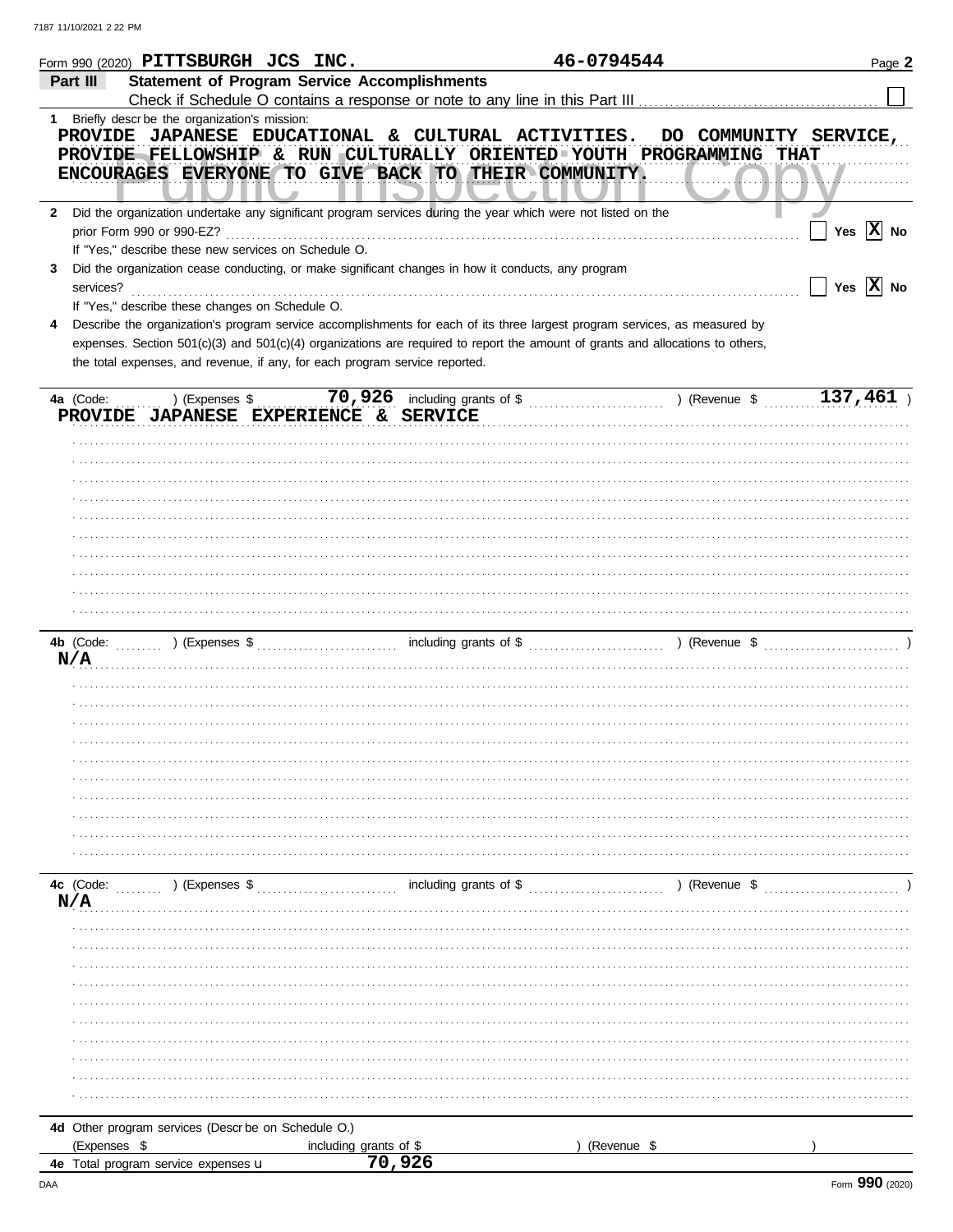|     | 46-0794544<br>Form 990 (2020) PITTSBURGH JCS INC.                                                                                                                                       |                 |             | Page 3 |
|-----|-----------------------------------------------------------------------------------------------------------------------------------------------------------------------------------------|-----------------|-------------|--------|
|     | <b>Checklist of Required Schedules</b><br>Part IV                                                                                                                                       |                 |             |        |
|     |                                                                                                                                                                                         |                 | Yes         | No     |
| 1   | Is the organization described in section 501(c)(3) or 4947(a)(1) (other than a private foundation)? If "Yes,"                                                                           |                 |             |        |
|     | complete Schedule A                                                                                                                                                                     | 1               | X           |        |
| 2   | Is the organization required to complete Schedule B, Schedule of Contributors (see instructions)?                                                                                       | $\overline{2}$  | $\mathbf x$ |        |
| 3   | Did the organization engage in direct or indirect political campaign activities on behalf of or in opposition to<br>candidates for public office? If "Yes," complete Schedule C, Part I | $\mathbf{3}$    |             | x      |
| 4   | Section 501(c)(3) organizations. Did the organization engage in lobbying activities, or have a section 501(h)                                                                           |                 |             |        |
|     | election in effect during the tax year? If "Yes," complete Schedule C, Part II                                                                                                          | 4               |             | x      |
| 5   | Is the organization a section $501(c)(4)$ , $501(c)(5)$ , or $501(c)(6)$ organization that receives membership dues,                                                                    |                 |             |        |
|     | assessments, or similar amounts as defined in Revenue Procedure 98-19? If "Yes," complete Schedule C, Part III                                                                          | 5               |             | x      |
| 6   | Did the organization maintain any donor advised funds or any similar funds or accounts for which donors                                                                                 |                 |             |        |
|     | have the right to provide advice on the distribution or investment of amounts in such funds or accounts? If                                                                             |                 |             |        |
|     | "Yes," complete Schedule D, Part I                                                                                                                                                      | 6               |             | X      |
| 7   | Did the organization receive or hold a conservation easement, including easements to preserve open space,                                                                               |                 |             |        |
|     | the environment, historic land areas, or historic structures? If "Yes," complete Schedule D, Part II                                                                                    | $\overline{7}$  |             | X      |
| 8   | Did the organization maintain collections of works of art, historical treasures, or other similar assets? If "Yes,"                                                                     |                 |             |        |
|     | complete Schedule D, Part III                                                                                                                                                           | 8               |             | x      |
| 9   | Did the organization report an amount in Part X, line 21, for escrow or custodial account liability, serve as a                                                                         |                 |             |        |
|     | custodian for amounts not listed in Part X; or provide credit counseling, debt management, credit repair, or                                                                            |                 |             |        |
|     | debt negotiation services? If "Yes," complete Schedule D, Part IV                                                                                                                       | 9               |             | X      |
| 10  | Did the organization, directly or through a related organization, hold assets in donor-restricted endowments                                                                            |                 |             |        |
|     | or in quasi endowments? If "Yes," complete Schedule D, Part V                                                                                                                           | 10              |             | x      |
| 11  | If the organization's answer to any of the following questions is "Yes," then complete Schedule D, Parts VI,<br>VII, VIII, IX, or X as applicable.                                      |                 |             |        |
| a   | Did the organization report an amount for land, buildings, and equipment in Part X, line 10? If "Yes,"                                                                                  |                 |             |        |
|     | complete Schedule D, Part VI                                                                                                                                                            | 11a             |             | X      |
| b   | Did the organization report an amount for investments—other securities in Part X, line 12, that is 5% or more                                                                           |                 |             |        |
|     | of its total assets reported in Part X, line 16? If "Yes," complete Schedule D, Part VII                                                                                                | 11b             |             | x      |
| c   | Did the organization report an amount for investments—program related in Part X, line 13, that is 5% or more                                                                            |                 |             |        |
|     | of its total assets reported in Part X, line 16? If "Yes," complete Schedule D, Part VIII                                                                                               | 11c             |             | x      |
| d   | Did the organization report an amount for other assets in Part X, line 15, that is 5% or more of its total assets                                                                       |                 |             |        |
|     | reported in Part X, line 16? If "Yes," complete Schedule D, Part IX                                                                                                                     | 11d             |             | X      |
|     | Did the organization report an amount for other liabilities in Part X, line 25? If "Yes," complete Schedule D, Part X                                                                   | <b>11e</b>      | $\mathbf x$ |        |
| f   | Did the organization's separate or consolidated financial statements for the tax year include a footnote that addresses                                                                 |                 |             |        |
|     | the organization's liability for uncertain tax positions under FIN 48 (ASC 740)? If "Yes," complete Schedule D, Part X                                                                  | 11f             |             | x      |
|     | 12a Did the organization obtain separate, independent audited financial statements for the tax year? If "Yes," complete                                                                 | 12a             |             | X      |
| b   | Was the organization included in consolidated, independent audited financial statements for the tax year? If                                                                            |                 |             |        |
|     | "Yes," and if the organization answered "No" to line 12a, then completing Schedule D, Parts XI and XII is optional                                                                      | 12 <sub>b</sub> |             | х      |
| 13  |                                                                                                                                                                                         | 13              |             | X      |
| 14a | Did the organization maintain an office, employees, or agents outside of the United States?                                                                                             | 14a             |             | X      |
| b   | Did the organization have aggregate revenues or expenses of more than \$10,000 from grantmaking,                                                                                        |                 |             |        |
|     | fundraising, business, investment, and program service activities outside the United States, or aggregate                                                                               |                 |             |        |
|     | foreign investments valued at \$100,000 or more? If "Yes," complete Schedule F, Parts I and IV                                                                                          | 14b             |             | x      |
| 15  | Did the organization report on Part IX, column (A), line 3, more than \$5,000 of grants or other assistance to or                                                                       |                 |             |        |
|     | for any foreign organization? If "Yes," complete Schedule F, Parts II and IV                                                                                                            | 15              |             | X      |

|    | for any foreign organization? If "Yes," complete Schedule F, Parts II and IV                                   |
|----|----------------------------------------------------------------------------------------------------------------|
| 16 | Did the organization report on Part IX, column (A), line 3, more than \$5,000 of aggregate grants or other     |
|    | assistance to or for foreign individuals? If "Yes," complete Schedule F, Parts III and IV                      |
|    | Did the organization report a total of more than \$15,000 of expenses for professional fundraising services on |
|    | Part IX, column (A), lines 6 and 11e? If "Yes," complete Schedule G, Part I See instructions                   |
| 18 | Did the organization report more than \$15,000 total of fundraising event gross income and contributions on    |

| 17 | Did the organization report a total of more than \$15,000 of expenses for professional fundraising services on        |                 |  |
|----|-----------------------------------------------------------------------------------------------------------------------|-----------------|--|
|    | Part IX, column (A), lines 6 and 11e? If "Yes," complete Schedule G, Part I See instructions                          | 17              |  |
| 18 | Did the organization report more than \$15,000 total of fundraising event gross income and contributions on           |                 |  |
|    | Part VIII, lines 1c and 8a? If "Yes," complete Schedule G, Part II                                                    | 18              |  |
| 19 | Did the organization report more than \$15,000 of gross income from gaming activities on Part VIII, line 9a?          |                 |  |
|    |                                                                                                                       | 19              |  |
|    | 20a Did the organization operate one or more hospital facilities? If "Yes," complete Schedule H                       | 20a             |  |
|    | <b>b</b> If "Yes" to line 20a, did the organization attach a copy of its audited financial statements to this return? | 20 <sub>b</sub> |  |
| 21 | Did the organization report more than \$5,000 of grants or other assistance to any domestic organization or           |                 |  |
|    |                                                                                                                       | 21              |  |

for any foreign organization? *If "Yes," complete Schedule F, Parts II and IV* . . . . . . . . . . . . . . . . . . . . . . . . . . . . . . . . . . . . . . . . . . . . . . . . . . . . . . . . . . . .

**16**

**X**

**X**

**X**

**X**

**X**

**X**

**X**

**X**

**X**

**X**

**X**

**X**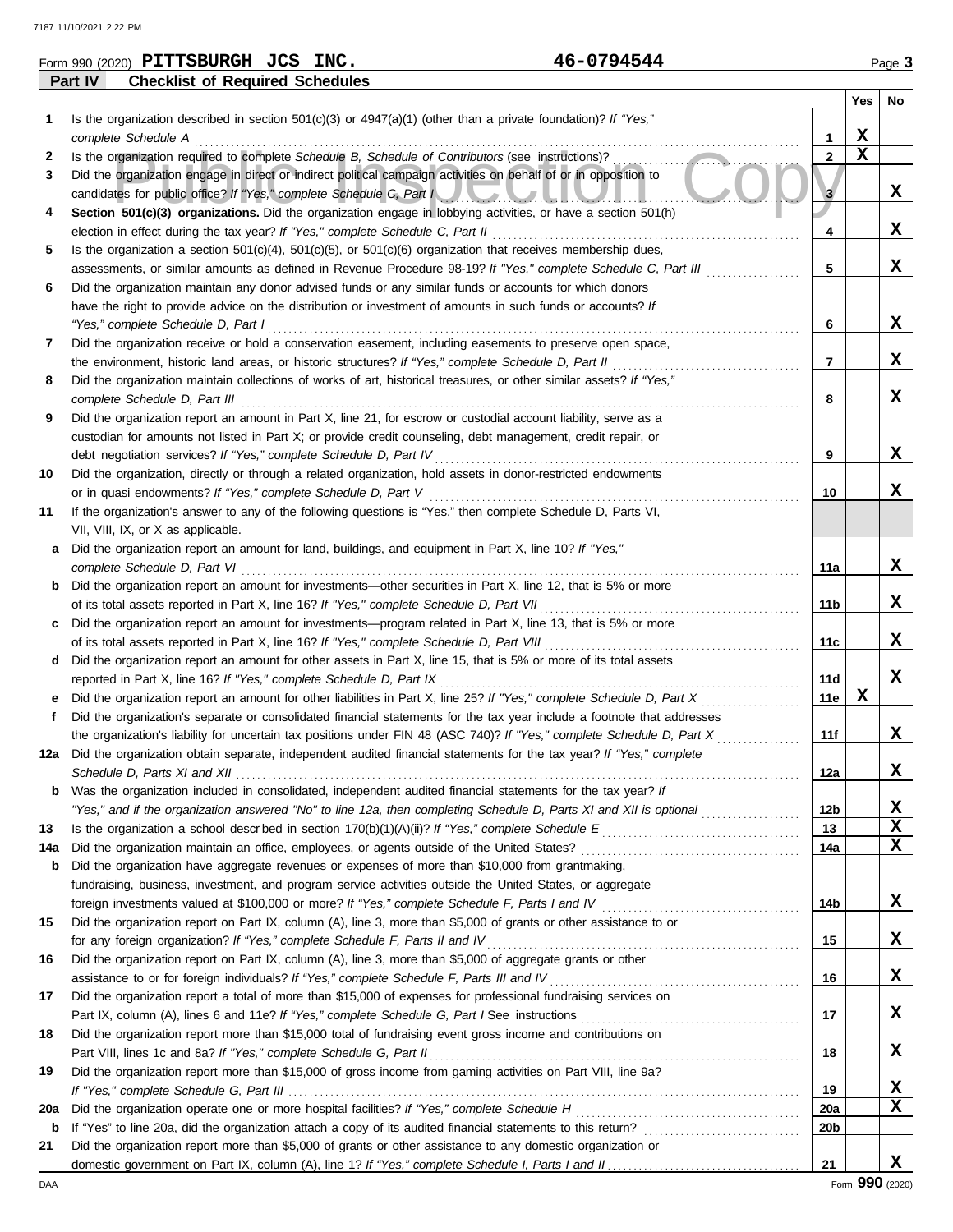|        | 46-0794544<br>Form 990 (2020) PITTSBURGH JCS INC.                                                                                                                                                              |     |     | Page 4                  |
|--------|----------------------------------------------------------------------------------------------------------------------------------------------------------------------------------------------------------------|-----|-----|-------------------------|
|        | Part IV<br><b>Checklist of Required Schedules (continued)</b>                                                                                                                                                  |     |     |                         |
|        |                                                                                                                                                                                                                |     | Yes | No                      |
| 22     | Did the organization report more than \$5,000 of grants or other assistance to or for domestic individuals on                                                                                                  |     |     |                         |
|        | Part IX, column (A), line 2? If "Yes," complete Schedule I, Parts I and III                                                                                                                                    | 22  |     | X                       |
| 23     | Did the organization answer "Yes" to Part VII, Section A, line 3, 4, or 5 about compensation of the<br>organization's current and former officers, directors, trustees, key employees, and highest compensated |     |     |                         |
|        |                                                                                                                                                                                                                | 23  |     | X                       |
|        | employees? If "Yes," complete Schedule J<br><u>HEIOIVUUTI</u><br>24a Did the organization have a tax-exempt bond issue with an outstanding principal amount of more than                                       |     |     |                         |
|        | \$100,000 as of the last day of the year, that was issued after December 31, 2002? If "Yes," answer lines 24b                                                                                                  |     |     |                         |
|        | through 24d and complete Schedule K. If "No," go to line 25a                                                                                                                                                   | 24a |     | x                       |
| b      | Did the organization invest any proceeds of tax-exempt bonds beyond a temporary period exception?                                                                                                              | 24b |     |                         |
| c      | Did the organization maintain an escrow account other than a refunding escrow at any time during the year                                                                                                      |     |     |                         |
|        | to defease any tax-exempt bonds?                                                                                                                                                                               | 24c |     |                         |
|        | d Did the organization act as an "on behalf of" issuer for bonds outstanding at any time during the year?                                                                                                      | 24d |     |                         |
|        | 25a Section 501(c)(3), 501(c)(4), and 501(c)(29) organizations. Did the organization engage in an excess benefit                                                                                               |     |     |                         |
|        | transaction with a disqualified person during the year? If "Yes," complete Schedule L, Part I                                                                                                                  | 25a |     | x                       |
| b      | Is the organization aware that it engaged in an excess benefit transaction with a disqualified person in a prior                                                                                               |     |     |                         |
|        | year, and that the transaction has not been reported on any of the organization's prior Forms 990 or 990-EZ?                                                                                                   |     |     |                         |
|        | If "Yes," complete Schedule L, Part I                                                                                                                                                                          | 25b |     | x                       |
| 26     | Did the organization report any amount on Part X, line 5 or 22, for receivables from or payables to any current                                                                                                |     |     |                         |
|        | or former officer, director, trustee, key employee, creator or founder, substantial contributor, or 35%                                                                                                        |     |     |                         |
|        | controlled entity or family member of any of these persons? If "Yes," complete Schedule L, Part II                                                                                                             | 26  |     | X                       |
| 27     | Did the organization provide a grant or other assistance to any current or former officer, director, trustee, key                                                                                              |     |     |                         |
|        | employee, creator or founder, substantial contributor or employee thereof, a grant selection committee                                                                                                         |     |     |                         |
|        | member, or to a 35% controlled entity (including an employee thereof) or family member of any of these                                                                                                         |     |     |                         |
|        | persons? If "Yes," complete Schedule L, Part III                                                                                                                                                               | 27  |     | x                       |
| 28     | Was the organization a party to a business transaction with one of the following parties (see Schedule L, Part                                                                                                 |     |     |                         |
|        | IV instructions, for applicable filing thresholds, conditions, and exceptions):                                                                                                                                |     |     |                         |
| а      | A current or former officer, director, trustee, key employee, creator or founder, or substantial contributor? If                                                                                               |     |     |                         |
|        | "Yes," complete Schedule L, Part IV                                                                                                                                                                            | 28a |     | X<br>$\mathbf x$        |
| b      | A family member of any individual described in line 28a? If "Yes," complete Schedule L, Part IV                                                                                                                | 28b |     |                         |
| c      | A 35% controlled entity of one or more individuals and/or organizations descr bed in lines 28a or 28b? If<br>"Yes," complete Schedule L, Part IV                                                               | 28c |     | X                       |
| 29     | Did the organization receive more than \$25,000 in non-cash contrbutions? If "Yes," complete Schedule M                                                                                                        | 29  |     | $\mathbf x$             |
| 30     | Did the organization receive contributions of art, historical treasures, or other similar assets, or qualified                                                                                                 |     |     |                         |
|        | conservation contributions? If "Yes," complete Schedule M                                                                                                                                                      | 30  |     | X                       |
| 31     | Did the organization liquidate, terminate, or dissolve and cease operations? If "Yes," complete Schedule N, Part I                                                                                             | 31  |     | $\overline{\mathbf{x}}$ |
| 32     | Did the organization sell, exchange, dispose of, or transfer more than 25% of its net assets? If "Yes,"                                                                                                        |     |     |                         |
|        | complete Schedule N, Part II                                                                                                                                                                                   | 32  |     | X                       |
| 33     | Did the organization own 100% of an entity disregarded as separate from the organization under Regulations                                                                                                     |     |     |                         |
|        | sections 301.7701-2 and 301.7701-3? If "Yes," complete Schedule R, Part I                                                                                                                                      | 33  |     | X                       |
| 34     | Was the organization related to any tax-exempt or taxable entity? If "Yes," complete Schedule R, Part II, III,                                                                                                 |     |     |                         |
|        | or IV, and Part V, line 1                                                                                                                                                                                      | 34  |     | х                       |
| 35a    | Did the organization have a controlled entity within the meaning of section 512(b)(13)?                                                                                                                        | 35a |     | $\mathbf x$             |
| b      | If "Yes" to line 35a, did the organization receive any payment from or engage in any transaction with a                                                                                                        |     |     |                         |
|        | controlled entity within the meaning of section 512(b)(13)? If "Yes," complete Schedule R, Part V, line 2                                                                                                      | 35b |     |                         |
| 36     | Section 501(c)(3) organizations. Did the organization make any transfers to an exempt non-charitable                                                                                                           |     |     |                         |
|        | related organization? If "Yes," complete Schedule R, Part V, line 2                                                                                                                                            | 36  |     | X                       |
| 37     | Did the organization conduct more than 5% of its activities through an entity that is not a related organization                                                                                               |     |     |                         |
|        | and that is treated as a partnership for federal income tax purposes? If "Yes," complete Schedule R, Part VI                                                                                                   | 37  |     | X                       |
| 38     | Did the organization complete Schedule O and provide explanations in Schedule O for Part VI, lines 11b and                                                                                                     |     |     |                         |
|        | 19? Note: All Form 990 filers are required to complete Schedule O.                                                                                                                                             | 38  | X   |                         |
|        | Statements Regarding Other IRS Filings and Tax Compliance<br>Part V                                                                                                                                            |     |     |                         |
|        |                                                                                                                                                                                                                |     |     |                         |
|        |                                                                                                                                                                                                                |     | Yes | No                      |
| 1a     | 1<br>Enter the number reported in Box 3 of Form 1096. Enter -0- if not applicable<br>1a<br>$\overline{0}$<br>1 <sub>b</sub>                                                                                    |     |     |                         |
| b<br>c | Enter the number of Forms W-2G included in line 1a. Enter -0- if not applicable<br>Did the organization comply with backup withholding rules for reportable payments to vendors and                            |     |     |                         |
|        |                                                                                                                                                                                                                |     |     |                         |
|        |                                                                                                                                                                                                                | 1c  |     | X                       |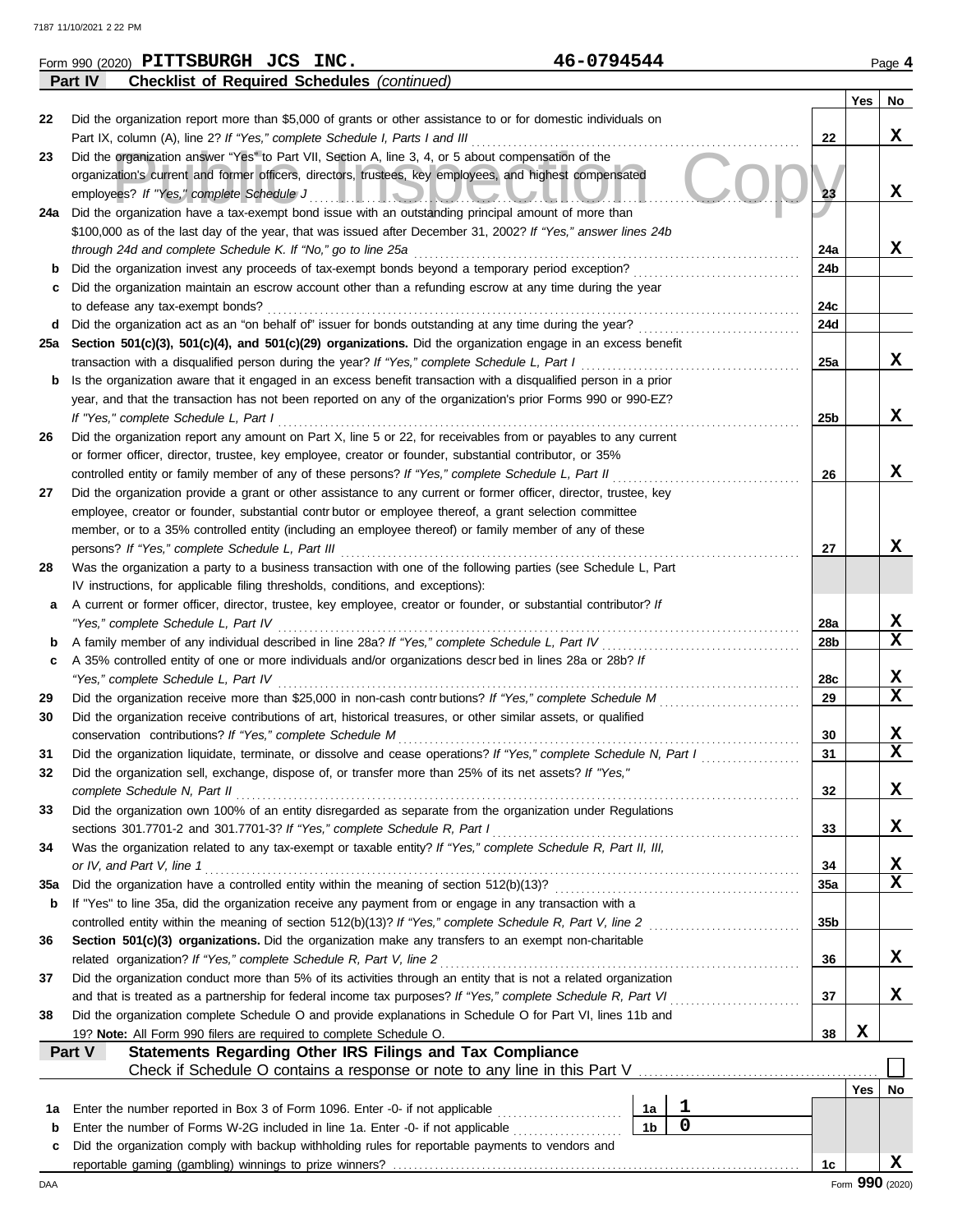|     | 46-0794544<br>Form 990 (2020) PITTSBURGH JCS INC.                                                                                     |                 |                |             | Page 5           |  |  |  |  |  |  |
|-----|---------------------------------------------------------------------------------------------------------------------------------------|-----------------|----------------|-------------|------------------|--|--|--|--|--|--|
|     | Statements Regarding Other IRS Filings and Tax Compliance (continued)<br>Part V                                                       |                 |                |             |                  |  |  |  |  |  |  |
|     |                                                                                                                                       |                 |                | Yes         | No               |  |  |  |  |  |  |
| 2a  | Enter the number of employees reported on Form W-3, Transmittal of Wage and Tax                                                       |                 |                |             |                  |  |  |  |  |  |  |
|     | Statements, filed for the calendar year ending with or within the year covered by this return                                         | 1<br>2a         |                |             |                  |  |  |  |  |  |  |
| b   | If at least one is reported on line 2a, did the organization file all required federal employment tax returns?                        |                 | 2b             | $\mathbf x$ |                  |  |  |  |  |  |  |
|     | Note: If the sum of lines 1a and 2a is greater than 250, you may be required to e-file (see instructions)                             |                 |                |             |                  |  |  |  |  |  |  |
| За  | Did the organization have unrelated business gross income of \$1,000 or more during the year?                                         |                 | 3a             |             | X                |  |  |  |  |  |  |
| b   | If "Yes," has it filed a Form 990-T for this year? If "No" to line 3b, provide an explanation on Schedule O                           |                 | 3 <sub>b</sub> |             |                  |  |  |  |  |  |  |
| 4a  | At any time during the calendar year, did the organization have an interest in, or a signature or other authority over,               |                 |                |             |                  |  |  |  |  |  |  |
|     | a financial account in a foreign country (such as a bank account, securities account, or other financial account)?                    |                 | 4a             |             | X                |  |  |  |  |  |  |
| b   | If "Yes," enter the name of the foreign country u                                                                                     |                 |                |             |                  |  |  |  |  |  |  |
|     | See instructions for filing requirements for FinCEN Form 114, Report of Foreign Bank and Financial Accounts (FBAR).                   |                 |                |             |                  |  |  |  |  |  |  |
| 5a  | Was the organization a party to a proh bited tax shelter transaction at any time during the tax year?                                 |                 | 5a             |             | X<br>$\mathbf x$ |  |  |  |  |  |  |
| b   | Did any taxable party notify the organization that it was or is a party to a prohibited tax shelter transaction?                      |                 | 5 <sub>b</sub> |             |                  |  |  |  |  |  |  |
| c   | If "Yes" to line 5a or 5b, did the organization file Form 8886-T?                                                                     |                 | 5c             |             |                  |  |  |  |  |  |  |
| 6а  | Does the organization have annual gross receipts that are normally greater than \$100,000, and did the                                |                 |                |             | x                |  |  |  |  |  |  |
|     | organization solicit any contr butions that were not tax deductible as charitable contr butions?                                      |                 | 6a             |             |                  |  |  |  |  |  |  |
| b   | If "Yes," did the organization include with every solicitation an express statement that such contributions or                        |                 |                |             |                  |  |  |  |  |  |  |
|     | gifts were not tax deductible?<br>Organizations that may receive deductible contributions under section 170(c).                       |                 | 6b             |             |                  |  |  |  |  |  |  |
| 7   | Did the organization receive a payment in excess of \$75 made partly as a contr bution and partly for goods                           |                 |                |             |                  |  |  |  |  |  |  |
| а   | and services provided to the payor?                                                                                                   |                 | 7a             |             | X                |  |  |  |  |  |  |
| b   | If "Yes," did the organization notify the donor of the value of the goods or services provided?                                       |                 | 7b             |             |                  |  |  |  |  |  |  |
| c   | Did the organization sell, exchange, or otherwise dispose of tangible personal property for which it was                              |                 |                |             |                  |  |  |  |  |  |  |
|     |                                                                                                                                       |                 | 7c             |             | x                |  |  |  |  |  |  |
| d   |                                                                                                                                       | 7d              |                |             |                  |  |  |  |  |  |  |
| е   | Did the organization receive any funds, directly or indirectly, to pay premiums on a personal benefit contract?                       |                 | 7e             |             | X                |  |  |  |  |  |  |
|     | Did the organization, during the year, pay premiums, directly or indirectly, on a personal benefit contract?                          |                 | 7f             |             | $\mathbf x$      |  |  |  |  |  |  |
|     | If the organization received a contribution of qualified intellectual property, did the organization file Form 8899 as required?<br>g |                 |                |             |                  |  |  |  |  |  |  |
| h   | If the organization received a contribution of cars, boats, airplanes, or other vehicles, did the organization file a Form 1098-C?    |                 |                |             |                  |  |  |  |  |  |  |
| 8   | Sponsoring organizations maintaining donor advised funds. Did a donor advised fund maintained by the                                  |                 | 7h             |             | $\mathbf x$      |  |  |  |  |  |  |
|     |                                                                                                                                       |                 | 8              |             |                  |  |  |  |  |  |  |
| 9   | Sponsoring organizations maintaining donor advised funds.                                                                             |                 |                |             |                  |  |  |  |  |  |  |
| а   | Did the sponsoring organization make any taxable distrbutions under section 4966?                                                     |                 | 9a             |             |                  |  |  |  |  |  |  |
| b   |                                                                                                                                       |                 | 9b             |             |                  |  |  |  |  |  |  |
| 10  | Section 501(c)(7) organizations. Enter:                                                                                               |                 |                |             |                  |  |  |  |  |  |  |
|     | Initiation fees and capital contributions included on Part VIII, line 12 [11] [11] [11] [12] [11] [11] [12] [1                        | 10a             |                |             |                  |  |  |  |  |  |  |
| b   | Gross receipts, included on Form 990, Part VIII, line 12, for public use of club facilities                                           | 10 <sub>b</sub> |                |             |                  |  |  |  |  |  |  |
| 11  | Section 501(c)(12) organizations. Enter:                                                                                              |                 |                |             |                  |  |  |  |  |  |  |
| а   | Gross income from members or shareholders                                                                                             | 11a             |                |             |                  |  |  |  |  |  |  |
| b   | Gross income from other sources (Do not net amounts due or paid to other sources                                                      |                 |                |             |                  |  |  |  |  |  |  |
|     | against amounts due or received from them.)                                                                                           | 11 <sub>b</sub> |                |             |                  |  |  |  |  |  |  |
| 12a | Section 4947(a)(1) non-exempt charitable trusts. Is the organization filing Form 990 in lieu of Form 1041?                            |                 | 12a            |             |                  |  |  |  |  |  |  |
| b   | If "Yes," enter the amount of tax-exempt interest received or accrued during the year                                                 | 12b             |                |             |                  |  |  |  |  |  |  |
| 13  | Section 501(c)(29) qualified nonprofit health insurance issuers.                                                                      |                 |                |             |                  |  |  |  |  |  |  |
| а   | Is the organization licensed to issue qualified health plans in more than one state?                                                  |                 | 13а            |             |                  |  |  |  |  |  |  |
|     | Note: See the instructions for additional information the organization must report on Schedule O.                                     |                 |                |             |                  |  |  |  |  |  |  |
| b   | Enter the amount of reserves the organization is required to maintain by the states in which                                          |                 |                |             |                  |  |  |  |  |  |  |
|     |                                                                                                                                       | 13b             |                |             |                  |  |  |  |  |  |  |
| c   | Enter the amount of reserves on hand                                                                                                  | 13 <sub>c</sub> |                |             |                  |  |  |  |  |  |  |
| 14a | Did the organization receive any payments for indoor tanning services during the tax year?                                            |                 | 14a            |             | x                |  |  |  |  |  |  |
| b   | If "Yes," has it filed a Form 720 to report these payments? If "No," provide an explanation on Schedule O                             |                 | 14b            |             |                  |  |  |  |  |  |  |
| 15  | Is the organization subject to the section 4960 tax on payment(s) of more than \$1,000,000 in remuneration or                         |                 |                |             |                  |  |  |  |  |  |  |
|     | excess parachute payment(s) during the year?                                                                                          |                 | 15             |             | x                |  |  |  |  |  |  |
|     | If "Yes," see instructions and file Form 4720, Schedule N.                                                                            |                 |                |             |                  |  |  |  |  |  |  |
| 16  | Is the organization an educational institution subject to the section 4968 excise tax on net investment income?                       |                 | 16             |             | X                |  |  |  |  |  |  |
|     | If "Yes," complete Form 4720, Schedule O.                                                                                             |                 |                |             |                  |  |  |  |  |  |  |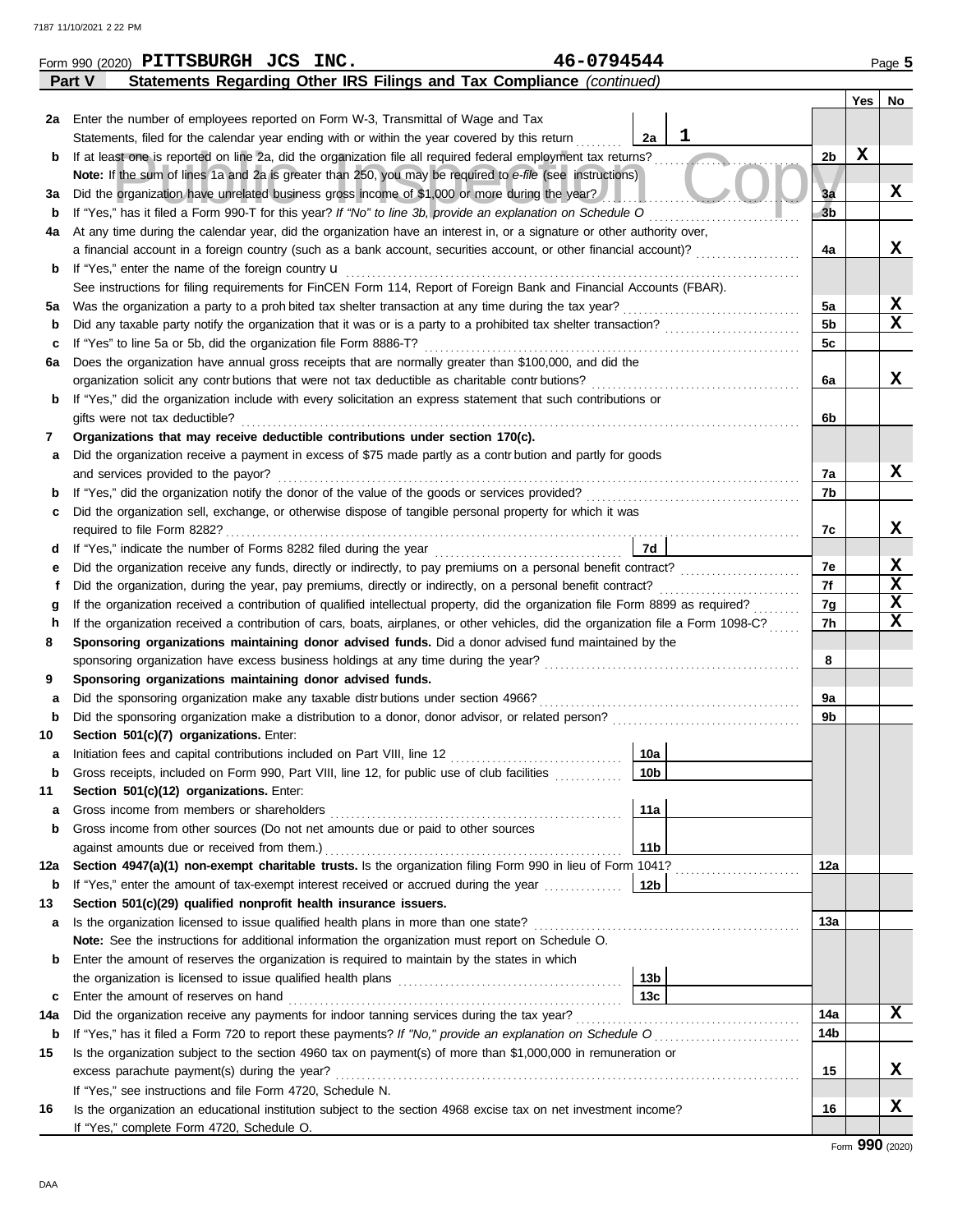|          | 46-0794544<br>Form 990 (2020) PITTSBURGH JCS INC.                                                                                               |                         |     | Page 6                     |
|----------|-------------------------------------------------------------------------------------------------------------------------------------------------|-------------------------|-----|----------------------------|
|          | Part VI<br>Governance, Management, and Disclosure For each "Yes" response to lines 2 through 7b below, and for a "No"                           |                         |     |                            |
|          | response to line 8a, 8b, or 10b below, describe the circumstances, processes, or changes on Schedule O. See instructions.                       |                         |     |                            |
|          |                                                                                                                                                 |                         |     | X                          |
|          | Section A. Governing Body and Management                                                                                                        |                         |     |                            |
|          |                                                                                                                                                 |                         | Yes | No                         |
| 1а       | Enter the number of voting members of the governing body at the end of the tax year<br>1a                                                       |                         |     |                            |
|          | If there are material differences in voting rights among members of the governing body, or                                                      |                         |     |                            |
|          | if the governing body delegated broad authority to an executive committee or similar                                                            |                         |     |                            |
|          | committee, explain on Schedule O.                                                                                                               |                         |     |                            |
| b        | 1b<br>Enter the number of voting members included on line 1a, above, who are independent                                                        |                         |     |                            |
| 2        | Did any officer, director, trustee, or key employee have a family relationship or a business relationship with                                  |                         |     |                            |
|          | any other officer, director, trustee, or key employee?                                                                                          | 2                       |     | X                          |
| 3        | Did the organization delegate control over management duties customarily performed by or under the direct                                       |                         |     |                            |
|          | supervision of officers, directors, trustees, or key employees to a management company or other person?                                         | 3                       |     | X                          |
| 4        | Did the organization make any significant changes to its governing documents since the prior Form 990 was filed?                                | $\overline{\mathbf{4}}$ |     | $\mathbf x$                |
| 5        | Did the organization become aware during the year of a significant diversion of the organization's assets?                                      | 5                       |     | $\mathbf x$<br>$\mathbf x$ |
| 6        | Did the organization have members or stockholders?                                                                                              | 6                       |     |                            |
| 7a       | Did the organization have members, stockholders, or other persons who had the power to elect or appoint                                         |                         |     | x                          |
|          | one or more members of the governing body?<br>Are any governance decisions of the organization reserved to (or subject to approval by) members, | 7a                      |     |                            |
| b        | stockholders, or persons other than the governing body?                                                                                         | 7b                      |     | X                          |
| 8        | Did the organization contemporaneously document the meetings held or written actions undertaken during the year by the following:               |                         |     |                            |
| а        | The governing body?                                                                                                                             | 8а                      | X   |                            |
| b        | Each committee with authority to act on behalf of the governing body?                                                                           | 8b                      | X   |                            |
| 9        | Is there any officer, director, trustee, or key employee listed in Part VII, Section A, who cannot be reached at                                |                         |     |                            |
|          |                                                                                                                                                 | 9                       |     | x                          |
|          | Section B. Policies (This Section B requests information about policies not required by the Internal Revenue Code.)                             |                         |     |                            |
|          |                                                                                                                                                 |                         | Yes | No                         |
| 10a      | Did the organization have local chapters, branches, or affiliates?                                                                              | 10a                     |     | X                          |
| b        | If "Yes," did the organization have written policies and procedures governing the activities of such chapters,                                  |                         |     |                            |
|          | affiliates, and branches to ensure their operations are consistent with the organization's exempt purposes?                                     | 10 <sub>b</sub>         |     |                            |
|          | 11a Has the organization provided a complete copy of this Form 990 to all members of its governing body before filing the form?                 | 11a                     |     | X                          |
| b        | Describe in Schedule O the process, if any, used by the organization to review this Form 990.                                                   |                         |     |                            |
| 12a      | Did the organization have a written conflict of interest policy? If "No," go to line 13                                                         | 12a                     | X   |                            |
| b        | Were officers, directors, or trustees, and key employees required to disclose annually interests that could give rise to conflicts?             | 12 <sub>b</sub>         | X   |                            |
| c        | Did the organization regularly and consistently monitor and enforce compliance with the policy? If "Yes,"                                       |                         |     |                            |
|          | describe in Schedule O how this was done                                                                                                        | 12c                     |     | X,<br>$\mathbf x$          |
| 13       | Did the organization have a written whistleblower policy?                                                                                       | 13                      |     | $\mathbf x$                |
| 14<br>15 | Did the process for determining compensation of the following persons include a review and approval by                                          | 14                      |     |                            |
|          | independent persons, comparability data, and contemporaneous substantiation of the del beration and decision?                                   |                         |     |                            |
| а        |                                                                                                                                                 | 15a                     |     | X                          |
| b        | Other officers or key employees of the organization                                                                                             | 15b                     |     | $\mathbf x$                |
|          | If "Yes" to line 15a or 15b, describe the process in Schedule O (see instructions).                                                             |                         |     |                            |
| 16a      | Did the organization invest in, contribute assets to, or participate in a joint venture or similar arrangement                                  |                         |     |                            |
|          | with a taxable entity during the year?                                                                                                          | 16a                     |     | X                          |
| b        | If "Yes," did the organization follow a written policy or procedure requiring the organization to evaluate its                                  |                         |     |                            |
|          | participation in joint venture arrangements under applicable federal tax law, and take steps to safeguard the                                   |                         |     |                            |
|          |                                                                                                                                                 | 16b                     |     |                            |
|          | <b>Section C. Disclosure</b>                                                                                                                    |                         |     |                            |
| 17       | List the states with which a copy of this Form 990 is required to be filed $\mathbf{u}$ NONE                                                    |                         |     |                            |
| 18       | Section 6104 requires an organization to make its Forms 1023 (1024 or 1024-A, if applicable), 990, and 990-T (Section 501(c)                    |                         |     |                            |
|          | (3)s only) available for public inspection. Indicate how you made these available. Check all that apply.                                        |                         |     |                            |
|          | Another's website $ \mathbf{X} $ Upon request<br>Own website<br>Other (explain on Schedule O)                                                   |                         |     |                            |
| 19       | Describe on Schedule O whether (and if so, how) the organization made its governing documents, conflict of interest policy, and                 |                         |     |                            |
|          | financial statements available to the public during the tax year.                                                                               |                         |     |                            |
| 20       | State the name, address, and telephone number of the person who possesses the organization's books and records u                                |                         |     |                            |
|          | <b>PETER GAUDION</b>                                                                                                                            |                         |     |                            |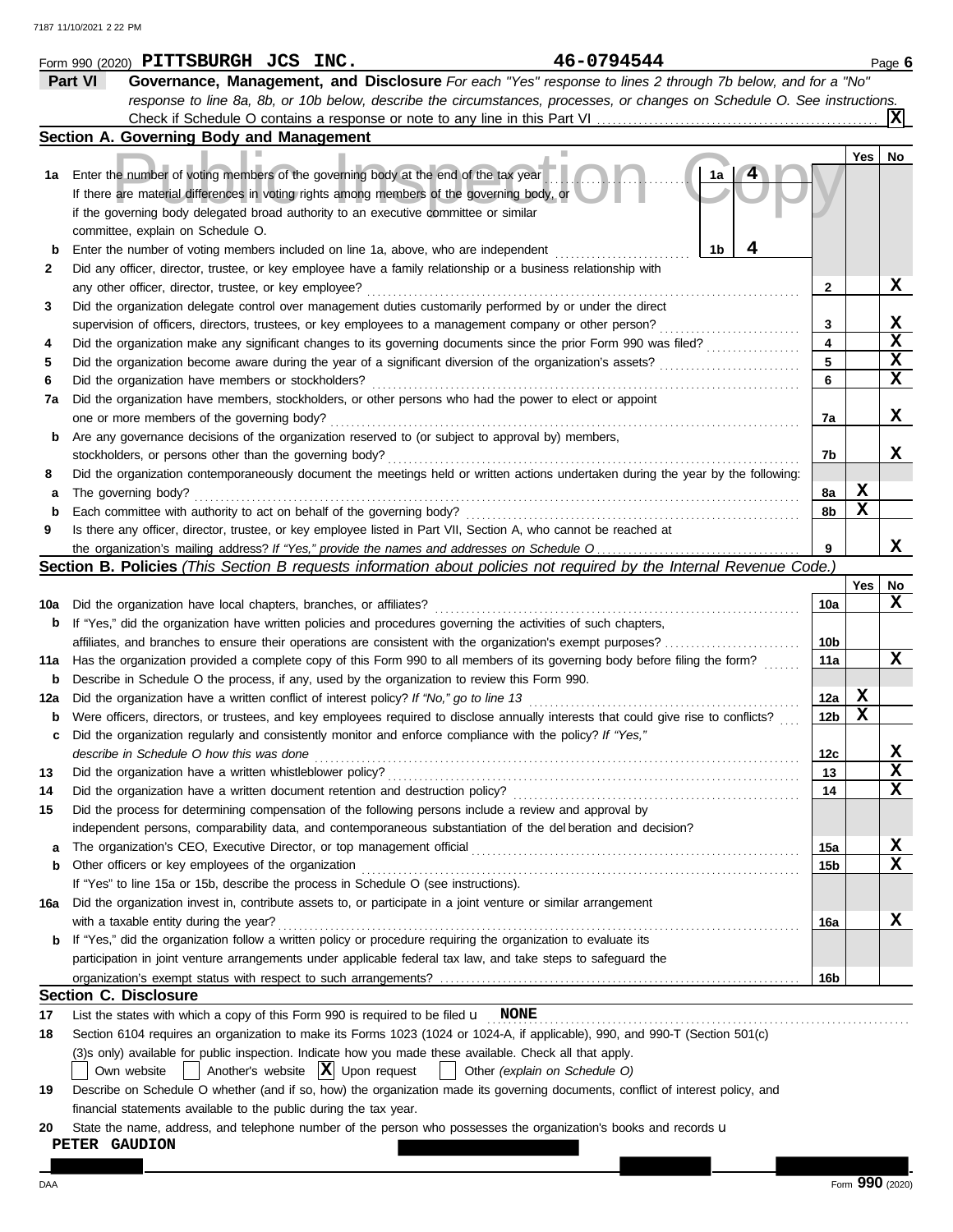| Form 990 (2020) PITTSBURGH JCS INC.                                                                                                                                                                                                                                                                                           |                                                                |                         |                          |         |                 |                                                                                                 | 46-0794544                                                                      |                                                                    |                                                                 | Page 7 |
|-------------------------------------------------------------------------------------------------------------------------------------------------------------------------------------------------------------------------------------------------------------------------------------------------------------------------------|----------------------------------------------------------------|-------------------------|--------------------------|---------|-----------------|-------------------------------------------------------------------------------------------------|---------------------------------------------------------------------------------|--------------------------------------------------------------------|-----------------------------------------------------------------|--------|
| Part VII Compensation of Officers, Directors, Trustees, Key Employees, Highest Compensated Employees, and                                                                                                                                                                                                                     |                                                                |                         |                          |         |                 |                                                                                                 |                                                                                 |                                                                    |                                                                 |        |
| <b>Independent Contractors</b>                                                                                                                                                                                                                                                                                                |                                                                |                         |                          |         |                 |                                                                                                 |                                                                                 |                                                                    |                                                                 |        |
|                                                                                                                                                                                                                                                                                                                               |                                                                |                         |                          |         |                 |                                                                                                 | Check if Schedule O contains a response or note to any line in this Part VII    |                                                                    |                                                                 |        |
| Section A.                                                                                                                                                                                                                                                                                                                    |                                                                |                         |                          |         |                 |                                                                                                 | Officers, Directors, Trustees, Key Employees, and Highest Compensated Employees |                                                                    |                                                                 |        |
| 1a Complete this table for all persons required to be listed. Report compensation for the calendar year ending with or within the<br>organization's tax year.                                                                                                                                                                 |                                                                |                         |                          |         |                 |                                                                                                 |                                                                                 |                                                                    |                                                                 |        |
| • List all of the organization's current officers, directors, trustees (whether individuals or organizations), regardless of amount of<br>compensation. Enter -0- in columns (D), (E), and (F) if no compensation was paid.                                                                                                   |                                                                |                         |                          |         |                 |                                                                                                 |                                                                                 |                                                                    |                                                                 |        |
| • List all of the organization's current key employees, if any. See instructions for definition of "key employee."                                                                                                                                                                                                            |                                                                |                         |                          |         |                 |                                                                                                 |                                                                                 |                                                                    |                                                                 |        |
| List the organization's five current highest compensated employees (other than an officer, director, trustee, or key employee)<br>who received reportable compensation (Box 5 of Form W-2 and/or Box 7 of Form 1099-MISC) of more than \$100,000 from the<br>organization and any related organizations.                      |                                                                |                         |                          |         |                 |                                                                                                 |                                                                                 |                                                                    |                                                                 |        |
| • List all of the organization's former officers, key employees, and highest compensated employees who received more than<br>\$100,000 of reportable compensation from the organization and any related organizations.                                                                                                        |                                                                |                         |                          |         |                 |                                                                                                 |                                                                                 |                                                                    |                                                                 |        |
| • List all of the organization's former directors or trustees that received, in the capacity as a former director or trustee of the<br>organization, more than \$10,000 of reportable compensation from the organization and any related organizations.<br>See instructions for the order in which to list the persons above. |                                                                |                         |                          |         |                 |                                                                                                 |                                                                                 |                                                                    |                                                                 |        |
| Check this box if neither the organization nor any related organization compensated any current officer, director, or trustee.                                                                                                                                                                                                |                                                                |                         |                          |         |                 |                                                                                                 |                                                                                 |                                                                    |                                                                 |        |
| (A)<br>Name and title                                                                                                                                                                                                                                                                                                         | (B)<br>Average<br>hours<br>per week<br>(list any               |                         |                          |         | (C)<br>Position | (do not check more than one<br>box, unless person is both an<br>officer and a director/trustee) | (D)<br>Reportable<br>compensation<br>from the<br>organization                   | (E)<br>Reportable<br>compensation<br>from related<br>organizations | (F)<br>Estimated amount<br>of other<br>compensation<br>from the |        |
|                                                                                                                                                                                                                                                                                                                               | hours for<br>related<br>organizations<br>below<br>dotted line) | Individual 1<br>trustee | Institutional<br>trustee | Officer | Key employee    | Highest compensated<br>employee<br>Former                                                       | (W-2/1099-MISC)                                                                 | (W-2/1099-MISC)                                                    | organization and<br>related organizations                       |        |
| (1) PETER GAUDION                                                                                                                                                                                                                                                                                                             |                                                                |                         |                          |         |                 |                                                                                                 |                                                                                 |                                                                    |                                                                 |        |
|                                                                                                                                                                                                                                                                                                                               | 40.00                                                          |                         |                          |         |                 |                                                                                                 |                                                                                 |                                                                    |                                                                 |        |
| CEO                                                                                                                                                                                                                                                                                                                           | 0.00                                                           | $\mathbf x$             |                          | X       |                 |                                                                                                 | 60,000                                                                          | 0                                                                  |                                                                 | 0      |
| (2) ELISE ANTEL                                                                                                                                                                                                                                                                                                               |                                                                |                         |                          |         |                 |                                                                                                 |                                                                                 |                                                                    |                                                                 |        |
|                                                                                                                                                                                                                                                                                                                               | 5.00                                                           |                         |                          |         |                 |                                                                                                 |                                                                                 |                                                                    |                                                                 |        |
| TREASURER                                                                                                                                                                                                                                                                                                                     | 0.00                                                           | $\mathbf x$             |                          | X       |                 |                                                                                                 | 0                                                                               | 0                                                                  |                                                                 | 0      |
| (3) JUSTIN<br><b>QUARANTA</b>                                                                                                                                                                                                                                                                                                 |                                                                |                         |                          |         |                 |                                                                                                 |                                                                                 |                                                                    |                                                                 |        |
| PRESIDENT                                                                                                                                                                                                                                                                                                                     | 10.00<br>0.00                                                  | X                       |                          | X       |                 |                                                                                                 | 0                                                                               | 0                                                                  |                                                                 | 0      |

| (9)  |  |  |  |  |                 |
|------|--|--|--|--|-----------------|
|      |  |  |  |  |                 |
|      |  |  |  |  |                 |
| (10) |  |  |  |  |                 |
|      |  |  |  |  |                 |
|      |  |  |  |  |                 |
| (11) |  |  |  |  |                 |
|      |  |  |  |  |                 |
|      |  |  |  |  |                 |
|      |  |  |  |  |                 |
|      |  |  |  |  | Form 990 (2020) |

**0.00 X X 0 0 0**

**0.00 X X 0 0 0**

**(4) JACK VARNEY**

. . . . . . . . . . . . . . . . . . . . . . . . . . . . . . . . . . . . . . . . . . . . . . . . . . . . . . .

. . . . . . . . . . . . . . . . . . . . . . . . . . . . . . . . . . . . . . . . . . . . . . . . . . . . . . .

MARKETING DIRECTOR 0.00

**5.00**

PRESIDENT  $0.00$ 

**(5)**

**(6)**

. . . . . . . . . . . . . . . . . . . . . . . . . . . . . . . . . . . . . . . . . . . . . . . . . . . . . . .

**(7)**

**(8)**

. . . . . . . . . . . . . . . . . . . . . . . . . . . . . . . . . . . . . . . . . . . . . . . . . . . . . . .

**(10)**

**(11)**

. . . . . . . . . . . . . . . . . . . . . . . . . . . . . . . . . . . . . . . . . . . . . . . . . . . . . . .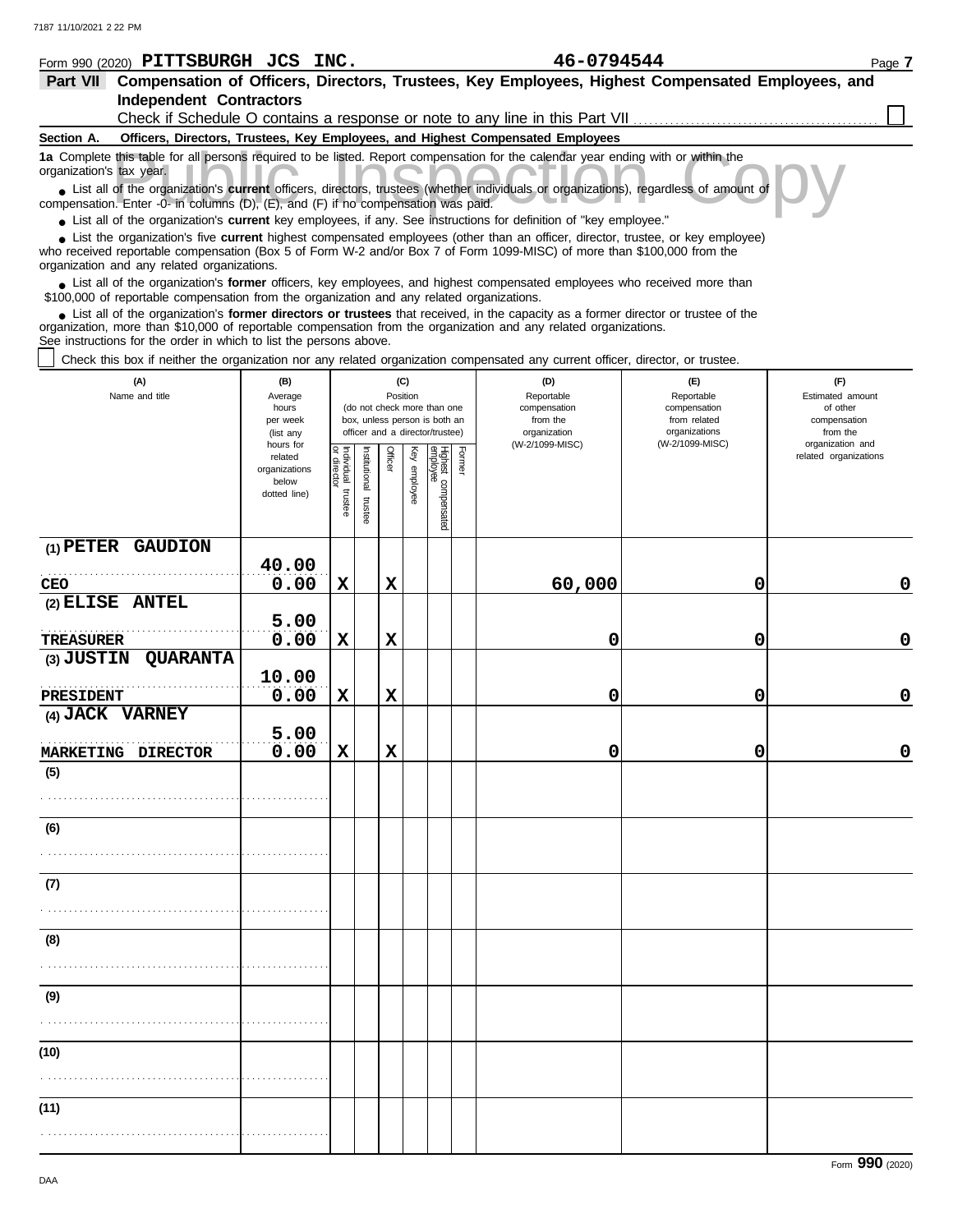| 7187 11/10/2021 2 22 PM<br>Part VII | Form 990 (2020) PITTSBURGH JCS INC.                                                                                                                                             |                                                                |                                                                                                                    |                       |                |              |                                 |                                                                                                                                                                         | 46-0794544                                                                                                                       |                                |                                                          |                  |                       | Page 8 |
|-------------------------------------|---------------------------------------------------------------------------------------------------------------------------------------------------------------------------------|----------------------------------------------------------------|--------------------------------------------------------------------------------------------------------------------|-----------------------|----------------|--------------|---------------------------------|-------------------------------------------------------------------------------------------------------------------------------------------------------------------------|----------------------------------------------------------------------------------------------------------------------------------|--------------------------------|----------------------------------------------------------|------------------|-----------------------|--------|
| (A)<br>Name and title               |                                                                                                                                                                                 | (B)<br>Average<br>hours<br>per week<br>(list any               | (C)<br>Position<br>(do not check more than one<br>box, unless person is both an<br>officer and a director/trustee) |                       |                |              |                                 | Section A. Officers, Directors, Trustees, Key Employees, and Highest Compensated Employees (continued)<br>(D)<br>Reportable<br>compensation<br>from the<br>organization | $(\mathsf{F})$<br>Reportable<br>compensation<br>from related<br>organizations                                                    |                                | Estimated amount<br>of other<br>compensation<br>from the |                  |                       |        |
|                                     |                                                                                                                                                                                 | hours for<br>related<br>organizations<br>below<br>dotted line) | Individual trustee<br>or director                                                                                  | Institutional trustee | <b>Officer</b> | Key employee | Highest compensated<br>employee | Former                                                                                                                                                                  | (W-2/1099-MISC)                                                                                                                  | (W-2/1099-MISC)                |                                                          | organization and | related organizations |        |
|                                     |                                                                                                                                                                                 |                                                                |                                                                                                                    |                       |                |              |                                 |                                                                                                                                                                         |                                                                                                                                  |                                |                                                          |                  |                       |        |
|                                     |                                                                                                                                                                                 |                                                                |                                                                                                                    |                       |                |              |                                 |                                                                                                                                                                         |                                                                                                                                  |                                |                                                          |                  |                       |        |
|                                     |                                                                                                                                                                                 |                                                                |                                                                                                                    |                       |                |              |                                 |                                                                                                                                                                         |                                                                                                                                  |                                |                                                          |                  |                       |        |
|                                     |                                                                                                                                                                                 |                                                                |                                                                                                                    |                       |                |              |                                 |                                                                                                                                                                         |                                                                                                                                  |                                |                                                          |                  |                       |        |
|                                     |                                                                                                                                                                                 |                                                                |                                                                                                                    |                       |                |              |                                 |                                                                                                                                                                         |                                                                                                                                  |                                |                                                          |                  |                       |        |
|                                     |                                                                                                                                                                                 |                                                                |                                                                                                                    |                       |                |              |                                 |                                                                                                                                                                         |                                                                                                                                  |                                |                                                          |                  |                       |        |
|                                     |                                                                                                                                                                                 |                                                                |                                                                                                                    |                       |                |              |                                 |                                                                                                                                                                         |                                                                                                                                  |                                |                                                          |                  |                       |        |
|                                     |                                                                                                                                                                                 |                                                                |                                                                                                                    |                       |                |              |                                 |                                                                                                                                                                         |                                                                                                                                  |                                |                                                          |                  |                       |        |
|                                     | c Total from continuation sheets to Part VII, Section A                                                                                                                         |                                                                |                                                                                                                    |                       |                |              |                                 | u<br>u                                                                                                                                                                  | 60,000                                                                                                                           |                                |                                                          |                  |                       |        |
| d                                   |                                                                                                                                                                                 |                                                                |                                                                                                                    |                       |                |              |                                 | $\mathbf u$                                                                                                                                                             | 60,000                                                                                                                           |                                |                                                          |                  |                       |        |
| 2                                   | reportable compensation from the organization $\bf{u}$ 0                                                                                                                        |                                                                |                                                                                                                    |                       |                |              |                                 |                                                                                                                                                                         | Total number of individuals (including but not limited to those listed above) who received more than \$100,000 of                |                                |                                                          |                  |                       |        |
|                                     |                                                                                                                                                                                 |                                                                |                                                                                                                    |                       |                |              |                                 |                                                                                                                                                                         |                                                                                                                                  |                                |                                                          |                  | Yes                   | No     |
| 3                                   |                                                                                                                                                                                 |                                                                |                                                                                                                    |                       |                |              |                                 |                                                                                                                                                                         | Did the organization list any former officer, director, trustee, key employee, or highest compensated                            |                                |                                                          | 3                |                       | X      |
| 4                                   |                                                                                                                                                                                 |                                                                |                                                                                                                    |                       |                |              |                                 |                                                                                                                                                                         | For any individual listed on line 1a, is the sum of reportable compensation and other compensation from the                      |                                |                                                          |                  |                       |        |
|                                     | individual communications and individual contracts are all the set of the set of the set of the set of the set                                                                  |                                                                |                                                                                                                    |                       |                |              |                                 |                                                                                                                                                                         | organization and related organizations greater than \$150,000? If "Yes," complete Schedule J for such                            |                                |                                                          | 4                |                       | X      |
| 5                                   |                                                                                                                                                                                 |                                                                |                                                                                                                    |                       |                |              |                                 |                                                                                                                                                                         | Did any person listed on line 1a receive or accrue compensation from any unrelated organization or individual                    |                                |                                                          |                  |                       |        |
|                                     | Section B. Independent Contractors                                                                                                                                              |                                                                |                                                                                                                    |                       |                |              |                                 |                                                                                                                                                                         |                                                                                                                                  |                                |                                                          | 5                |                       | X      |
| 1                                   |                                                                                                                                                                                 |                                                                |                                                                                                                    |                       |                |              |                                 |                                                                                                                                                                         | Complete this table for your five highest compensated independent contractors that received more than \$100,000 of               |                                |                                                          |                  |                       |        |
|                                     |                                                                                                                                                                                 | (A)<br>Name and business address                               |                                                                                                                    |                       |                |              |                                 |                                                                                                                                                                         | compensation from the organization. Report compensation for the calendar year ending with or within the organization's tax year. | (B)<br>Description of services |                                                          |                  | (C)<br>Compensation   |        |
|                                     |                                                                                                                                                                                 |                                                                |                                                                                                                    |                       |                |              |                                 |                                                                                                                                                                         |                                                                                                                                  |                                |                                                          |                  |                       |        |
|                                     |                                                                                                                                                                                 |                                                                |                                                                                                                    |                       |                |              |                                 |                                                                                                                                                                         |                                                                                                                                  |                                |                                                          |                  |                       |        |
|                                     |                                                                                                                                                                                 |                                                                |                                                                                                                    |                       |                |              |                                 |                                                                                                                                                                         |                                                                                                                                  |                                |                                                          |                  |                       |        |
|                                     |                                                                                                                                                                                 |                                                                |                                                                                                                    |                       |                |              |                                 |                                                                                                                                                                         |                                                                                                                                  |                                |                                                          |                  |                       |        |
| $\mathbf{2}$                        | Total number of independent contractors (including but not limited to those listed above) who<br>received more than \$100,000 of compensation from the organization $\mathbf u$ |                                                                |                                                                                                                    |                       |                |              |                                 |                                                                                                                                                                         |                                                                                                                                  | 0                              |                                                          |                  |                       |        |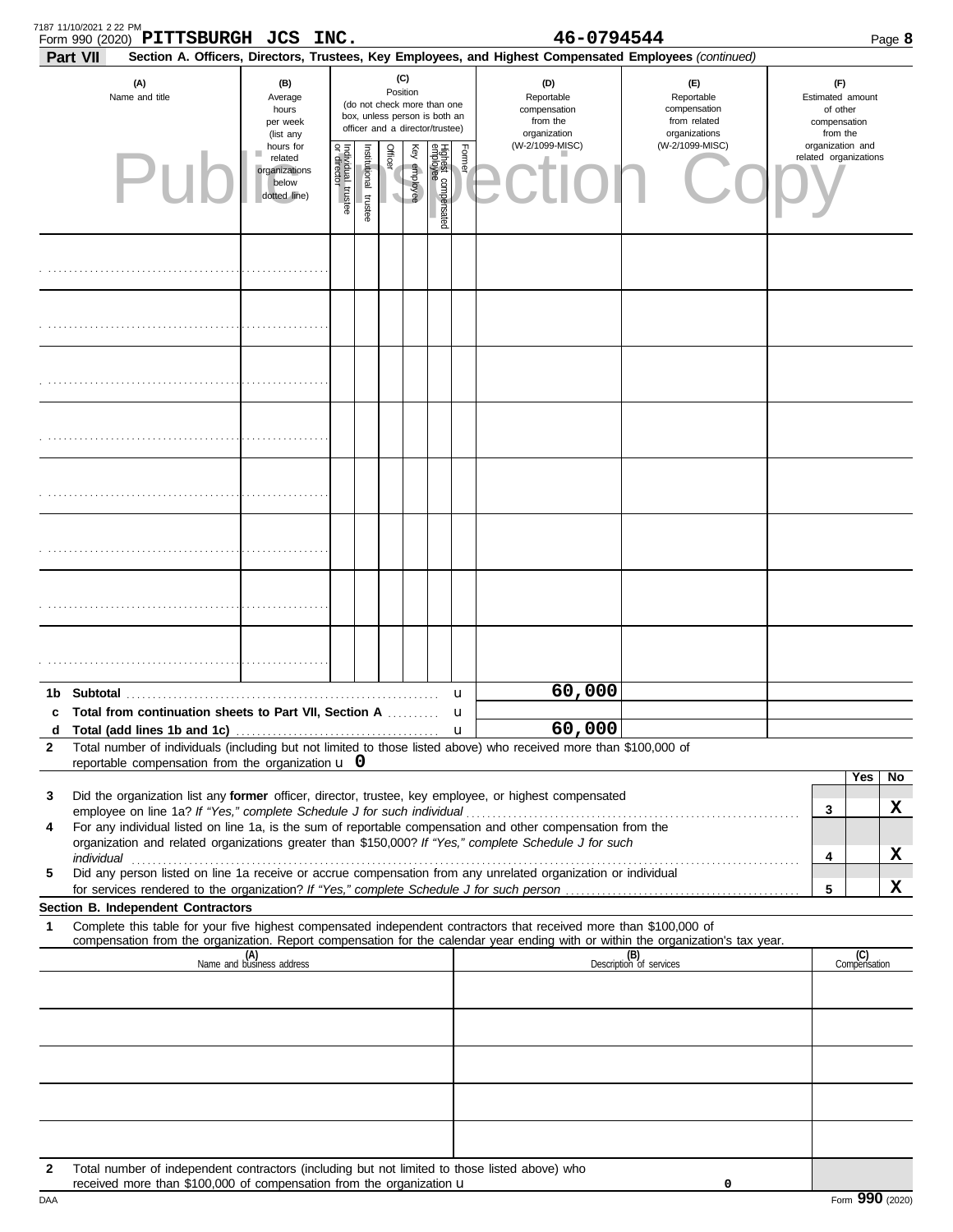|                                                           | Part VIII                                                                                                                                                                                                           |                                                                                                                                               |        | <b>Statement of Revenue</b> |                      |                                     | Check if Schedule O contains a response or note to any line in this Part VIII |                                              |                                      |                                                               |
|-----------------------------------------------------------|---------------------------------------------------------------------------------------------------------------------------------------------------------------------------------------------------------------------|-----------------------------------------------------------------------------------------------------------------------------------------------|--------|-----------------------------|----------------------|-------------------------------------|-------------------------------------------------------------------------------|----------------------------------------------|--------------------------------------|---------------------------------------------------------------|
|                                                           |                                                                                                                                                                                                                     |                                                                                                                                               |        |                             |                      |                                     | (A)<br>Total revenue                                                          | (B)<br>Related or exempt<br>function revenue | (C)<br>Unrelated<br>business revenue | (D)<br>Revenue excluded<br>from tax under<br>sections 512-514 |
| Contributions, Gifts, Grants<br>and Other Similar Amounts | 1a Federated campaigns<br>1a<br><b>b</b> Membership dues<br>1b<br>c Fundraising events<br>1 <sub>c</sub><br>.<br>1 <sub>d</sub><br>d Related organizations<br>.<br>1e<br><b>e</b> Government grants (contributions) |                                                                                                                                               | 12,500 |                             |                      |                                     |                                                                               |                                              |                                      |                                                               |
|                                                           |                                                                                                                                                                                                                     | f All other contributions, gifts, grants,<br>and similar amounts not included above<br><b>g</b> Noncash contributions included in lines 1a-1f |        |                             | 1f<br>1g $\sqrt{3}$  |                                     |                                                                               |                                              |                                      |                                                               |
|                                                           |                                                                                                                                                                                                                     |                                                                                                                                               |        |                             |                      | $\mathbf u$                         | 12,500                                                                        |                                              |                                      |                                                               |
|                                                           |                                                                                                                                                                                                                     |                                                                                                                                               |        |                             |                      | <b>Business Code</b>                |                                                                               |                                              |                                      |                                                               |
|                                                           | 2a                                                                                                                                                                                                                  | <b>CULTURAL EVENTS</b>                                                                                                                        |        |                             |                      | 900099                              | 137,461                                                                       | 137,461                                      |                                      |                                                               |
|                                                           | b                                                                                                                                                                                                                   |                                                                                                                                               |        |                             |                      |                                     |                                                                               |                                              |                                      |                                                               |
| Program Service<br>Revenue                                | c                                                                                                                                                                                                                   |                                                                                                                                               |        |                             |                      |                                     |                                                                               |                                              |                                      |                                                               |
|                                                           | d                                                                                                                                                                                                                   |                                                                                                                                               |        |                             |                      |                                     |                                                                               |                                              |                                      |                                                               |
|                                                           |                                                                                                                                                                                                                     |                                                                                                                                               |        |                             |                      |                                     |                                                                               |                                              |                                      |                                                               |
|                                                           |                                                                                                                                                                                                                     | f All other program service revenue                                                                                                           |        |                             |                      |                                     |                                                                               |                                              |                                      |                                                               |
|                                                           |                                                                                                                                                                                                                     |                                                                                                                                               |        |                             |                      | u                                   | 137,461                                                                       |                                              |                                      |                                                               |
|                                                           | 3                                                                                                                                                                                                                   | Investment income (including dividends, interest, and                                                                                         |        |                             |                      |                                     | 5                                                                             |                                              |                                      | 5                                                             |
|                                                           |                                                                                                                                                                                                                     |                                                                                                                                               |        |                             |                      | u                                   |                                                                               |                                              |                                      |                                                               |
|                                                           | 4                                                                                                                                                                                                                   | Income from investment of tax-exempt bond proceeds                                                                                            |        |                             |                      | u                                   |                                                                               |                                              |                                      |                                                               |
|                                                           | 5                                                                                                                                                                                                                   |                                                                                                                                               |        |                             |                      | u                                   |                                                                               |                                              |                                      |                                                               |
|                                                           |                                                                                                                                                                                                                     |                                                                                                                                               |        | (i) Real                    |                      | (ii) Personal                       |                                                                               |                                              |                                      |                                                               |
|                                                           |                                                                                                                                                                                                                     | 6a Gross rents                                                                                                                                | 6a     |                             |                      |                                     |                                                                               |                                              |                                      |                                                               |
|                                                           |                                                                                                                                                                                                                     | <b>b</b> Less: rental expenses                                                                                                                | 6b     |                             |                      |                                     |                                                                               |                                              |                                      |                                                               |
|                                                           |                                                                                                                                                                                                                     | <b>c</b> Rental inc. or (loss)                                                                                                                | 6с     |                             |                      |                                     |                                                                               |                                              |                                      |                                                               |
|                                                           |                                                                                                                                                                                                                     | <b>7a</b> Gross amount from                                                                                                                   |        |                             |                      | u                                   |                                                                               |                                              |                                      |                                                               |
|                                                           |                                                                                                                                                                                                                     | sales of assets                                                                                                                               |        | (i) Securities              |                      | (ii) Other                          |                                                                               |                                              |                                      |                                                               |
|                                                           |                                                                                                                                                                                                                     | other than inventory                                                                                                                          | 7а     |                             |                      |                                     |                                                                               |                                              |                                      |                                                               |
| Revenue                                                   |                                                                                                                                                                                                                     | <b>b</b> Less: cost or other                                                                                                                  |        |                             |                      |                                     |                                                                               |                                              |                                      |                                                               |
|                                                           |                                                                                                                                                                                                                     | basis and sales exps.                                                                                                                         | 7b     |                             |                      |                                     |                                                                               |                                              |                                      |                                                               |
|                                                           |                                                                                                                                                                                                                     | c Gain or (loss)                                                                                                                              | 7c     |                             |                      |                                     |                                                                               |                                              |                                      |                                                               |
| Other                                                     |                                                                                                                                                                                                                     |                                                                                                                                               |        |                             |                      | u                                   |                                                                               |                                              |                                      |                                                               |
|                                                           |                                                                                                                                                                                                                     | 8a Gross income from fundraising events                                                                                                       |        |                             |                      |                                     |                                                                               |                                              |                                      |                                                               |
|                                                           |                                                                                                                                                                                                                     | (not including $$$                                                                                                                            |        |                             |                      |                                     |                                                                               |                                              |                                      |                                                               |
|                                                           |                                                                                                                                                                                                                     | of contributions reported on line 1c).                                                                                                        |        |                             |                      |                                     |                                                                               |                                              |                                      |                                                               |
|                                                           |                                                                                                                                                                                                                     | See Part IV, line 18                                                                                                                          |        |                             | 8а<br>8b             |                                     |                                                                               |                                              |                                      |                                                               |
|                                                           |                                                                                                                                                                                                                     | <b>b</b> Less: direct expenses <i>minimum</i>                                                                                                 |        |                             |                      |                                     |                                                                               |                                              |                                      |                                                               |
|                                                           |                                                                                                                                                                                                                     | c Net income or (loss) from fundraising events                                                                                                |        |                             |                      | u                                   |                                                                               |                                              |                                      |                                                               |
|                                                           |                                                                                                                                                                                                                     | 9a Gross income from gaming activities.                                                                                                       |        |                             |                      |                                     |                                                                               |                                              |                                      |                                                               |
|                                                           |                                                                                                                                                                                                                     | See Part IV, line 19                                                                                                                          |        |                             | 9a<br>9 <sub>b</sub> |                                     |                                                                               |                                              |                                      |                                                               |
|                                                           |                                                                                                                                                                                                                     | <b>b</b> Less: direct expenses <i>minimum</i>                                                                                                 |        |                             |                      |                                     |                                                                               |                                              |                                      |                                                               |
|                                                           |                                                                                                                                                                                                                     | c Net income or (loss) from gaming activities                                                                                                 |        |                             |                      | u                                   |                                                                               |                                              |                                      |                                                               |
|                                                           |                                                                                                                                                                                                                     | 10a Gross sales of inventory, less                                                                                                            |        |                             |                      |                                     |                                                                               |                                              |                                      |                                                               |
|                                                           |                                                                                                                                                                                                                     | returns and allowances                                                                                                                        |        |                             | 10a                  |                                     |                                                                               |                                              |                                      |                                                               |
|                                                           |                                                                                                                                                                                                                     | <b>b</b> Less: cost of goods sold                                                                                                             |        |                             | 10 <sub>b</sub>      |                                     |                                                                               |                                              |                                      |                                                               |
|                                                           |                                                                                                                                                                                                                     | c Net income or (loss) from sales of inventory                                                                                                |        |                             |                      | $\mathbf u$<br><b>Business Code</b> |                                                                               |                                              |                                      |                                                               |
|                                                           |                                                                                                                                                                                                                     |                                                                                                                                               |        |                             |                      |                                     |                                                                               |                                              |                                      |                                                               |
|                                                           | 11a                                                                                                                                                                                                                 |                                                                                                                                               |        |                             |                      |                                     |                                                                               |                                              |                                      |                                                               |
| Miscellaneous<br>Revenue                                  | b                                                                                                                                                                                                                   |                                                                                                                                               |        |                             |                      |                                     |                                                                               |                                              |                                      |                                                               |
|                                                           |                                                                                                                                                                                                                     |                                                                                                                                               |        |                             |                      |                                     |                                                                               |                                              |                                      |                                                               |
|                                                           | d                                                                                                                                                                                                                   |                                                                                                                                               |        |                             |                      |                                     |                                                                               |                                              |                                      |                                                               |
|                                                           |                                                                                                                                                                                                                     |                                                                                                                                               |        |                             |                      |                                     | 149,966                                                                       | 137,461                                      | 0                                    | 5                                                             |
|                                                           | 12                                                                                                                                                                                                                  |                                                                                                                                               |        |                             |                      |                                     |                                                                               |                                              |                                      |                                                               |

## **Form 990 (2020) PITTSBURGH JCS INC.**  $46-0794544$  Page 9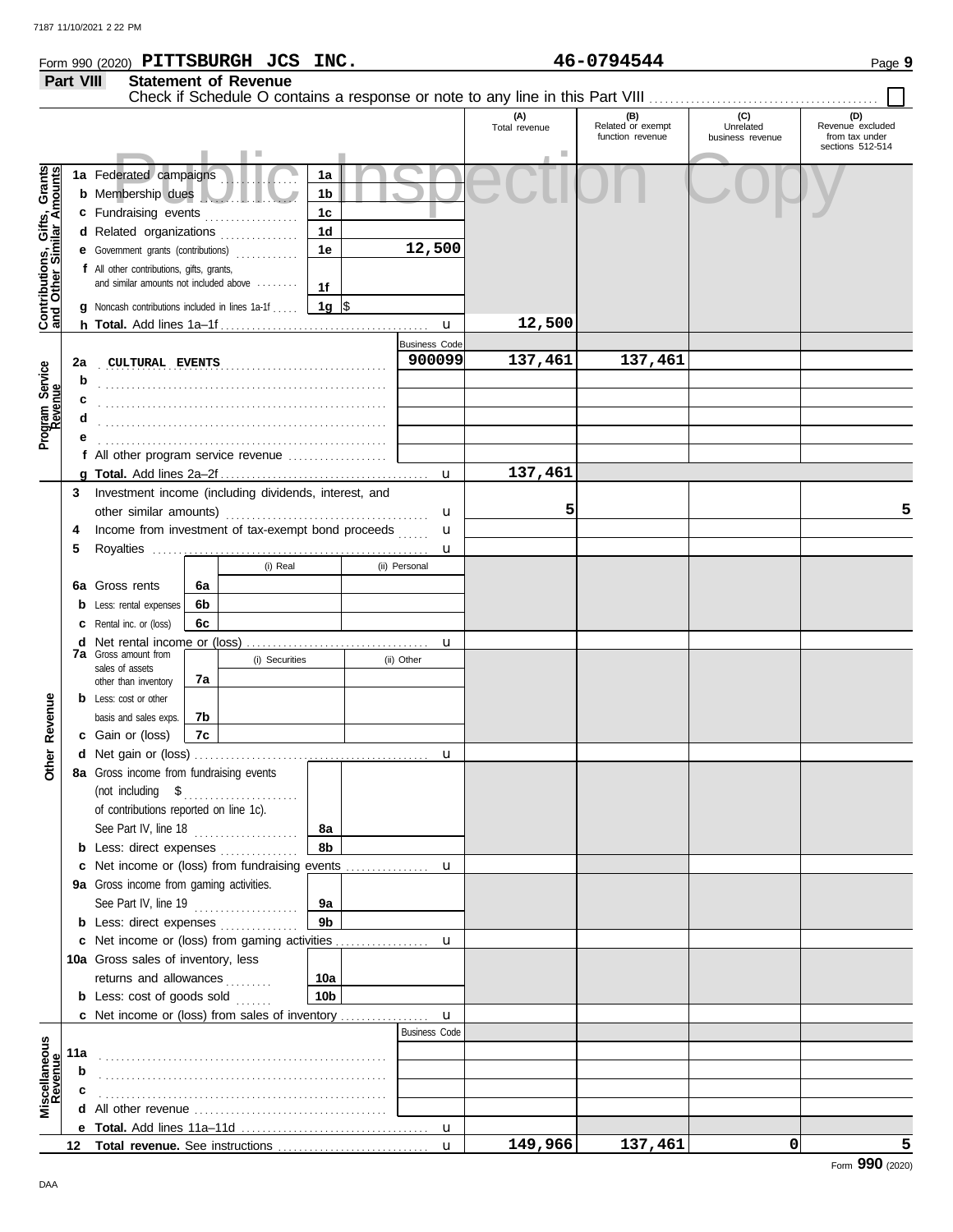## nd 10b of Part VIII.<br>
dother assistance to domestic organizations<br>
and other assistance to domestic<br>
and other assistance to domestic **Part IX Statement of Functional Expenses** Form 990 (2020) Page **10 PITTSBURGH JCS INC. 46-0794544** *Section 501(c)(3) and 501(c)(4) organizations must complete all columns. All other organizations must complete column (A). Do not include amounts reported on lines 6b, 7b, 8b, 9b, and 10b of Part VIII.* **1 2** Grants and other assistance to domestic organizations and domestic governments. See Part IV, line 21 Grants and other assistance to domestic individuals. See Part IV, line 22 .............. **(A) (B) (C) (D)** Management and expenses and general expenses Check if Schedule O contains a response or note to any line in this Part IX

**60,000 60,000**

**3,645 3,645**

**3,659 3,659**

**8,474 6,544 1,930**

**1,703 1,703**

**2,531 2,531**

**6,218 3,959 2,259**

**147,700 70,926 76,774 0**

**1,591 1,591 265 265**

**10,976 10,976**

**1,741 1,741**

- **3** Grants and other assistance to foreign **4** organizations, foreign governments, and foreign individuals. See Part IV, lines 15 and 16 Benefits paid to or for members .............
- **5** Compensation of current officers, directors, trustees, and key employees . . . . . . . . . . . . . . . .
- **6** Compensation not included above to disqualified persons (as defined under section 4958(f)(1)) and persons described in section 4958(c)(3)(B) . . . . . . . .
- **7 8** Other salaries and wages ................... Pension plan accruals and contributions (include section 401(k) and 403(b) employer contributions)
- **9 10** Other employee benefits .................... Payroll taxes . . . . . . . . . . . . . . . . . . . . . . . . . . . . . . . . .
- **11 a** Management ................................. Fees for services (nonemployees):
- **b** Legal . . . . . . . . . . . . . . . . . . . . . . . . . . . . . . . . . . . . . . . . . **c** Accounting . . . . . . . . . . . . . . . . . . . . . . . . . . . . . . . . . . . **d** Lobbying . . . . . . . . . . . . . . . . . . . . . . . . . . . . . . . . . . . . . **e** Professional fundraising services. See Part IV, line 17
- **f g** Other. (If line 11g amount exceeds 10% of line 25, column **12** Advertising and promotion . . . . . . . . . . . . . . . . . . **13** Investment management fees ................ Office expenses ................................ (A) amount, list line 11g expenses on Schedule O.) . . . . . . . .
- **14 15 16 17 18 19** Information technology ..................... Royalties . . . . . . . . . . . . . . . . . . . . . . . . . . . . . . . . . . . . . Occupancy . . . . . . . . . . . . . . . . . . . . . . . . . . . . . . . . . . Travel . . . . . . . . . . . . . . . . . . . . . . . . . . . . . . . . . . . . . . . . Payments of travel or entertainment expenses for any federal, state, or local public officials Conferences, conventions, and meetings
- **20 21 22** Depreciation, depletion, and amortization . . . **23** Interest . . . . . . . . . . . . . . . . . . . . . . . . . . . . . . . . . . . . . . Payments to affiliates . . . . . . . . . . . . . . . . . . . . . . . . Insurance . . . . . . . . . . . . . . . . . . . . . . . . . . . . . . . . . . . .
- **24** Other expenses. Itemize expenses not covered above (List miscellaneous expenses on line 24e. If line 24e amount exceeds 10% of line 25, column (A) amount, list line 24e expenses on Schedule O.) **PROGRAM COSTS** 19,298 19,298
- **a b c d** . . . . . . . . . . . . . . . . . . . . . . . . . . . . . . . . . . . . . . . . . . . . . . . **guest payments 17,320** 17,320 **VOLUNTEER REIMBURSED EXP** 6,979 5,932 1,047 **CHARITABLE DONATIONS** 2,300 3,300
- **e** All other expenses . . . . . . . . . . . . . . . . . . . . . . . . . . .
- **25 Total functional expenses.** Add lines 1 through 24e . . . . . **26** fundraising solicitation. Check here  $\mathbf{u}$  | if organization reported in column (B) joint costs from a combined educational campaign and following SOP 98-2 (ASC 958-720) **Joint costs.** Complete this line only if the

(D)<br>Fundraising expenses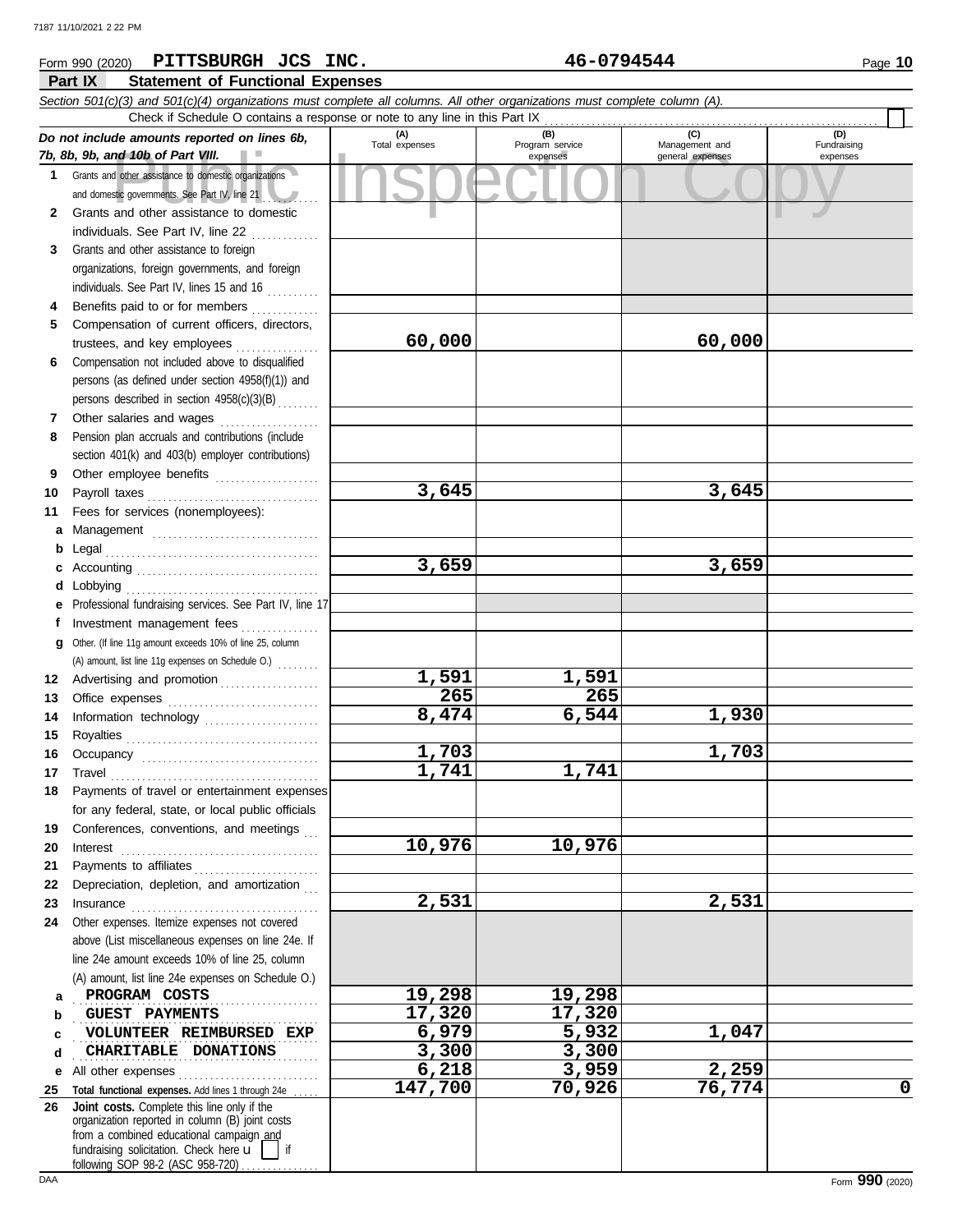|             | PITTSBURGH JCS INC.<br>Form 990 (2020)                                                                                                                                                                                                                                                 |                 | 46-0794544        |                 | Page 11            |
|-------------|----------------------------------------------------------------------------------------------------------------------------------------------------------------------------------------------------------------------------------------------------------------------------------------|-----------------|-------------------|-----------------|--------------------|
| Part X      | <b>Balance Sheet</b>                                                                                                                                                                                                                                                                   |                 |                   |                 |                    |
|             |                                                                                                                                                                                                                                                                                        |                 |                   |                 |                    |
|             |                                                                                                                                                                                                                                                                                        |                 | (A)               |                 | (B)<br>End of year |
|             |                                                                                                                                                                                                                                                                                        | $\sim$          | Beginning of year |                 |                    |
| 1           | Cash-non-interest-bearing<br>Savings and temporary cash investments<br>Diadase cash are through the structure of the structure of the structure of the structure of the structure of                                                                                                   |                 | 29,093            | $\mathbf{1}$    | 16,024             |
| 2           |                                                                                                                                                                                                                                                                                        |                 |                   | $\overline{2}$  |                    |
| 3           | Pledges and grants receivable, net / www.allen.com/ and and allenger and state of                                                                                                                                                                                                      |                 |                   | 3               |                    |
| 4           | Accounts receivable, net                                                                                                                                                                                                                                                               |                 | 4                 |                 |                    |
| 5           | Loans and other receivables from any current or former officer, director,                                                                                                                                                                                                              |                 |                   |                 |                    |
|             | trustee, key employee, creator or founder, substantial contributor, or 35%                                                                                                                                                                                                             |                 |                   |                 |                    |
|             | controlled entity or family member of any of these persons                                                                                                                                                                                                                             |                 | 5                 |                 |                    |
| 6           | Loans and other receivables from other disqualified persons (as defined                                                                                                                                                                                                                |                 |                   |                 |                    |
|             | under section $4958(f)(1)$ ), and persons described in section $4958(c)(3)(B)$                                                                                                                                                                                                         |                 |                   | 6               |                    |
| 7           |                                                                                                                                                                                                                                                                                        |                 |                   | $\overline{7}$  |                    |
| Assets<br>8 | Inventories for sale or use <i>construction</i> and <i>construction</i> and <i>construction</i> and <i>construction</i> and <i>construction</i> and <i>construction</i> and <i>construction</i> and <i>construction</i> and <i>construction</i> and <i>construction</i> and <i>con</i> |                 |                   | 8               |                    |
| 9           |                                                                                                                                                                                                                                                                                        |                 |                   | 9               |                    |
|             | 10a Land, buildings, and equipment: cost or other                                                                                                                                                                                                                                      |                 |                   |                 |                    |
|             |                                                                                                                                                                                                                                                                                        |                 |                   |                 |                    |
|             |                                                                                                                                                                                                                                                                                        | 10 <sub>b</sub> |                   | 10 <sub>c</sub> |                    |
| 11          |                                                                                                                                                                                                                                                                                        |                 |                   | 11              |                    |
| 12          |                                                                                                                                                                                                                                                                                        |                 |                   | 12              |                    |
| 13          |                                                                                                                                                                                                                                                                                        |                 |                   | 13              |                    |
| 14          | Intang ble assets                                                                                                                                                                                                                                                                      |                 |                   | 14              |                    |
| 15          |                                                                                                                                                                                                                                                                                        |                 |                   | 15              |                    |
| 16          |                                                                                                                                                                                                                                                                                        |                 | 29,093            | 16              | 16,024             |
| 17          |                                                                                                                                                                                                                                                                                        |                 |                   | 17              |                    |
| 18          |                                                                                                                                                                                                                                                                                        |                 |                   | 18              |                    |
| 19          | Deferred revenue contains and all the container and all the container and all the container and all the container and all the container and all the container and all the container and all the container and all the containe                                                         |                 | 19                |                 |                    |
| 20          |                                                                                                                                                                                                                                                                                        |                 | 20                |                 |                    |
| 21          | Escrow or custodial account liability. Complete Part IV of Schedule D                                                                                                                                                                                                                  |                 |                   | 21              |                    |
| 22          | Loans and other payables to any current or former officer, director,                                                                                                                                                                                                                   |                 |                   |                 |                    |
|             | trustee, key employee, creator or founder, substantial contr butor, or 35%                                                                                                                                                                                                             |                 |                   |                 |                    |
| abilities   | controlled entity or family member of any of these persons                                                                                                                                                                                                                             |                 |                   | 22              |                    |

## **Liabilities 23 23** Secured mortgages and notes payable to unrelated third parties *.....................*... **24 24** Unsecured notes and loans payable to unrelated third parties . . . . . . . . . . . . . . . . . . . . . . . . . . . **25** Other liabilities (including federal income tax, payables to related third parties, and other liabilities not included on lines 17-24). Complete Part X **48,014 32,679** of Schedule D . . . . . . . . . . . . . . . . . . . . . . . . . . . . . . . . . . . . . . . . . . . . . . . . . . . . . . . . . . . . . . . . . . . . . . . . . . . . **25 48,014 32,679 26 26 Total liabilities.** Add lines 17 through 25 . . . . . . . . . . . . . . . . . . . . . . . . . . . . . . . . . . . . . . . . . . . . . . . . **Organizations that follow FASB ASC 958, check here** u **X Balances and complete lines 27, 28, 32, and 33.** Net assets without donor restrictions . . . . . . . . . . . . . . . . . . . . . . . . . . . . . . . . . . . . . . . . . . . . . . . . . . . . **-18,921 -16,655 27 27 28 28** Net assets with donor restrictions **Organizations that do not follow FASB ASC 958, check here** u

|                  |     | and complete lines 27, 28, 32, and 33.                           |           |    |           |
|------------------|-----|------------------------------------------------------------------|-----------|----|-----------|
| Balances<br>Fund | 27  | Net assets without donor restrictions                            | $-18,921$ | 27 | $-16,655$ |
|                  | 28  | Net assets with donor restrictions                               |           | 28 |           |
|                  |     | Organizations that do not follow FASB ASC 958, check here u      |           |    |           |
|                  |     | and complete lines 29 through 33.                                |           |    |           |
| $\bf \bar{o}$    | 29  | Capital stock or trust principal, or current funds               |           | 29 |           |
| <b>Assets</b>    | 30  | Paid-in or capital surplus, or land, building, or equipment fund |           | 30 |           |
|                  | 31  | Retained earnings, endowment, accumulated income, or other funds |           | 31 |           |
| 횾                | -32 | Total net assets or fund balances                                | $-18,921$ | 32 | $-16,655$ |
|                  | -33 | Total liabilities and net assets/fund balances                   | 29,093    | 33 | 16,024    |

Form **990** (2020)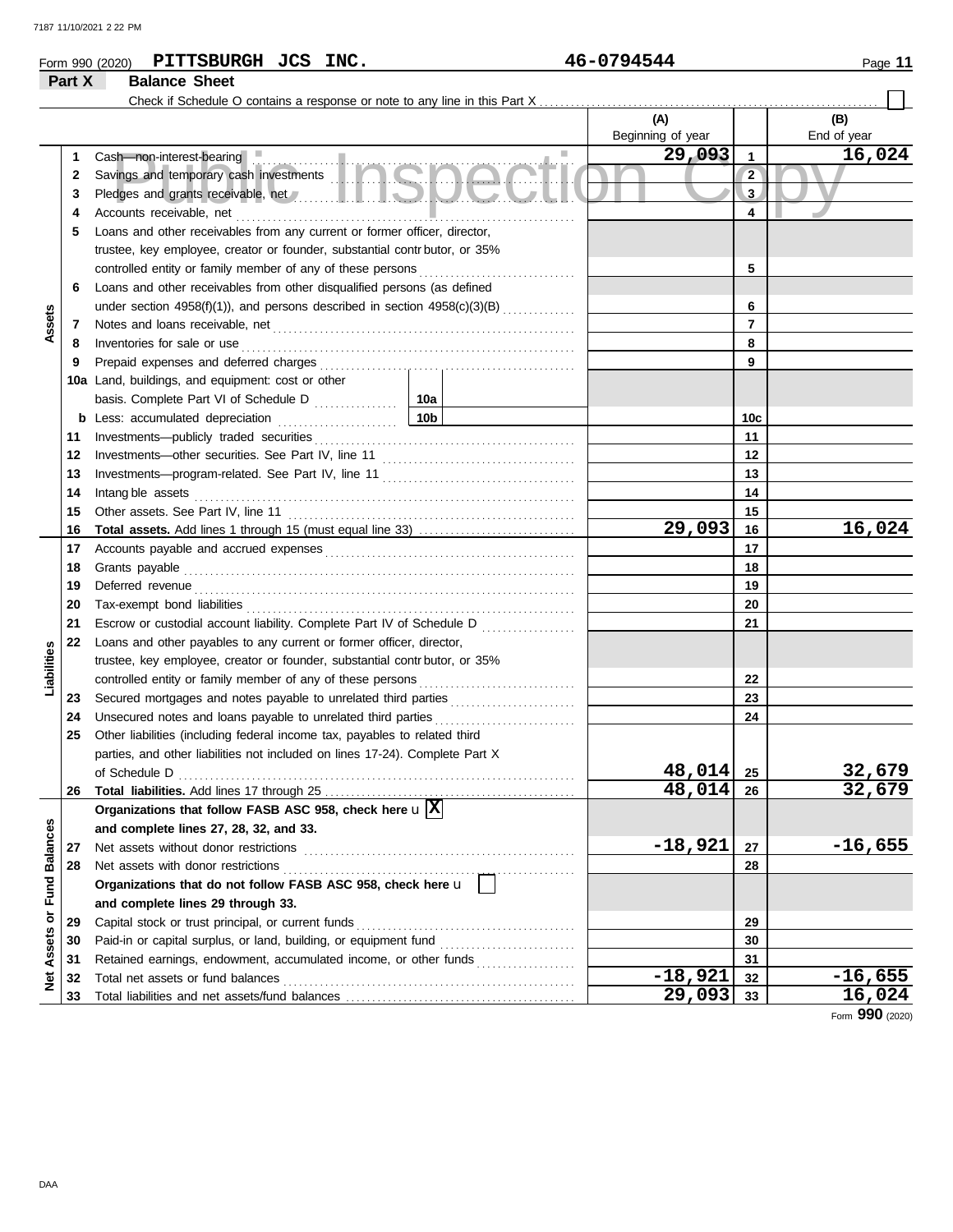|    | 46-0794544<br>Form 990 (2020) PITTSBURGH JCS INC.                                                                                                                                                                                    |                |                |           | Page 12   |
|----|--------------------------------------------------------------------------------------------------------------------------------------------------------------------------------------------------------------------------------------|----------------|----------------|-----------|-----------|
|    | <b>Reconciliation of Net Assets</b><br>Part XI                                                                                                                                                                                       |                |                |           |           |
|    |                                                                                                                                                                                                                                      |                |                |           |           |
| 1  |                                                                                                                                                                                                                                      | $\mathbf{1}$   |                | 149, 966  |           |
| 2  |                                                                                                                                                                                                                                      | $\mathbf{2}$   |                | 147,700   |           |
| 3  | Revenue less expenses. Subtract line 2 from line 1                                                                                                                                                                                   | 3              |                |           | 2,266     |
| 4  | Revenue less expenses. Subtract line 2 from line 1<br>Net assets or fund balances at beginning of year (must equal Part X, line 32, column (A))<br>1.                                                                                | $\overline{4}$ |                |           | -18,921   |
| 5  | Net unrealized gains (losses) on investments <b>and all and all and all and all and all and all and all and all and all and all and all and all and all and all and all and all and all and all and all and all and all and all </b> | 5              |                |           |           |
| 6  |                                                                                                                                                                                                                                      | 6              |                |           |           |
| 7  | Investment expenses                                                                                                                                                                                                                  | $\overline{7}$ |                |           |           |
| 8  | Prior period adjustments                                                                                                                                                                                                             | 8              |                |           |           |
| 9  | Other changes in net assets or fund balances (explain on Schedule O)                                                                                                                                                                 | 9              |                |           |           |
| 10 | Net assets or fund balances at end of year. Combine lines 3 through 9 (must equal Part X, line                                                                                                                                       |                |                |           |           |
|    | 32, column (B))                                                                                                                                                                                                                      | 10             |                | $-16,655$ |           |
|    | <b>Financial Statements and Reporting</b><br>Part XII                                                                                                                                                                                |                |                |           |           |
|    |                                                                                                                                                                                                                                      |                |                |           |           |
|    |                                                                                                                                                                                                                                      |                |                | Yes       | <b>No</b> |
| 1  | $\mathbf{X}$ Accrual<br>Cash<br>Accounting method used to prepare the Form 990:<br>Other                                                                                                                                             |                |                |           |           |
|    | If the organization changed its method of accounting from a prior year or checked "Other," explain in                                                                                                                                |                |                |           |           |
|    | Schedule O.                                                                                                                                                                                                                          |                |                |           |           |
|    | 2a Were the organization's financial statements compiled or reviewed by an independent accountant?                                                                                                                                   |                | 2a             |           | x         |
|    | If "Yes," check a box below to indicate whether the financial statements for the year were compiled or                                                                                                                               |                |                |           |           |
|    | reviewed on a separate basis, consolidated basis, or both:                                                                                                                                                                           |                |                |           |           |
|    | Separate basis<br>  Consolidated basis<br>Both consolidated and separate basis                                                                                                                                                       |                |                |           |           |
|    |                                                                                                                                                                                                                                      |                | 2 <sub>b</sub> |           | X         |
|    | If "Yes," check a box below to indicate whether the financial statements for the year were audited on a                                                                                                                              |                |                |           |           |
|    | separate basis, consolidated basis, or both:                                                                                                                                                                                         |                |                |           |           |
|    | Consolidated basis<br>Separate basis<br>  Both consolidated and separate basis                                                                                                                                                       |                |                |           |           |
|    | c If "Yes" to line 2a or 2b, does the organization have a committee that assumes responsibility for oversight of                                                                                                                     |                |                |           |           |
|    | the audit, review, or compilation of its financial statements and selection of an independent accountant?                                                                                                                            |                | 2c             |           |           |
|    | If the organization changed either its oversight process or selection process during the tax year, explain on                                                                                                                        |                |                |           |           |
|    | Schedule O.                                                                                                                                                                                                                          |                |                |           |           |
|    | 3a As a result of a federal award, was the organization required to undergo an audit or audits as set forth in the                                                                                                                   |                |                |           |           |
|    | Single Audit Act and OMB Circular A-133?                                                                                                                                                                                             |                | 3a             |           | x         |
|    | <b>b</b> If "Yes," did the organization undergo the required audit or audits? If the organization did not undergo the                                                                                                                |                |                |           |           |
|    | required audit or audits, explain why on Schedule O and describe any steps taken to undergo such audits                                                                                                                              |                | 3b             |           |           |

Form **990** (2020)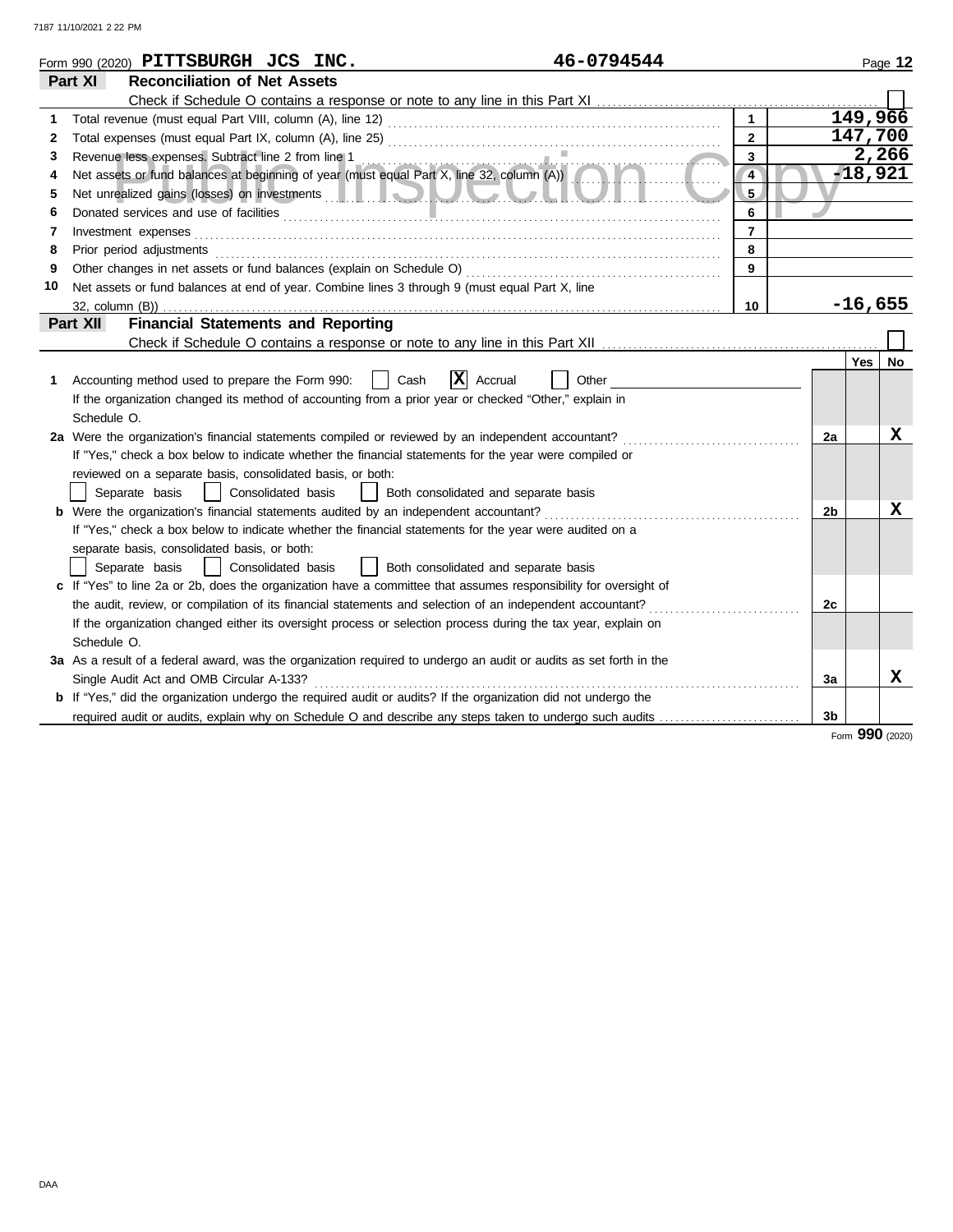| <b>SCHEDULE A</b>          |                                                                                                                                            | <b>Public Charity Status and Public Support</b><br>OMB No. 1545-0047                                                                                                                                                                                            |                          |                          |                               |                                      |  |  |  |  |
|----------------------------|--------------------------------------------------------------------------------------------------------------------------------------------|-----------------------------------------------------------------------------------------------------------------------------------------------------------------------------------------------------------------------------------------------------------------|--------------------------|--------------------------|-------------------------------|--------------------------------------|--|--|--|--|
| (Form 990 or 990-EZ)       |                                                                                                                                            | Complete if the organization is a section $501(c)(3)$ organization or a section $4947(a)(1)$ nonexempt charitable trust.                                                                                                                                        |                          |                          |                               | <b>2020</b>                          |  |  |  |  |
| Department of the Treasury |                                                                                                                                            | La Attach to Form 990 or Form 990-EZ.                                                                                                                                                                                                                           |                          |                          |                               | Open to Public                       |  |  |  |  |
| Internal Revenue Service   |                                                                                                                                            | <b>u</b> Go to www.irs.gov/Form990 for instructions and the latest information.                                                                                                                                                                                 | <b>Inspection</b>        |                          |                               |                                      |  |  |  |  |
| Name of the organization   | ш                                                                                                                                          |                                                                                                                                                                                                                                                                 |                          |                          |                               | Employer identification number       |  |  |  |  |
|                            | PITTSBURGH JCS INC.                                                                                                                        |                                                                                                                                                                                                                                                                 |                          |                          | 46-0794544                    |                                      |  |  |  |  |
| Part I                     |                                                                                                                                            | Reason for Public Charity Status. (All organizations must complete this part.) See instructions.<br>The organization is not a private foundation because it is: (For lines 1 through 12, check only one box.)                                                   |                          |                          |                               |                                      |  |  |  |  |
| 1                          |                                                                                                                                            | A church, convention of churches, or association of churches described in section 170(b)(1)(A)(i).                                                                                                                                                              |                          |                          |                               |                                      |  |  |  |  |
| 2                          |                                                                                                                                            | A school descr bed in section 170(b)(1)(A)(ii). (Attach Schedule E (Form 990 or 990-EZ).)                                                                                                                                                                       |                          |                          |                               |                                      |  |  |  |  |
| 3                          |                                                                                                                                            | A hospital or a cooperative hospital service organization descrbed in section 170(b)(1)(A)(iii).                                                                                                                                                                |                          |                          |                               |                                      |  |  |  |  |
| 4                          | A medical research organization operated in conjunction with a hospital described in section 170(b)(1)(A)(iii). Enter the hospital's name, |                                                                                                                                                                                                                                                                 |                          |                          |                               |                                      |  |  |  |  |
| city, and state:           |                                                                                                                                            |                                                                                                                                                                                                                                                                 |                          |                          |                               |                                      |  |  |  |  |
| 5                          | section 170(b)(1)(A)(iv). (Complete Part II.)                                                                                              | An organization operated for the benefit of a college or university owned or operated by a governmental unit described in                                                                                                                                       |                          |                          |                               |                                      |  |  |  |  |
| 6                          |                                                                                                                                            | A federal, state, or local government or governmental unit descr bed in section 170(b)(1)(A)(v).                                                                                                                                                                |                          |                          |                               |                                      |  |  |  |  |
| 7                          | described in section 170(b)(1)(A)(vi). (Complete Part II.)                                                                                 | An organization that normally receives a substantial part of its support from a governmental unit or from the general public                                                                                                                                    |                          |                          |                               |                                      |  |  |  |  |
| 8                          |                                                                                                                                            | A community trust descr bed in section 170(b)(1)(A)(vi). (Complete Part II.)                                                                                                                                                                                    |                          |                          |                               |                                      |  |  |  |  |
| 9<br>university:           |                                                                                                                                            | An agricultural research organization described in section 170(b)(1)(A)(ix) operated in conjunction with a land-grant college<br>or university or a non-land-grant college of agriculture (see instructions). Enter the name, city, and state of the college or |                          |                          |                               |                                      |  |  |  |  |
| $\mathbf{x}$<br>10         |                                                                                                                                            | An organization that normally receives: (1) more than 33 1/3% of its support from contributions, membership fees, and gross                                                                                                                                     |                          |                          |                               |                                      |  |  |  |  |
|                            |                                                                                                                                            | receipts from activities related to its exempt functions, subject to certain exceptions; and (2) no more than 331/3% of its                                                                                                                                     |                          |                          |                               |                                      |  |  |  |  |
|                            |                                                                                                                                            | support from gross investment income and unrelated business taxable income (less section 511 tax) from businesses<br>acquired by the organization after June 30, 1975. See section 509(a)(2). (Complete Part III.)                                              |                          |                          |                               |                                      |  |  |  |  |
| 11                         |                                                                                                                                            | An organization organized and operated exclusively to test for public safety. See section 509(a)(4).                                                                                                                                                            |                          |                          |                               |                                      |  |  |  |  |
| 12                         |                                                                                                                                            | An organization organized and operated exclusively for the benefit of, to perform the functions of, or to carry out the purposes                                                                                                                                |                          |                          |                               |                                      |  |  |  |  |
|                            |                                                                                                                                            | of one or more publicly supported organizations descrbed in section 509(a)(1) or section 509(a)(2). See section 509(a)(3).<br>Check the box in lines 12a through 12d that describes the type of supporting organization and complete lines 12e, 12f, and 12g.   |                          |                          |                               |                                      |  |  |  |  |
| a                          |                                                                                                                                            | Type I. A supporting organization operated, supervised, or controlled by its supported organization(s), typically by giving                                                                                                                                     |                          |                          |                               |                                      |  |  |  |  |
|                            |                                                                                                                                            | the supported organization(s) the power to regularly appoint or elect a majority of the directors or trustees of the                                                                                                                                            |                          |                          |                               |                                      |  |  |  |  |
| b                          |                                                                                                                                            | supporting organization. You must complete Part IV, Sections A and B.<br>Type II. A supporting organization supervised or controlled in connection with its supported organization(s), by having                                                                |                          |                          |                               |                                      |  |  |  |  |
|                            |                                                                                                                                            | control or management of the supporting organization vested in the same persons that control or manage the supported                                                                                                                                            |                          |                          |                               |                                      |  |  |  |  |
|                            |                                                                                                                                            | organization(s). You must complete Part IV, Sections A and C.                                                                                                                                                                                                   |                          |                          |                               |                                      |  |  |  |  |
| c                          |                                                                                                                                            | Type III functionally integrated. A supporting organization operated in connection with, and functionally integrated with,<br>its supported organization(s) (see instructions). You must complete Part IV, Sections A, D, and E.                                |                          |                          |                               |                                      |  |  |  |  |
| d                          |                                                                                                                                            | Type III non-functionally integrated. A supporting organization operated in connection with its supported organization(s)<br>that is not functionally integrated. The organization generally must satisfy a distribution requirement and an attentiveness       |                          |                          |                               |                                      |  |  |  |  |
|                            |                                                                                                                                            | requirement (see instructions). You must complete Part IV, Sections A and D, and Part V.                                                                                                                                                                        |                          |                          |                               |                                      |  |  |  |  |
| е                          |                                                                                                                                            | Check this box if the organization received a written determination from the IRS that it is a Type I, Type II, Type III                                                                                                                                         |                          |                          |                               |                                      |  |  |  |  |
| f                          | Enter the number of supported organizations                                                                                                | functionally integrated, or Type III non-functionally integrated supporting organization.                                                                                                                                                                       |                          |                          |                               |                                      |  |  |  |  |
| g                          |                                                                                                                                            | Provide the following information about the supported organization(s).                                                                                                                                                                                          |                          |                          |                               |                                      |  |  |  |  |
| (i) Name of supported      | (ii) $E N$                                                                                                                                 | (iii) Type of organization                                                                                                                                                                                                                                      | (iv) Is the organization |                          | (v) Amount of monetary        | (vi) Amount of                       |  |  |  |  |
| organization               |                                                                                                                                            | (described on lines 1-10<br>above (see instructions))                                                                                                                                                                                                           | document?                | listed in your governing | support (see<br>instructions) | other support (see<br>instructions)  |  |  |  |  |
|                            |                                                                                                                                            |                                                                                                                                                                                                                                                                 | Yes                      | No                       |                               |                                      |  |  |  |  |
| (A)                        |                                                                                                                                            |                                                                                                                                                                                                                                                                 |                          |                          |                               |                                      |  |  |  |  |
| (B)                        |                                                                                                                                            |                                                                                                                                                                                                                                                                 |                          |                          |                               |                                      |  |  |  |  |
| (C)                        |                                                                                                                                            |                                                                                                                                                                                                                                                                 |                          |                          |                               |                                      |  |  |  |  |
|                            |                                                                                                                                            |                                                                                                                                                                                                                                                                 |                          |                          |                               |                                      |  |  |  |  |
| (D)                        |                                                                                                                                            |                                                                                                                                                                                                                                                                 |                          |                          |                               |                                      |  |  |  |  |
| (E)                        |                                                                                                                                            |                                                                                                                                                                                                                                                                 |                          |                          |                               |                                      |  |  |  |  |
| Total                      | For Paperwork Reduction Act Notice, see the Instructions for Form 990 or 990-EZ.                                                           |                                                                                                                                                                                                                                                                 |                          |                          |                               | Schedule A (Form 990 or 990-EZ) 2020 |  |  |  |  |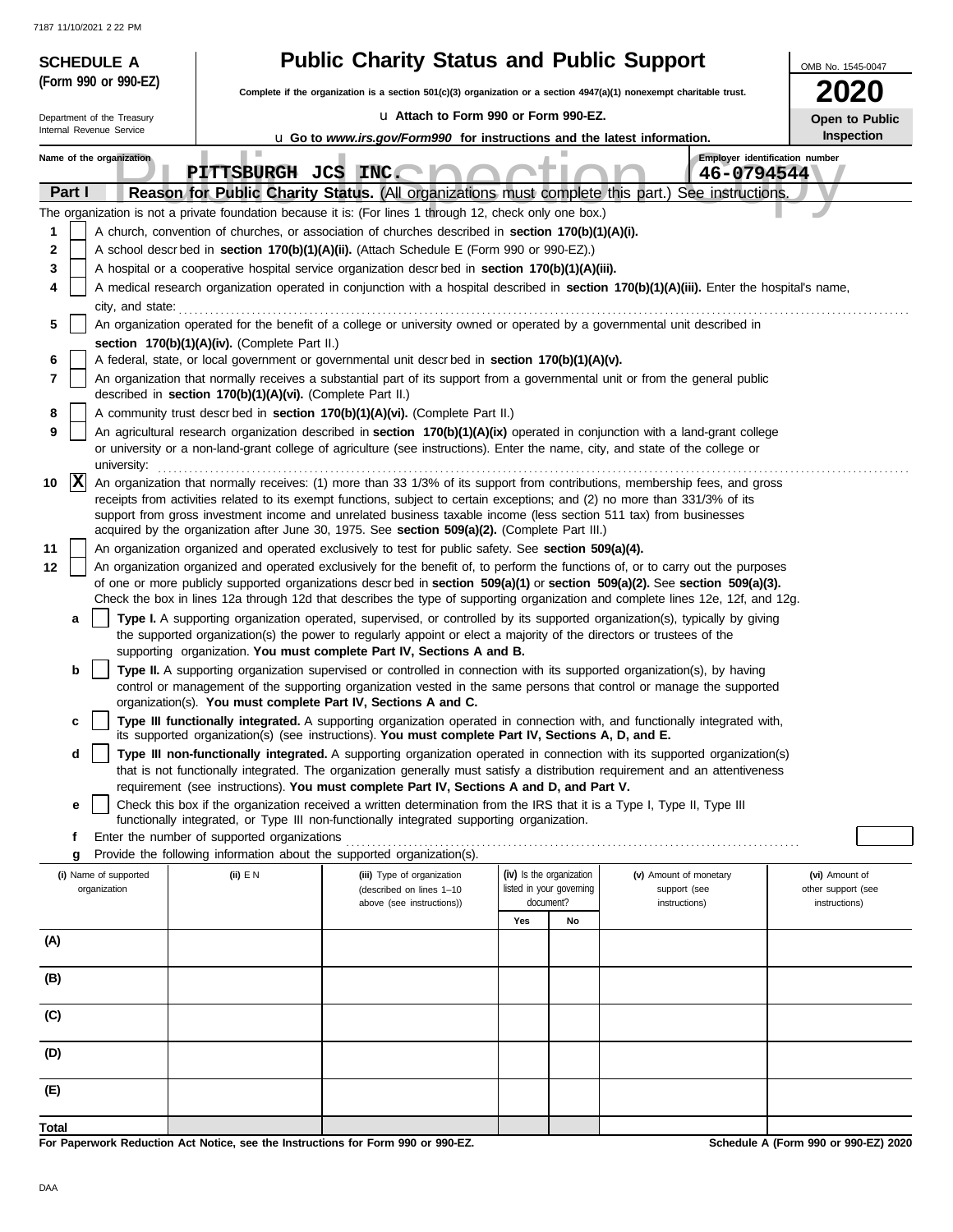|              | Schedule A (Form 990 or 990-EZ) 2020                                                                                                                                                                                        | PITTSBURGH JCS INC. |          |            |            | 46-0794544 | Page 2    |
|--------------|-----------------------------------------------------------------------------------------------------------------------------------------------------------------------------------------------------------------------------|---------------------|----------|------------|------------|------------|-----------|
|              | Support Schedule for Organizations Described in Sections 170(b)(1)(A)(iv) and 170(b)(1)(A)(vi)<br>Part II                                                                                                                   |                     |          |            |            |            |           |
|              | (Complete only if you checked the box on line 5, 7, or 8 of Part I or if the organization failed to qualify under                                                                                                           |                     |          |            |            |            |           |
|              | Part III. If the organization fails to qualify under the tests listed below, please complete Part III.)                                                                                                                     |                     |          |            |            |            |           |
|              | Section A. Public Support                                                                                                                                                                                                   |                     |          |            |            |            |           |
|              | Calendar year (or fiscal year beginning in)<br>$\mathbf{u}$                                                                                                                                                                 | (a) 2016            | (b) 2017 | $(c)$ 2018 | $(d)$ 2019 | (e) 2020   | (f) Total |
| 1            | Gifts, grants, contributions, and<br>membership fees received. (Do not<br>include any "unusual grants.")                                                                                                                    |                     |          |            |            |            |           |
| $\mathbf{2}$ | Tax revenues levied for the<br>organization's benefit and either paid<br>to or expended on its behalf                                                                                                                       |                     |          |            |            |            |           |
| 3            | The value of services or facilities<br>furnished by a governmental unit to the<br>organization without charge                                                                                                               |                     |          |            |            |            |           |
| 4            | Total. Add lines 1 through 3<br>.                                                                                                                                                                                           |                     |          |            |            |            |           |
| 5            | The portion of total contr butions by<br>each person (other than a<br>governmental unit or publicly<br>supported organization) included on<br>line 1 that exceeds 2% of the amount<br>shown on line 11, column (f) $\ldots$ |                     |          |            |            |            |           |
| 6            | Public support. Subtract line 5 from line 4.                                                                                                                                                                                |                     |          |            |            |            |           |
|              | <b>Section B. Total Support</b>                                                                                                                                                                                             |                     |          |            |            |            |           |
|              | Calendar year (or fiscal year beginning in)<br>$\mathbf u$                                                                                                                                                                  | (a) 2016            | (b) 2017 | $(c)$ 2018 | $(d)$ 2019 | (e) 2020   | (f) Total |
| 7            | Amounts from line 4                                                                                                                                                                                                         |                     |          |            |            |            |           |
| 8            | Gross income from interest, dividends,<br>payments received on securities loans,<br>rents, royalties, and income from<br>similar sources $\ldots, \ldots, \ldots, \ldots, \ldots, \ldots$                                   |                     |          |            |            |            |           |
| 9            | Net income from unrelated business<br>activities, whether or not the business<br>is regularly carried on                                                                                                                    |                     |          |            |            |            |           |
| 10<br>11     | Other income. Do not include gain or<br>loss from the sale of capital assets<br>(Explain in Part VI.)<br>Total support. Add lines 7 through 10                                                                              |                     |          |            |            |            |           |
| 12           |                                                                                                                                                                                                                             |                     |          |            |            | $12 \,$    |           |
| 13           | First 5 years. If the Form 990 is for the organization's first, second, third, fourth, or fifth tax year as a section 501(c)(3)                                                                                             |                     |          |            |            |            |           |
|              | organization, check this box and stop here                                                                                                                                                                                  |                     |          |            |            |            |           |
|              | Section C. Computation of Public Support Percentage                                                                                                                                                                         |                     |          |            |            |            |           |
| 14           | Public support percentage for 2020 (line 6, column (f) divided by line 11, column (f)) [[[[[[[[[[[[[[[[[[[[[[                                                                                                               |                     |          |            |            | 14         | %         |
| 15           | Public support percentage from 2019 Schedule A, Part II, line 14                                                                                                                                                            |                     |          |            |            | 15         | %         |
| 16a          | 33 1/3% support test-2020. If the organization did not check the box on line 13, and line 14 is 33 1/3% or more, check this                                                                                                 |                     |          |            |            |            |           |
|              | box and stop here. The organization qualifies as a publicly supported organization                                                                                                                                          |                     |          |            |            |            |           |
| b            | 33 1/3% support test-2019. If the organization did not check a box on line 13 or 16a, and line 15 is 33 1/3% or more, check                                                                                                 |                     |          |            |            |            |           |
|              | this box and stop here. The organization qualifies as a publicly supported organization                                                                                                                                     |                     |          |            |            |            |           |
| 17a          | 10%-facts-and-circumstances test-2020. If the organization did not check a box on line 13, 16a, or 16b, and line 14 is                                                                                                      |                     |          |            |            |            |           |
|              | 10% or more, and if the organization meets the "facts-and-circumstances" test, check this box and stop here. Explain in                                                                                                     |                     |          |            |            |            |           |
|              | Part VI how the organization meets the "facts-and-circumstances" test. The organization qualifies as a publicly supported                                                                                                   |                     |          |            |            |            |           |
|              | organization                                                                                                                                                                                                                |                     |          |            |            |            |           |
| b            | 10%-facts-and-circumstances test-2019. If the organization did not check a box on line 13, 16a, 16b, or 17a, and line                                                                                                       |                     |          |            |            |            |           |
|              | 15 is 10% or more, and if the organization meets the "facts-and-circumstances" test, check this box and stop here. Explain                                                                                                  |                     |          |            |            |            |           |
|              | in Part VI how the organization meets the "facts-and-circumstances" test. The organization qualifies as a publicly supported                                                                                                |                     |          |            |            |            |           |
|              | organization                                                                                                                                                                                                                |                     |          |            |            |            |           |
| 18           | Private foundation. If the organization did not check a box on line 13, 16a, 16b, 17a, or 17b, check this box and see<br>instructions                                                                                       |                     |          |            |            |            |           |
|              |                                                                                                                                                                                                                             |                     |          |            |            |            |           |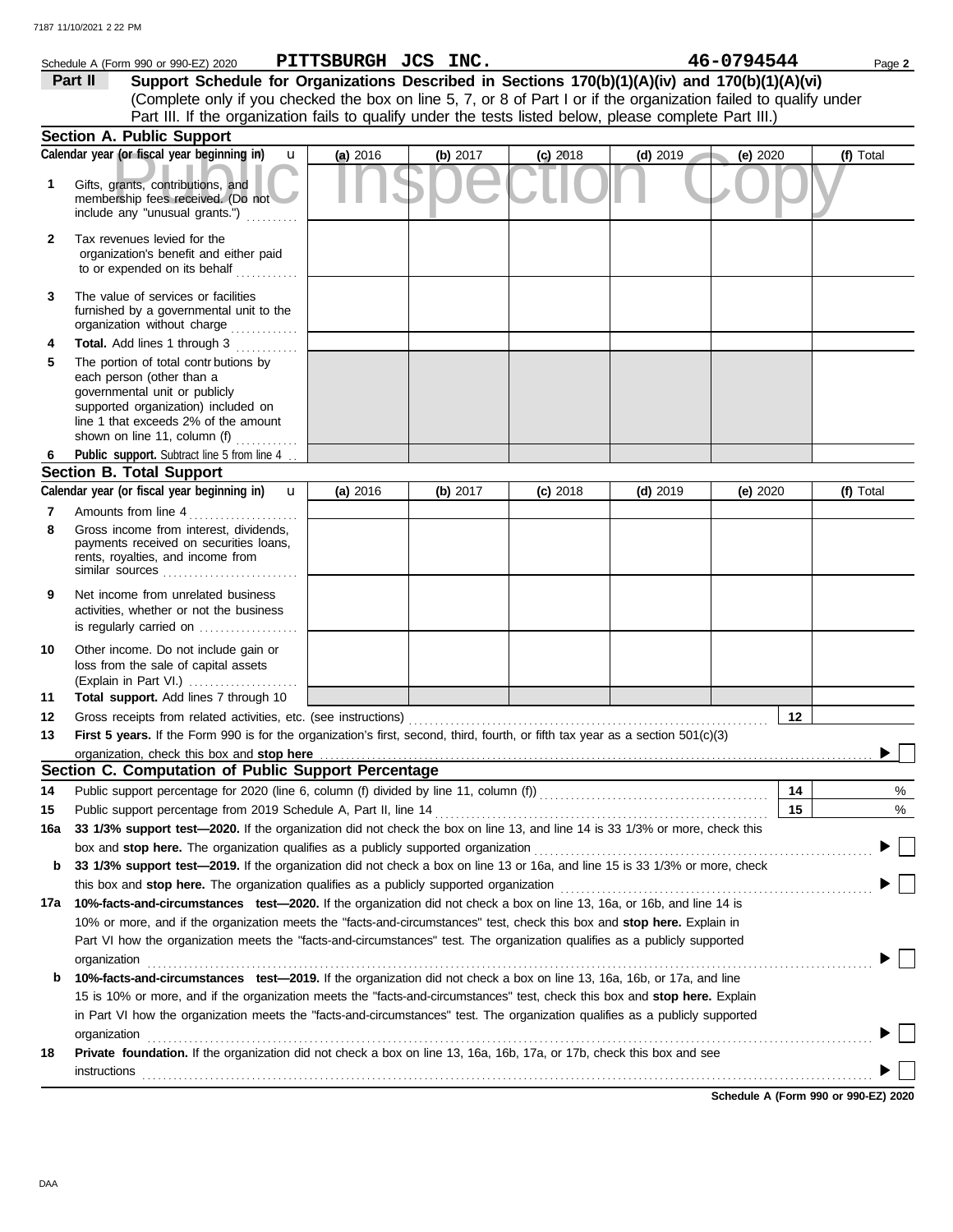|              | Schedule A (Form 990 or 990-EZ) 2020                                                                                                                                              | PITTSBURGH JCS INC. |            |            |            | 46-0794544 | Page 3       |
|--------------|-----------------------------------------------------------------------------------------------------------------------------------------------------------------------------------|---------------------|------------|------------|------------|------------|--------------|
|              | Support Schedule for Organizations Described in Section 509(a)(2)<br>Part III                                                                                                     |                     |            |            |            |            |              |
|              | (Complete only if you checked the box on line 10 of Part I or if the organization failed to qualify under Part II.                                                                |                     |            |            |            |            |              |
|              | If the organization fails to qualify under the tests listed below, please complete Part II.)                                                                                      |                     |            |            |            |            |              |
|              | Section A. Public Support                                                                                                                                                         |                     |            |            |            |            |              |
|              | Calendar year (or fiscal year beginning in)<br>u                                                                                                                                  | (a) 2016            | (b) $2017$ | $(c)$ 2018 | $(d)$ 2019 | (e) 2020   | (f) Total    |
| 1            | Gifts, grants, contributions, and membership fees<br>received. (Do not include any "unusual grants.")                                                                             |                     |            |            |            | 12,500     | 12,500       |
| $\mathbf{2}$ | Gross receipts from admissions, merchandise<br>sold or services performed, or facilities<br>furnished in any activity that is related to the<br>organization's tax-exempt purpose | 460,591             | 397,984    | 470,781    | 560,319    | 137,461    | 2,027,136    |
| 3            | Gross receipts from activities that are not an<br>unrelated trade or business under section 513                                                                                   |                     |            |            |            |            |              |
| 4            | Tax revenues levied for the<br>organization's benefit and either paid<br>to or expended on its behalf                                                                             |                     |            |            |            |            |              |
| 5            | The value of services or facilities<br>furnished by a governmental unit to the<br>organization without charge                                                                     |                     |            |            |            |            |              |
| 6            | Total. Add lines 1 through 5                                                                                                                                                      | 460,591             | 397,984    | 470,781    | 560,319    | 149,961    | 2,039,636    |
|              | 7a Amounts included on lines 1, 2, and 3<br>received from disqualified persons                                                                                                    |                     |            |            |            |            |              |
| b            | Amounts included on lines 2 and 3<br>received from other than disqualified<br>persons that exceed the greater of \$5,000<br>or 1% of the amount on line 13 for the year           |                     |            |            |            |            |              |
| c            | Add lines 7a and 7b                                                                                                                                                               |                     |            |            |            |            |              |
| 8            | Public support. (Subtract line 7c from<br>line $6.$ )                                                                                                                             |                     |            |            |            |            | 2,039,636    |
|              | <b>Section B. Total Support</b>                                                                                                                                                   |                     |            |            |            |            |              |
|              | Calendar year (or fiscal year beginning in)<br>$\mathbf{u}$                                                                                                                       | (a) 2016            | (b) 2017   | $(c)$ 2018 | $(d)$ 2019 | (e) 2020   | (f) Total    |
| 9            | Amounts from line 6<br>.                                                                                                                                                          | 460,591             | 397,984    | 470,781    | 560,319    | 149,961    | 2,039,636    |
| 10a          | Gross income from interest, dividends,<br>payments received on securities loans, rents,                                                                                           |                     |            |            |            |            |              |
|              | royalties, and income from similar sources                                                                                                                                        | 545                 | 459        | 925        | 476        | 5          | 2,410        |
|              | Unrelated business taxable income (less<br>section 511 taxes) from businesses<br>acquired after June 30, 1975<br>.                                                                |                     |            |            |            |            |              |
|              | Add lines 10a and 10b                                                                                                                                                             | 545                 | 459        | 925        | 476        |            | 2,410        |
| 11           | Net income from unrelated business<br>activities not included in line 10b, whether<br>or not the business is regularly carried on                                                 |                     |            |            |            |            |              |
| $12 \,$      | Other income. Do not include gain or<br>loss from the sale of capital assets<br>(Explain in Part VI.)                                                                             |                     |            |            |            |            |              |
| 13           | Total support. (Add lines 9, 10c, 11,<br>and 12.)                                                                                                                                 | 461,136             | 398,443    | 471,706    | 560,795    | 149,966    | 2,042,046    |
| 14           | First 5 years. If the Form 990 is for the organization's first, second, third, fourth, or fifth tax year as a section 501(c)(3)<br>organization, check this box and stop here     |                     |            |            |            |            |              |
|              | Section C. Computation of Public Support Percentage                                                                                                                               |                     |            |            |            |            |              |
| 15           |                                                                                                                                                                                   |                     |            |            |            | 15         | 99.88%       |
| 16           |                                                                                                                                                                                   |                     |            |            |            | 16         | 99.88%       |
|              | Section D. Computation of Investment Income Percentage                                                                                                                            |                     |            |            |            |            |              |
| 17           | Investment income percentage for 2020 (line 10c, column (f), divided by line 13, column (f)) [[[[[[[[[[[[[[[[                                                                     |                     |            |            |            | 17         | %            |
| 18           | Investment income percentage from 2019 Schedule A, Part III, line 17                                                                                                              |                     |            |            |            | 18         | %            |
| 19a          | 33 1/3% support tests—2020. If the organization did not check the box on line 14, and line 15 is more than 33 1/3%, and line                                                      |                     |            |            |            |            |              |
|              |                                                                                                                                                                                   |                     |            |            |            |            | $\mathbf{x}$ |
| b            | 33 1/3% support tests-2019. If the organization did not check a box on line 14 or line 19a, and line 16 is more than 33 1/3%, and                                                 |                     |            |            |            |            |              |
|              |                                                                                                                                                                                   |                     |            |            |            |            |              |
| 20           |                                                                                                                                                                                   |                     |            |            |            |            |              |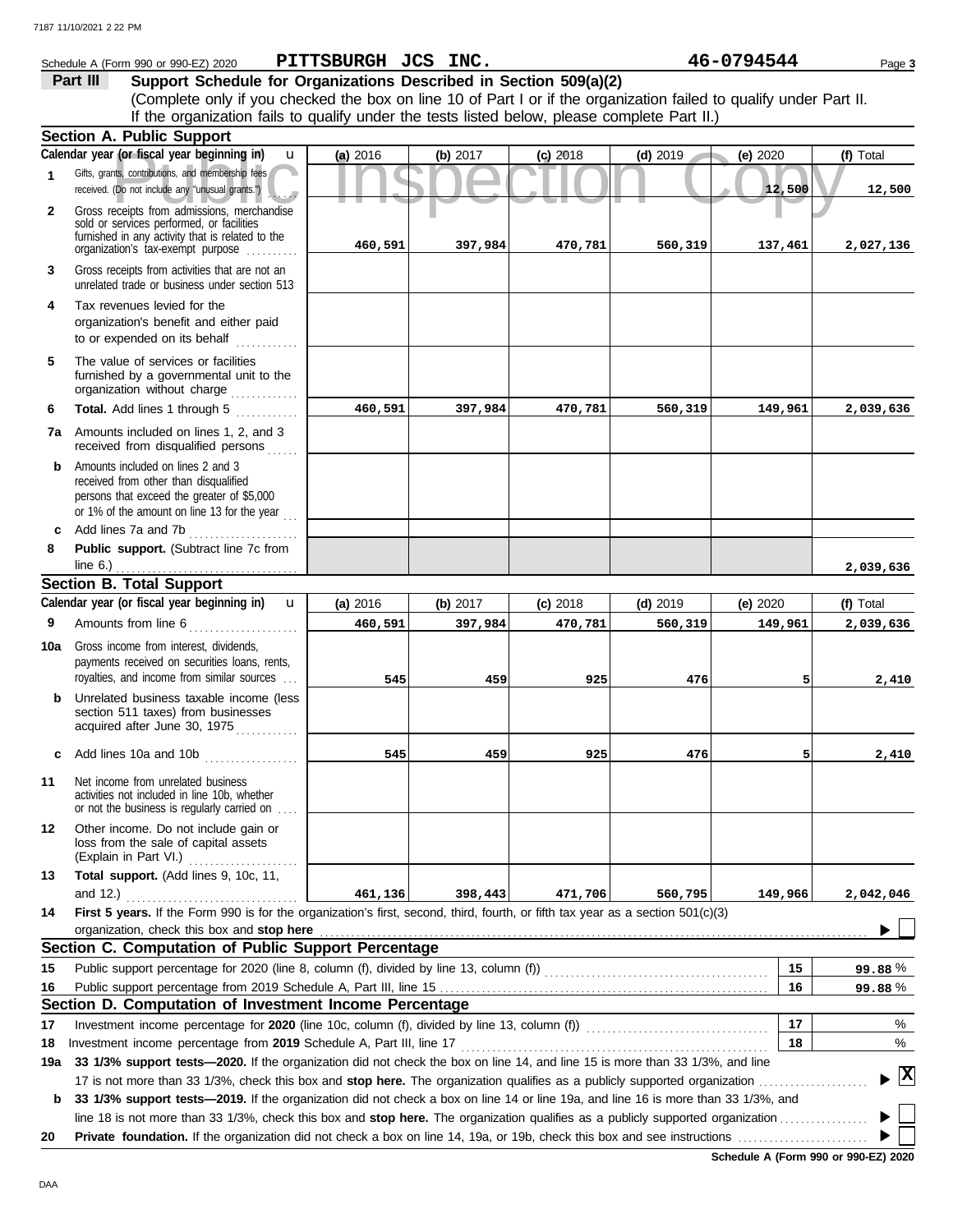|     | PITTSBURGH JCS INC.<br>Schedule A (Form 990 or 990-EZ) 2020                                                                                                                                                                       | 46-0794544                                              | Page 4 |
|-----|-----------------------------------------------------------------------------------------------------------------------------------------------------------------------------------------------------------------------------------|---------------------------------------------------------|--------|
|     | Part IV<br><b>Supporting Organizations</b>                                                                                                                                                                                        |                                                         |        |
|     | (Complete only if you checked a box in line 12 on Part I. If you checked box 12a, Part I, complete Sections A                                                                                                                     |                                                         |        |
|     | and B. If you checked box 12b, Part I, complete Sections A and C. If you checked box 12c, Part I, complete                                                                                                                        |                                                         |        |
|     | Sections A, D, and E. If you checked box 12d, Part I, complete Sections A and D, and complete Part V.)                                                                                                                            |                                                         |        |
|     | Section A. All Supporting Organizations                                                                                                                                                                                           |                                                         |        |
|     |                                                                                                                                                                                                                                   | Yes                                                     | No     |
| 1   | Are all of the organization's supported organizations listed by name in the organization's governing                                                                                                                              |                                                         |        |
|     | documents? If "No," describe in Part VI how the supported organizations are designated. If designated by                                                                                                                          |                                                         |        |
|     | class or purpose, describe the designation. If historic and continuing relationship, explain.                                                                                                                                     | 1                                                       |        |
| 2   | Did the organization have any supported organization that does not have an IRS determination of status<br>under section 509(a)(1) or (2)? If "Yes," explain in Part VI how the organization determined that the supported         |                                                         |        |
|     | organization was described in section 509(a)(1) or (2).                                                                                                                                                                           | $\mathbf{2}$                                            |        |
| За  | Did the organization have a supported organization descrbed in section $501(c)(4)$ , (5), or (6)? If "Yes," answer                                                                                                                |                                                         |        |
|     | lines 3b and 3c below.                                                                                                                                                                                                            | 3a                                                      |        |
| b   | Did the organization confirm that each supported organization qualified under section $501(c)(4)$ , $(5)$ , or $(6)$ and                                                                                                          |                                                         |        |
|     | satisfied the public support tests under section 509(a)(2)? If "Yes," describe in Part VI when and how the                                                                                                                        |                                                         |        |
|     | organization made the determination.                                                                                                                                                                                              | 3b                                                      |        |
| с   | Did the organization ensure that all support to such organizations was used exclusively for section $170(c)(2)(B)$                                                                                                                |                                                         |        |
|     | purposes? If "Yes," explain in Part VI what controls the organization put in place to ensure such use.                                                                                                                            | 3c                                                      |        |
| 4a  | Was any supported organization not organized in the United States ("foreign supported organization")? If                                                                                                                          |                                                         |        |
|     | "Yes," and if you checked 12a or 12b in Part I, answer (b) and (c) below.                                                                                                                                                         | 4a                                                      |        |
| b   | Did the organization have ultimate control and discretion in deciding whether to make grants to the foreign                                                                                                                       |                                                         |        |
|     | supported organization? If "Yes," describe in Part VI how the organization had such control and discretion                                                                                                                        |                                                         |        |
|     | despite being controlled or supervised by or in connection with its supported organizations.                                                                                                                                      | 4b                                                      |        |
| с   | Did the organization support any foreign supported organization that does not have an IRS determination                                                                                                                           |                                                         |        |
|     | under sections $501(c)(3)$ and $509(a)(1)$ or (2)? If "Yes," explain in Part VI what controls the organization used                                                                                                               |                                                         |        |
|     | to ensure that all support to the foreign supported organization was used exclusively for section $170(c)(2)(B)$                                                                                                                  |                                                         |        |
|     | purposes.                                                                                                                                                                                                                         | 4c                                                      |        |
| 5a  | Did the organization add, substitute, or remove any supported organizations during the tax year? If "Yes,"                                                                                                                        |                                                         |        |
|     | answer lines 5b and 5c below (if applicable). Also, provide detail in Part VI, including (i) the names and EIN                                                                                                                    |                                                         |        |
|     | numbers of the supported organizations added, substituted, or removed; (ii) the reasons for each such action;                                                                                                                     |                                                         |        |
|     | (iii) the authority under the organization's organizing document authorizing such action; and (iv) how the action                                                                                                                 |                                                         |        |
|     | was accomplished (such as by amendment to the organizing document).                                                                                                                                                               | 5a                                                      |        |
| b   | Type I or Type II only. Was any added or substituted supported organization part of a class already                                                                                                                               |                                                         |        |
|     | designated in the organization's organizing document?                                                                                                                                                                             | 5b                                                      |        |
|     | <b>Substitutions only.</b> Was the substitution the result of an event beyond the organization's control?                                                                                                                         | 5c                                                      |        |
| 6   | Did the organization provide support (whether in the form of grants or the provision of services or facilities) to                                                                                                                |                                                         |        |
|     | anyone other than (i) its supported organizations, (ii) individuals that are part of the charitable class benefited                                                                                                               |                                                         |        |
|     | by one or more of its supported organizations, or (iii) other supporting organizations that also support or                                                                                                                       | 6                                                       |        |
| 7   | benefit one or more of the filing organization's supported organizations? If "Yes," provide detail in Part VI.<br>Did the organization provide a grant, loan, compensation, or other similar payment to a substantial contributor |                                                         |        |
|     | (as defined in section $4958(c)(3)(C)$ ), a family member of a substantial contributor, or a 35% controlled entity                                                                                                                |                                                         |        |
|     | with regard to a substantial contr butor? If "Yes," complete Part I of Schedule L (Form 990 or 990-EZ).                                                                                                                           | 7                                                       |        |
| 8   | Did the organization make a loan to a disqualified person (as defined in section 4958) not described in line 7?                                                                                                                   |                                                         |        |
|     | If "Yes," complete Part I of Schedule L (Form 990 or 990-EZ).                                                                                                                                                                     | 8                                                       |        |
| 9a  | Was the organization controlled directly or indirectly at any time during the tax year by one or more                                                                                                                             |                                                         |        |
|     | disqualified persons, as defined in section 4946 (other than foundation managers and organizations                                                                                                                                |                                                         |        |
|     | descr bed in section 509(a)(1) or (2))? If "Yes," provide detail in Part VI.                                                                                                                                                      | 9а                                                      |        |
| b   | Did one or more disqualified persons (as defined in line 9a) hold a controlling interest in any entity in which                                                                                                                   |                                                         |        |
|     | the supporting organization had an interest? If "Yes," provide detail in Part VI.                                                                                                                                                 | 9b                                                      |        |
| с   | Did a disqualified person (as defined in line 9a) have an ownership interest in, or derive any personal benefit                                                                                                                   |                                                         |        |
|     | from, assets in which the supporting organization also had an interest? If "Yes," provide detail in Part VI.                                                                                                                      | 9с                                                      |        |
| 10a | Was the organization subject to the excess business holdings rules of section 4943 because of section                                                                                                                             |                                                         |        |
|     | 4943(f) (regarding certain Type II supporting organizations, and all Type III non-functionally integrated                                                                                                                         |                                                         |        |
|     | supporting organizations)? If "Yes," answer line 10b below.                                                                                                                                                                       | 10a                                                     |        |
| b   | Did the organization have any excess business holdings in the tax year? (Use Schedule C, Form 4720, to                                                                                                                            |                                                         |        |
|     | determine whether the organization had excess business holdings.)                                                                                                                                                                 | 10 <sub>b</sub><br>Schodule A (Form 990 or 990-F7) 2020 |        |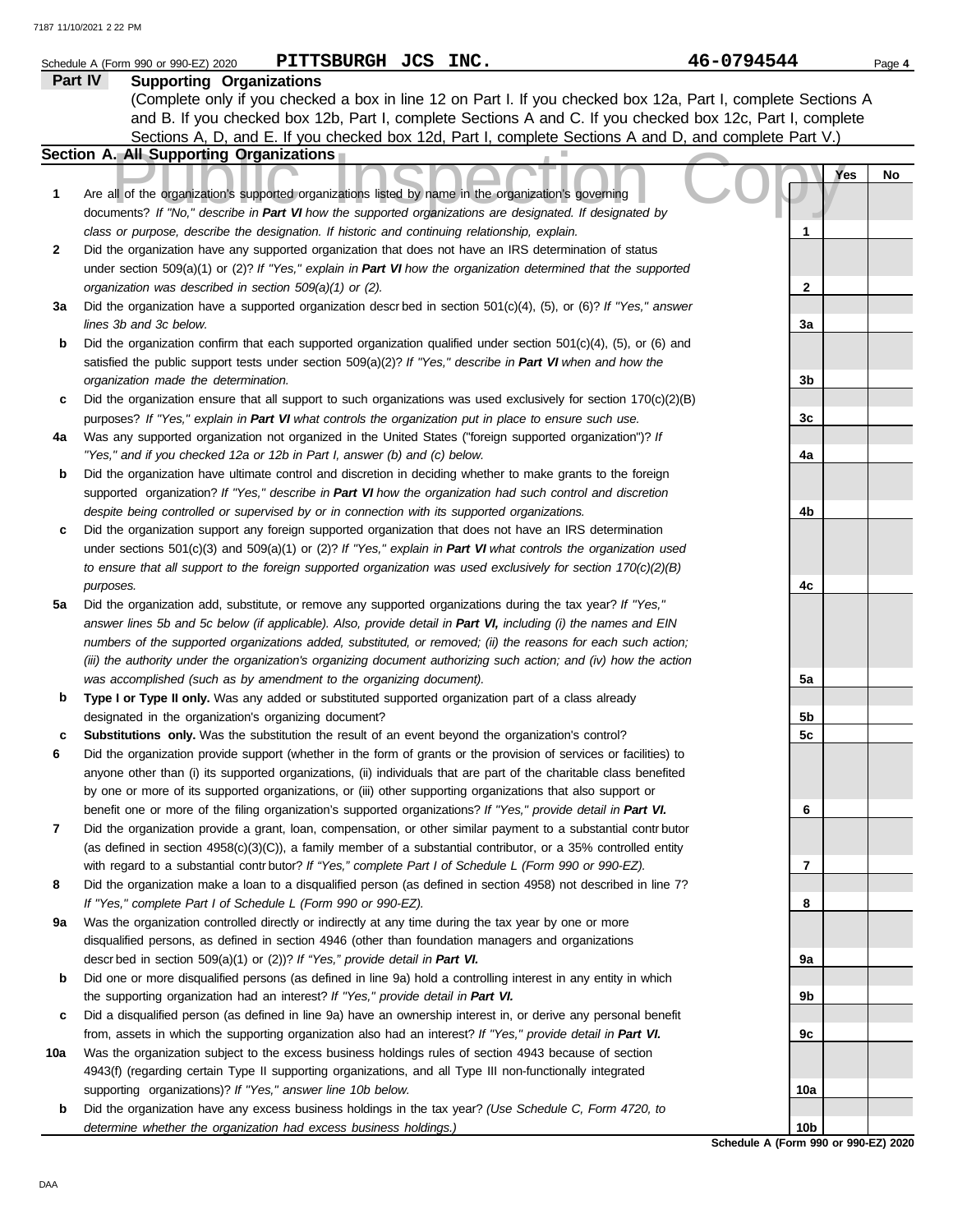|         | 46-0794544<br>PITTSBURGH JCS INC.<br>Schedule A (Form 990 or 990-EZ) 2020                                                         |                 |            | Page 5 |
|---------|-----------------------------------------------------------------------------------------------------------------------------------|-----------------|------------|--------|
| Part IV | <b>Supporting Organizations (continued)</b>                                                                                       |                 |            |        |
|         |                                                                                                                                   |                 | Yes        | No     |
| 11      | Has the organization accepted a gift or contribution from any of the following persons?                                           |                 |            |        |
| а       | A person who directly or indirectly controls, either alone or together with persons described in lines 11b and                    |                 |            |        |
|         | 11c below, the governing body of a supported organization?                                                                        | 11a             |            |        |
| b       | A family member of a person descrbed in line 11a above?                                                                           | 11 <sub>b</sub> |            |        |
|         | c A 35% controlled entity of a person described in line 11a or 11b above? If "Yes" to line 11a, 11b, or 11c, provide              |                 |            |        |
|         | detail in Part VI.                                                                                                                | 11 <sub>c</sub> |            |        |
|         | <b>Section B. Type I Supporting Organizations</b>                                                                                 |                 |            |        |
|         |                                                                                                                                   |                 | <b>Yes</b> | No     |
| 1       | Did the governing body, members of the governing body, officers acting in their official capacity, or membership of one or        |                 |            |        |
|         | more supported organizations have the power to regularly appoint or elect at least a majority of the organization's officers,     |                 |            |        |
|         | directors, or trustees at all times during the tax year? If "No," describe in Part VI how the supported organization(s)           |                 |            |        |
|         | effectively operated, supervised, or controlled the organization's activities. If the organization had more than one supported    |                 |            |        |
|         | organization, describe how the powers to appoint and/or remove officers, directors, or trustees were allocated among the          |                 |            |        |
|         | supported organizations and what conditions or restrictions, if any, applied to such powers during the tax year.                  | 1               |            |        |
| 2       | Did the organization operate for the benefit of any supported organization other than the supported                               |                 |            |        |
|         | organization(s) that operated, supervised, or controlled the supporting organization? If "Yes," explain in Part                   |                 |            |        |
|         | VI how providing such benefit carried out the purposes of the supported organization(s) that operated,                            |                 |            |        |
|         | supervised, or controlled the supporting organization.                                                                            | $\mathbf{2}$    |            |        |
|         | Section C. Type II Supporting Organizations                                                                                       |                 |            |        |
|         |                                                                                                                                   |                 | Yes        | No     |
| 1       | Were a majority of the organization's directors or trustees during the tax year also a majority of the directors                  |                 |            |        |
|         | or trustees of each of the organization's supported organization(s)? If "No," describe in Part VI how control                     |                 |            |        |
|         | or management of the supporting organization was vested in the same persons that controlled or managed                            |                 |            |        |
|         | the supported organization(s).                                                                                                    | 1               |            |        |
|         | Section D. All Type III Supporting Organizations                                                                                  |                 |            |        |
|         |                                                                                                                                   |                 | Yes        | No     |
| 1       | Did the organization provide to each of its supported organizations, by the last day of the fifth month of the                    |                 |            |        |
|         | organization's tax year, (i) a written notice describing the type and amount of support provided during the prior tax             |                 |            |        |
|         | year, (ii) a copy of the Form 990 that was most recently filed as of the date of notification, and (iii) copies of the            |                 |            |        |
|         | organization's governing documents in effect on the date of notification, to the extent not previously provided?                  | 1               |            |        |
| 2       | Were any of the organization's officers, directors, or trustees either (i) appointed or elected by the supported                  |                 |            |        |
|         | organization(s) or (ii) serving on the governing body of a supported organization? If "No," explain in Part VI how                |                 |            |        |
|         | the organization maintained a close and continuous working relationship with the supported organization(s).                       | 2               |            |        |
| 3       | By reason of the relationship descr bed in line 2, above, did the organization's supported organizations have                     |                 |            |        |
|         | a significant voice in the organization's investment policies and in directing the use of the organization's                      |                 |            |        |
|         | income or assets at all times during the tax year? If "Yes," describe in Part VI the role the organization's                      |                 |            |        |
|         | supported organizations played in this regard.                                                                                    | 3               |            |        |
|         | Section E. Type III Functionally-Integrated Supporting Organizations                                                              |                 |            |        |
| 1       | Check the box next to the method that the organization used to satisfy the Integral Part Test during the year (see instructions). |                 |            |        |
| a       | The organization satisfied the Activities Test. Complete line 2 below.                                                            |                 |            |        |
| b       | The organization is the parent of each of its supported organizations. Complete line 3 below.                                     |                 |            |        |
| c       | The organization supported a governmental entity. Describe in Part VI how you supported a governmental entity (see instructions). |                 |            |        |
| 2       | Activities Test. Answer lines 2a and 2b below.                                                                                    |                 | Yes        | No     |
| а       | Did substantially all of the organization's activities during the tax year directly further the exempt purposes of                |                 |            |        |
|         | the supported organization(s) to which the organization was responsive? If "Yes," then in Part VI identify                        |                 |            |        |
|         | those supported organizations and explain how these activities directly furthered their exempt purposes,                          |                 |            |        |
|         | how the organization was responsive to those supported organizations, and how the organization determined                         |                 |            |        |
|         | that these activities constituted substantially all of its activities.                                                            | 2a              |            |        |
| b       | Did the activities described in line 2a, above, constitute activities that, but for the organization's involvement,               |                 |            |        |
|         | one or more of the organization's supported organization(s) would have been engaged in? If "Yes," explain in                      |                 |            |        |
|         | Part VI the reasons for the organization's position that its supported organization(s) would have engaged in                      |                 |            |        |
|         | these activities but for the organization's involvement.                                                                          | 2b              |            |        |
| 3       | Parent of Supported Organizations. Answer lines 3a and 3b below.                                                                  |                 |            |        |
| а       | Did the organization have the power to regularly appoint or elect a majority of the officers, directors, or                       |                 |            |        |
|         | trustees of each of the supported organizations? If "Yes" or "No," provide details in Part VI.                                    | За              |            |        |
| b       | Did the organization exercise a substantial degree of direction over the policies, programs, and activities of each               |                 |            |        |

of its supported organizations? *If "Yes," describe in Part VI the role played by the organization in this regard.*

DAA **Schedule A (Form 990 or 990-EZ) 2020 3b**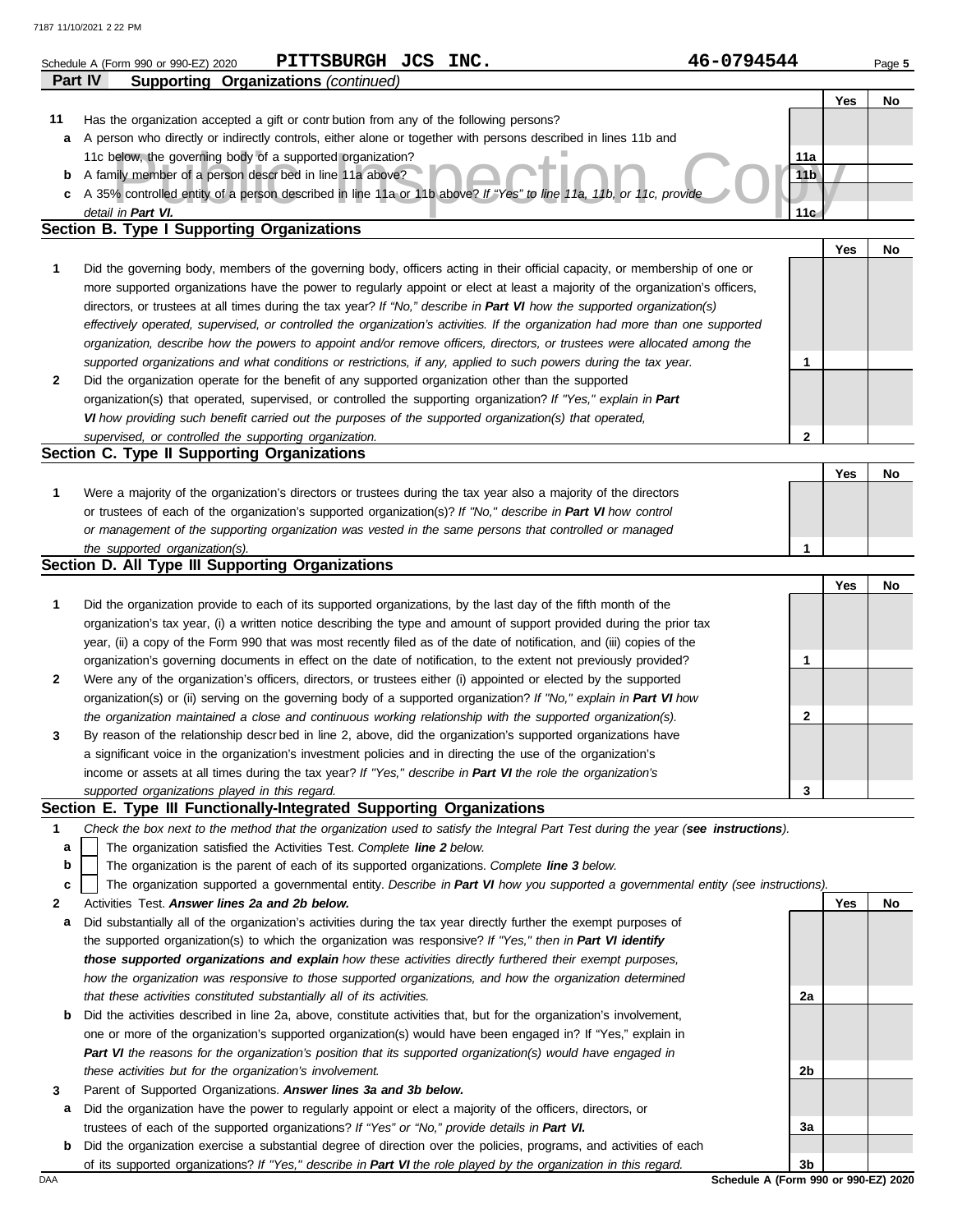|              | PITTSBURGH JCS INC.<br>Schedule A (Form 990 or 990-EZ) 2020                                                                      |                | 46-0794544     | Page 6                         |
|--------------|----------------------------------------------------------------------------------------------------------------------------------|----------------|----------------|--------------------------------|
| Part V       | Type III Non-Functionally Integrated 509(a)(3) Supporting Organizations                                                          |                |                |                                |
| $\mathbf{1}$ | Check here if the organization satisfied the Integral Part Test as a qualifying trust on Nov. 20, 1970 (explain in Part VI). See |                |                |                                |
|              | instructions. All other Type III non-functionally integrated supporting organizations must complete Sections A through E.        |                |                |                                |
|              | Section A - Adjusted Net Income                                                                                                  |                | (A) Prior Year | (B) Current Year               |
|              |                                                                                                                                  |                |                | (optional)                     |
| 1            | Net short-term capital gain                                                                                                      | $\mathbf{A}$   |                |                                |
| $\mathbf{2}$ | Recoveries of prior-year distributions                                                                                           | $\overline{2}$ |                |                                |
| 3            | Other gross income (see instructions)                                                                                            | 3              |                |                                |
| 4            | Add lines 1 through 3.                                                                                                           | 4              |                |                                |
| 5            | Depreciation and depletion                                                                                                       | 5              |                |                                |
| 6            | Portion of operating expenses paid or incurred for production or collection of                                                   |                |                |                                |
|              | gross income or for management, conservation, or maintenance of property                                                         |                |                |                                |
|              | held for production of income (see instructions)                                                                                 | 6              |                |                                |
| 7            | Other expenses (see instructions)                                                                                                | $\overline{7}$ |                |                                |
| 8            | Adjusted Net Income (subtract lines 5, 6, and 7 from line 4)                                                                     | 8              |                |                                |
|              | Section B - Minimum Asset Amount                                                                                                 |                | (A) Prior Year | (B) Current Year<br>(optional) |
| 1            | Aggregate fair market value of all non-exempt-use assets (see                                                                    |                |                |                                |
|              | instructions for short tax year or assets held for part of year):                                                                |                |                |                                |
|              | a Average monthly value of securities                                                                                            | 1a             |                |                                |
|              | <b>b</b> Average monthly cash balances                                                                                           | 1b             |                |                                |
|              | c Fair market value of other non-exempt-use assets                                                                               | 1c             |                |                                |
|              | d Total (add lines 1a, 1b, and 1c)                                                                                               | 1 <sub>d</sub> |                |                                |
|              | e Discount claimed for blockage or other factors                                                                                 |                |                |                                |
|              | (explain in detail in Part VI):                                                                                                  |                |                |                                |
| $\mathbf{2}$ | Acquisition indebtedness applicable to non-exempt-use assets                                                                     | $\mathbf{2}$   |                |                                |
| 3            | Subtract line 2 from line 1d.                                                                                                    | 3              |                |                                |
| 4            | Cash deemed held for exempt use. Enter 0.015 of line 3 (for greater amount,                                                      |                |                |                                |
|              | see instructions).                                                                                                               | 4              |                |                                |
| 5            | Net value of non-exempt-use assets (subtract line 4 from line 3)                                                                 | 5              |                |                                |
| 6            | Multiply line 5 by 0.035.                                                                                                        | 6              |                |                                |
| 7            | Recoveries of prior-year distrbutions                                                                                            | $\overline{7}$ |                |                                |
| 8            | Minimum Asset Amount (add line 7 to line 6)                                                                                      | 8              |                |                                |
|              | Section C - Distributable Amount                                                                                                 |                |                | <b>Current Year</b>            |
| 1            | Adjusted net income for prior year (from Section A, line 8, column A)                                                            | $\mathbf{1}$   |                |                                |
| $\mathbf{2}$ | Enter 0.85 of line 1.                                                                                                            | $\mathbf 2$    |                |                                |
| 3            | Minimum asset amount for prior year (from Section B, line 8, column A)                                                           | 3              |                |                                |
| 4            | Enter greater of line 2 or line 3.                                                                                               | 4              |                |                                |
| 5            | Income tax imposed in prior year                                                                                                 | 5              |                |                                |
| 6            | <b>Distributable Amount.</b> Subtract line 5 from line 4, unless subject to                                                      |                |                |                                |
|              | emergency temporary reduction (see instructions).                                                                                | 6              |                |                                |

**7** | Check here if the current year is the organization's first as a non-functionally integrated Type III supporting organization (see instructions).

**Schedule A (Form 990 or 990-EZ) 2020**

DAA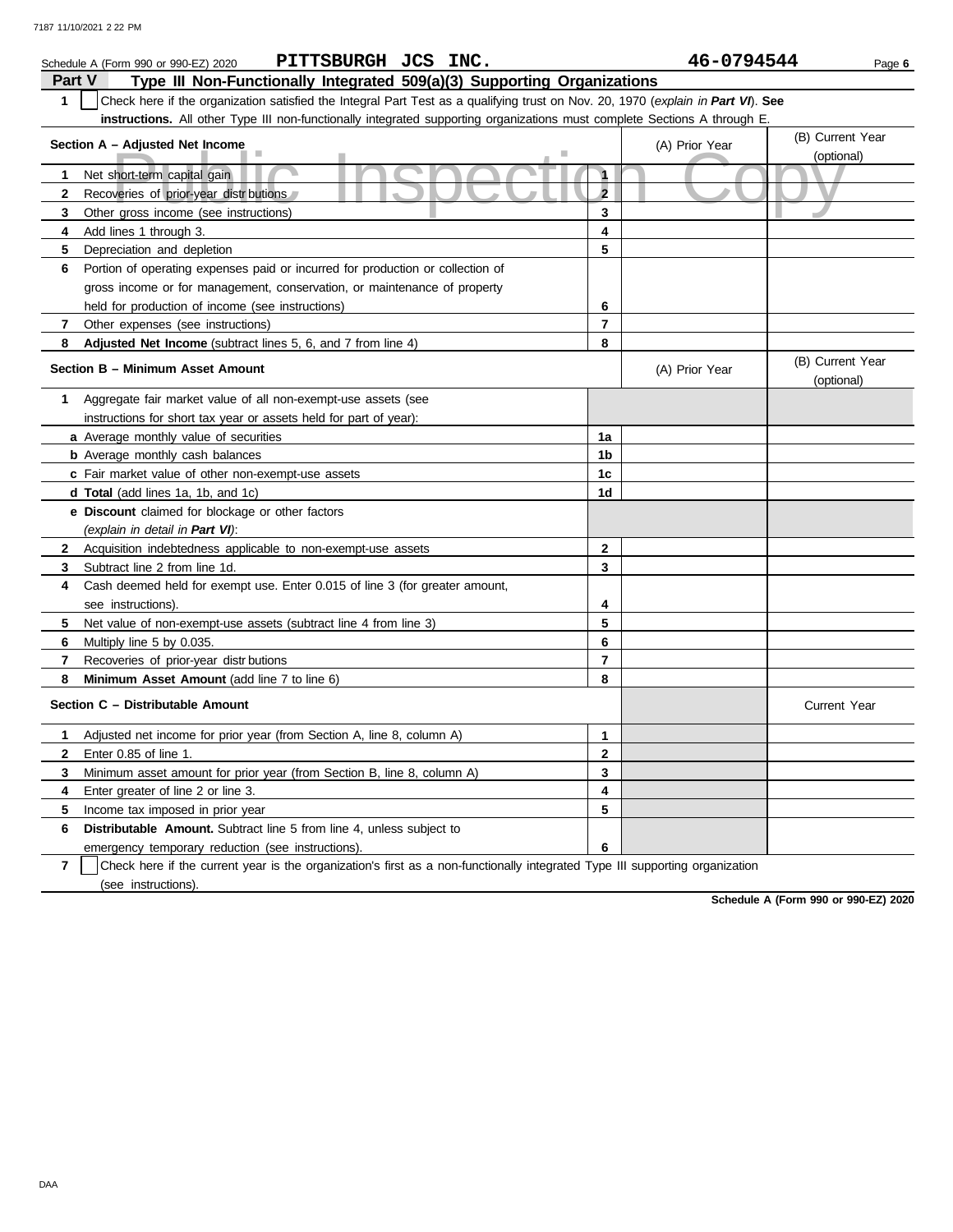|              | PITTSBURGH JCS INC.<br>Schedule A (Form 990 or 990-EZ) 2020                                                                              |                                    | 46-0794544                                    | Page 7                                           |  |  |  |  |  |  |
|--------------|------------------------------------------------------------------------------------------------------------------------------------------|------------------------------------|-----------------------------------------------|--------------------------------------------------|--|--|--|--|--|--|
| Part V       | Type III Non-Functionally Integrated 509(a)(3) Supporting Organizations (continued)                                                      |                                    |                                               |                                                  |  |  |  |  |  |  |
|              | Section D - Distributions                                                                                                                |                                    |                                               | <b>Current Year</b>                              |  |  |  |  |  |  |
| 1            | Amounts paid to supported organizations to accomplish exempt purposes                                                                    |                                    |                                               |                                                  |  |  |  |  |  |  |
| $\mathbf{2}$ | Amounts paid to perform activity that directly furthers exempt purposes of supported<br>organizations, in excess of income from activity |                                    |                                               |                                                  |  |  |  |  |  |  |
| 3            | Administrative expenses paid to accomplish exempt purposes of supported organizations                                                    |                                    |                                               |                                                  |  |  |  |  |  |  |
| 4            | Amounts paid to acquire exempt-use assets                                                                                                |                                    |                                               |                                                  |  |  |  |  |  |  |
| 5            | Qualified set-aside amounts (prior IRS approval required—provide details in Part VI)                                                     |                                    |                                               |                                                  |  |  |  |  |  |  |
| 6            | Other distributions (describe in Part VI). See instructions.                                                                             |                                    |                                               |                                                  |  |  |  |  |  |  |
| 7            | Total annual distributions. Add lines 1 through 6.                                                                                       |                                    |                                               |                                                  |  |  |  |  |  |  |
| 8            | Distr butions to attentive supported organizations to which the organization is responsive                                               |                                    |                                               |                                                  |  |  |  |  |  |  |
|              | (provide details in Part VI). See instructions.                                                                                          |                                    |                                               |                                                  |  |  |  |  |  |  |
| 9            | Distr butable amount for 2020 from Section C, line 6                                                                                     |                                    |                                               |                                                  |  |  |  |  |  |  |
| 10           | Line 8 amount divided by line 9 amount                                                                                                   |                                    |                                               |                                                  |  |  |  |  |  |  |
|              | <b>Section E – Distribution Allocations</b> (see instructions)                                                                           | (i)<br><b>Excess Distributions</b> | (ii)<br><b>Underdistributions</b><br>Pre-2020 | (iii)<br><b>Distributable</b><br>Amount for 2020 |  |  |  |  |  |  |
| 1            | Distr butable amount for 2020 from Section C, line 6                                                                                     |                                    |                                               |                                                  |  |  |  |  |  |  |
| $\mathbf{2}$ | Underdistr butions, if any, for years prior to 2020                                                                                      |                                    |                                               |                                                  |  |  |  |  |  |  |
|              | (reasonable cause required-explain in Part VI). See                                                                                      |                                    |                                               |                                                  |  |  |  |  |  |  |
|              | instructions.                                                                                                                            |                                    |                                               |                                                  |  |  |  |  |  |  |
| 3            | Excess distributions carryover, if any, to 2020                                                                                          |                                    |                                               |                                                  |  |  |  |  |  |  |
|              |                                                                                                                                          |                                    |                                               |                                                  |  |  |  |  |  |  |
|              |                                                                                                                                          |                                    |                                               |                                                  |  |  |  |  |  |  |
|              |                                                                                                                                          |                                    |                                               |                                                  |  |  |  |  |  |  |
|              |                                                                                                                                          |                                    |                                               |                                                  |  |  |  |  |  |  |
|              |                                                                                                                                          |                                    |                                               |                                                  |  |  |  |  |  |  |
|              | f Total of lines 3a through 3e<br>g Applied to underdistributions of prior years                                                         |                                    |                                               |                                                  |  |  |  |  |  |  |
|              | h Applied to 2020 distributable amount                                                                                                   |                                    |                                               |                                                  |  |  |  |  |  |  |
|              | <i>i</i> Carryover from 2015 not applied (see instructions)                                                                              |                                    |                                               |                                                  |  |  |  |  |  |  |
|              | Remainder. Subtract lines 3g, 3h, and 3i from line 3f.                                                                                   |                                    |                                               |                                                  |  |  |  |  |  |  |
| 4            | Distr butions for 2020 from                                                                                                              |                                    |                                               |                                                  |  |  |  |  |  |  |
|              | Section D, line 7:<br>\$                                                                                                                 |                                    |                                               |                                                  |  |  |  |  |  |  |
|              | a Applied to underdistributions of prior years                                                                                           |                                    |                                               |                                                  |  |  |  |  |  |  |
|              | <b>b</b> Applied to 2020 distributable amount                                                                                            |                                    |                                               |                                                  |  |  |  |  |  |  |
|              | c Remainder. Subtract lines 4a and 4b from line 4.                                                                                       |                                    |                                               |                                                  |  |  |  |  |  |  |
| 5            | Remaining underdistr butions for years prior to 2020, if                                                                                 |                                    |                                               |                                                  |  |  |  |  |  |  |
|              | any. Subtract lines 3g and 4a from line 2. For result                                                                                    |                                    |                                               |                                                  |  |  |  |  |  |  |
|              | greater than zero, explain in Part VI. See instructions.                                                                                 |                                    |                                               |                                                  |  |  |  |  |  |  |
| 6            | Remaining underdistr butions for 2020 Subtract lines 3h                                                                                  |                                    |                                               |                                                  |  |  |  |  |  |  |
|              | and 4b from line 1. For result greater than zero, explain in                                                                             |                                    |                                               |                                                  |  |  |  |  |  |  |
|              | Part VI. See instructions.                                                                                                               |                                    |                                               |                                                  |  |  |  |  |  |  |
| 7            | Excess distributions carryover to 2021. Add lines 3j                                                                                     |                                    |                                               |                                                  |  |  |  |  |  |  |
|              | and 4c.                                                                                                                                  |                                    |                                               |                                                  |  |  |  |  |  |  |
| 8            | Breakdown of line 7:                                                                                                                     |                                    |                                               |                                                  |  |  |  |  |  |  |
|              |                                                                                                                                          |                                    |                                               |                                                  |  |  |  |  |  |  |
|              |                                                                                                                                          |                                    |                                               |                                                  |  |  |  |  |  |  |
|              |                                                                                                                                          |                                    |                                               |                                                  |  |  |  |  |  |  |
|              | d Excess from 2019                                                                                                                       |                                    |                                               |                                                  |  |  |  |  |  |  |
|              | e Excess from 2020                                                                                                                       |                                    |                                               |                                                  |  |  |  |  |  |  |
|              |                                                                                                                                          |                                    |                                               |                                                  |  |  |  |  |  |  |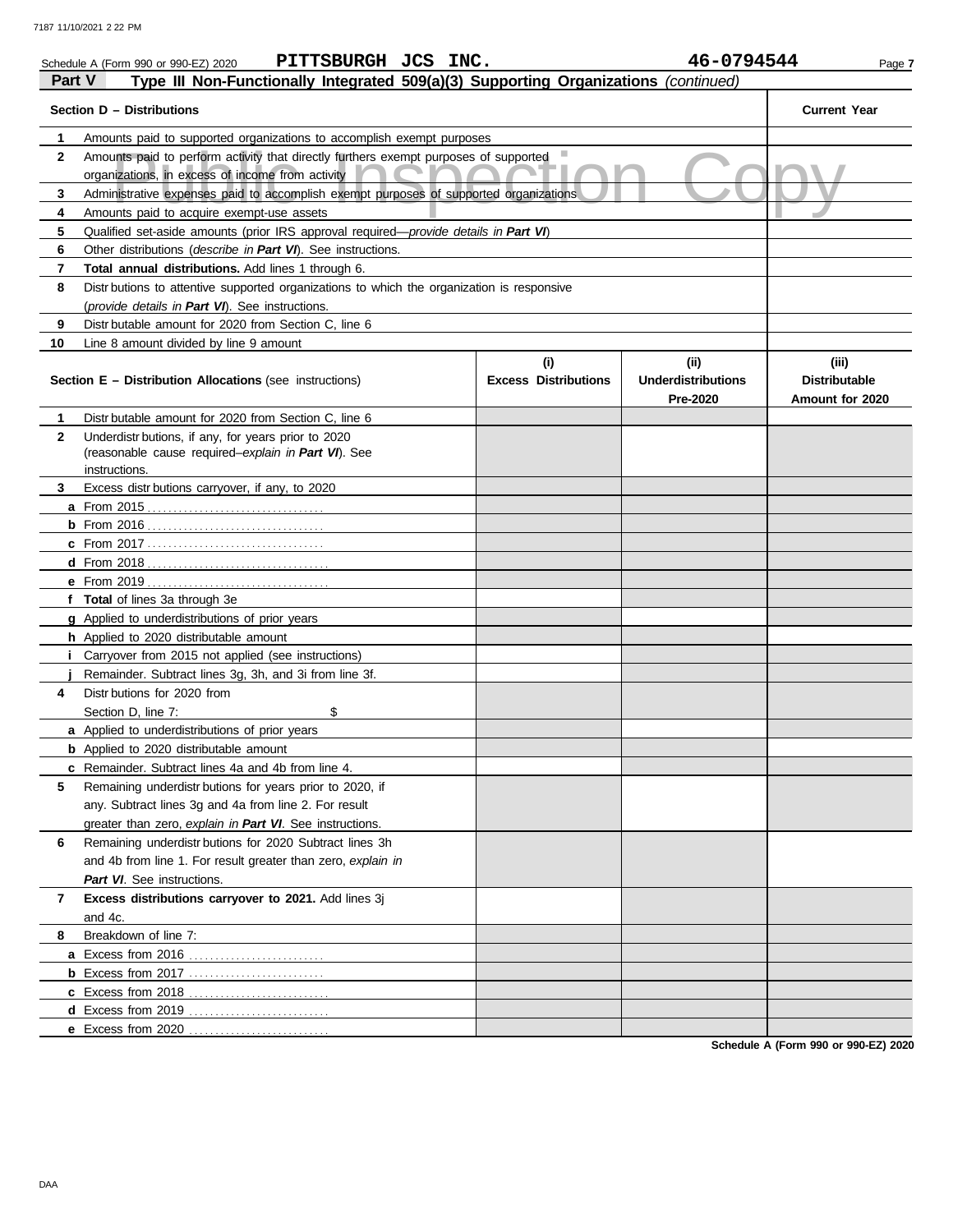|         | Schedule A (Form 990 or 990-EZ) 2020 | PITTSBURGH JCS INC.                                                                                                                                                                                                                     |  | 46-0794544 | Page 8 |
|---------|--------------------------------------|-----------------------------------------------------------------------------------------------------------------------------------------------------------------------------------------------------------------------------------------|--|------------|--------|
| Part VI |                                      | Supplemental Information. Provide the explanations required by Part II, line 10; Part II, line 17a or 17b; Part<br>III, line 12; Part IV, Section A, lines 1, 2, 3b, 3c, 4b, 4c, 5a, 6, 9a, 9b, 9c, 11a, 11b, and 11c; Part IV, Section |  |            |        |
|         |                                      | B, lines 1 and 2; Part IV, Section C, line 1; Part IV, Section D, lines 2 and 3; Part IV, Section E, lines 1c, 2a, 2b,                                                                                                                  |  |            |        |
|         |                                      | 3a, and 3b; Part V, line 1; Part V, Section B, line 1e; Part V, Section D, lines 5, 6, and 8; and Part V, Section E,<br>lines 2, 5, and 6. Also complete this part for any additional information. (See instructions.)                  |  |            |        |
|         |                                      |                                                                                                                                                                                                                                         |  |            |        |
|         |                                      |                                                                                                                                                                                                                                         |  |            |        |
|         |                                      |                                                                                                                                                                                                                                         |  |            |        |
|         |                                      |                                                                                                                                                                                                                                         |  |            |        |
|         |                                      |                                                                                                                                                                                                                                         |  |            |        |
|         |                                      |                                                                                                                                                                                                                                         |  |            |        |
|         |                                      |                                                                                                                                                                                                                                         |  |            |        |
|         |                                      |                                                                                                                                                                                                                                         |  |            |        |
|         |                                      |                                                                                                                                                                                                                                         |  |            |        |
|         |                                      |                                                                                                                                                                                                                                         |  |            |        |
|         |                                      |                                                                                                                                                                                                                                         |  |            |        |
|         |                                      |                                                                                                                                                                                                                                         |  |            |        |
|         |                                      |                                                                                                                                                                                                                                         |  |            |        |
|         |                                      |                                                                                                                                                                                                                                         |  |            |        |
|         |                                      |                                                                                                                                                                                                                                         |  |            |        |
|         |                                      |                                                                                                                                                                                                                                         |  |            |        |
|         |                                      |                                                                                                                                                                                                                                         |  |            |        |
|         |                                      |                                                                                                                                                                                                                                         |  |            |        |
|         |                                      |                                                                                                                                                                                                                                         |  |            |        |
|         |                                      |                                                                                                                                                                                                                                         |  |            |        |
|         |                                      |                                                                                                                                                                                                                                         |  |            |        |
|         |                                      |                                                                                                                                                                                                                                         |  |            |        |
|         |                                      |                                                                                                                                                                                                                                         |  |            |        |
|         |                                      |                                                                                                                                                                                                                                         |  |            |        |
|         |                                      |                                                                                                                                                                                                                                         |  |            |        |
|         |                                      |                                                                                                                                                                                                                                         |  |            |        |
|         |                                      |                                                                                                                                                                                                                                         |  |            |        |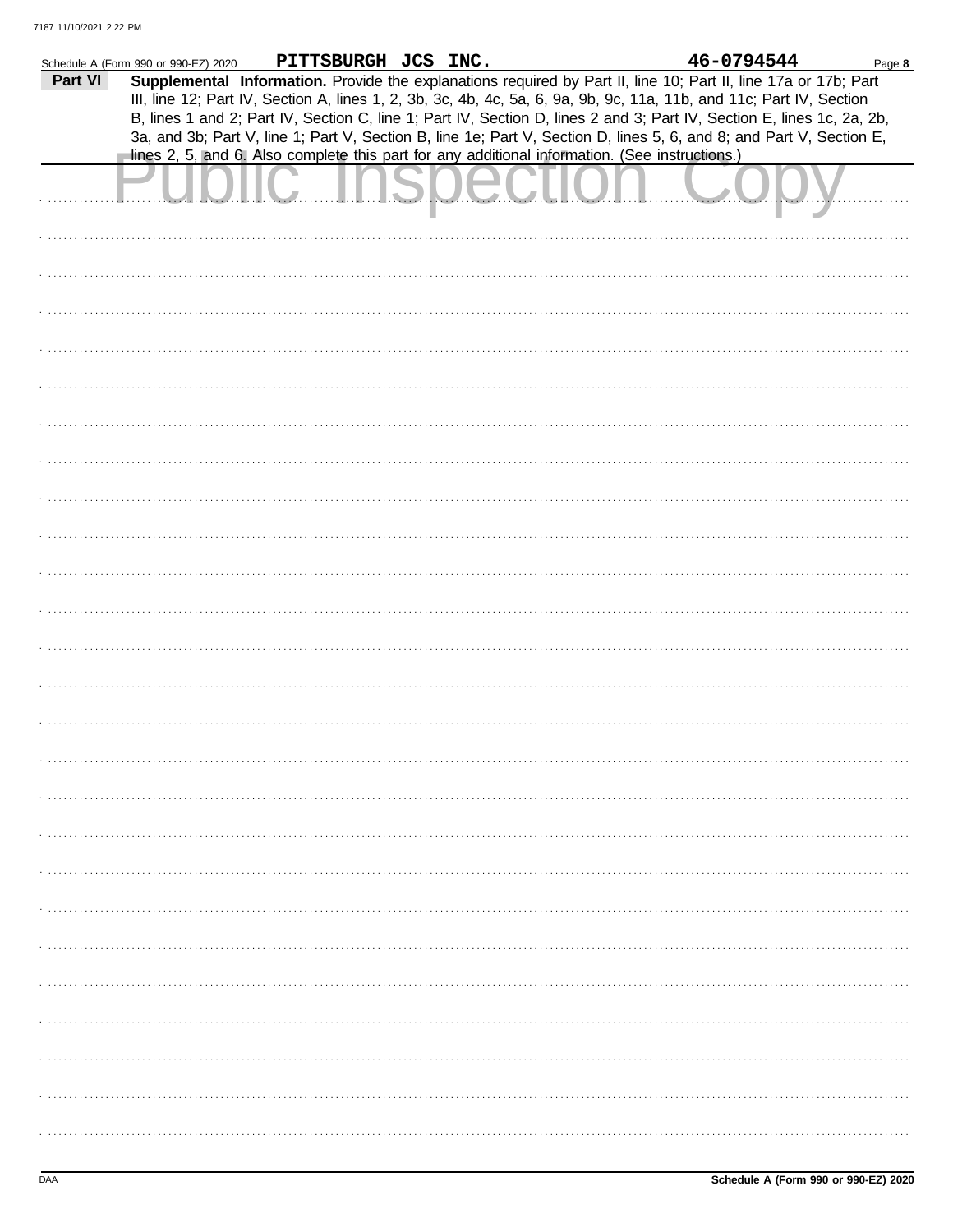| <b>Schedule B</b><br>(Form 990, 990-EZ,<br>or 990-PF)                               | <b>Schedule of Contributors</b><br>u Attach to Form 990, Form 990-EZ, or Form 990-PF.                                                                                                                                                                                                                                                                                                                                                                                                                                   | OMB No. 1545-0047              |
|-------------------------------------------------------------------------------------|-------------------------------------------------------------------------------------------------------------------------------------------------------------------------------------------------------------------------------------------------------------------------------------------------------------------------------------------------------------------------------------------------------------------------------------------------------------------------------------------------------------------------|--------------------------------|
| Department of the Treasury<br>Internal Revenue Service                              | u Go to www.irs.gov/Form990 for the latest information.                                                                                                                                                                                                                                                                                                                                                                                                                                                                 |                                |
| Name of the organization<br>PITTSBURGH JCS<br><b>Organization type</b> (check one): | 46-0794544<br>INC.                                                                                                                                                                                                                                                                                                                                                                                                                                                                                                      | Employer identification number |
| Filers of:                                                                          | Section:                                                                                                                                                                                                                                                                                                                                                                                                                                                                                                                |                                |
| Form 990 or 990-EZ                                                                  | IXI<br>3 ) (enter number) organization<br>501(c)                                                                                                                                                                                                                                                                                                                                                                                                                                                                        |                                |
|                                                                                     | 4947(a)(1) nonexempt charitable trust not treated as a private foundation                                                                                                                                                                                                                                                                                                                                                                                                                                               |                                |
|                                                                                     | 527 political organization                                                                                                                                                                                                                                                                                                                                                                                                                                                                                              |                                |
| Form 990-PF                                                                         | 501(c)(3) exempt private foundation                                                                                                                                                                                                                                                                                                                                                                                                                                                                                     |                                |
|                                                                                     | 4947(a)(1) nonexempt charitable trust treated as a private foundation                                                                                                                                                                                                                                                                                                                                                                                                                                                   |                                |
|                                                                                     | 501(c)(3) taxable private foundation                                                                                                                                                                                                                                                                                                                                                                                                                                                                                    |                                |
| instructions.                                                                       | Check if your organization is covered by the General Rule or a Special Rule.<br>Note: Only a section 501(c)(7), (8), or (10) organization can check boxes for both the General Rule and a Special Rule. See                                                                                                                                                                                                                                                                                                             |                                |
| <b>General Rule</b>                                                                 |                                                                                                                                                                                                                                                                                                                                                                                                                                                                                                                         |                                |
| ΙX<br>contributor's total contributions.                                            | For an organization filing Form 990, 990-EZ, or 990-PF that received, during the year, contributions totaling \$5,000<br>or more (in money or property) from any one contributor. Complete Parts I and II. See instructions for determining a                                                                                                                                                                                                                                                                           |                                |
| <b>Special Rules</b>                                                                |                                                                                                                                                                                                                                                                                                                                                                                                                                                                                                                         |                                |
|                                                                                     | For an organization described in section $501(c)(3)$ filing Form 990 or 990-EZ that met the 33 <sup>1</sup> /3% support test of the<br>regulations under sections 509(a)(1) and 170(b)(1)(A)(vi), that checked Schedule A (Form 990 or 990-EZ), Part II, line<br>13, 16a, or 16b, and that received from any one contributor, during the year, total contributions of the greater of (1)<br>\$5,000; or (2) 2% of the amount on (i) Form 990, Part VIII, line 1h; or (ii) Form 990-EZ, line 1. Complete Parts I and II. |                                |
|                                                                                     | For an organization described in section 501(c)(7), (8), or (10) filing Form 990 or 990-EZ that received from any one<br>contributor, during the year, total contributions of more than \$1,000 exclusively for religious, charitable, scientific,<br>literary, or educational purposes, or for the prevention of cruelty to children or animals. Complete Parts I (entering<br>"N/A" in column (b) instead of the contributor name and address), II, and III.                                                          |                                |
|                                                                                     | For an organization described in section 501(c)(7), (8), or (10) filing Form 990 or 990-EZ that received from any one<br>contributor during the year, contributions evaluations for religious charitable ate, purposes but no such                                                                                                                                                                                                                                                                                      |                                |

contributor, during the year, contributions *exclusively* for religious, charitable, etc., purposes, but no such contributions totaled more than \$1,000. If this box is checked, enter here the total contributions that were received during the year for an *exclusively* religious, charitable, etc., purpose. Don't complete any of the parts unless the **General Rule** applies to this organization because it received *nonexclusively* religious, charitable, etc., contr butions totaling \$5,000 or more during the year . . . . . . . . . . . . . . . . . . . . . . . . . . . . . . . . . . . . . . . . . . . . . . . . . . . . . . . . . . . . . . . . . . . . . . . . . . . . . . . . \$ . . . . . . . . . . . . . . . . . . . . . . . . . . .

990-EZ, or 990-PF), but it **must** answer "No" on Part IV, line 2, of its Form 990; or check the box on line H of its Form 990-EZ or on its Form 990-PF, Part I, line 2, to certify that it doesn't meet the filing requirements of Schedule B (Form 990, 990-EZ, or 990-PF). **Caution:** An organization that isn't covered by the General Rule and/or the Special Rules doesn't file Schedule B (Form 990,

**For Paperwork Reduction Act Notice, see the instructions for Form 990, 990-EZ, or 990-PF.**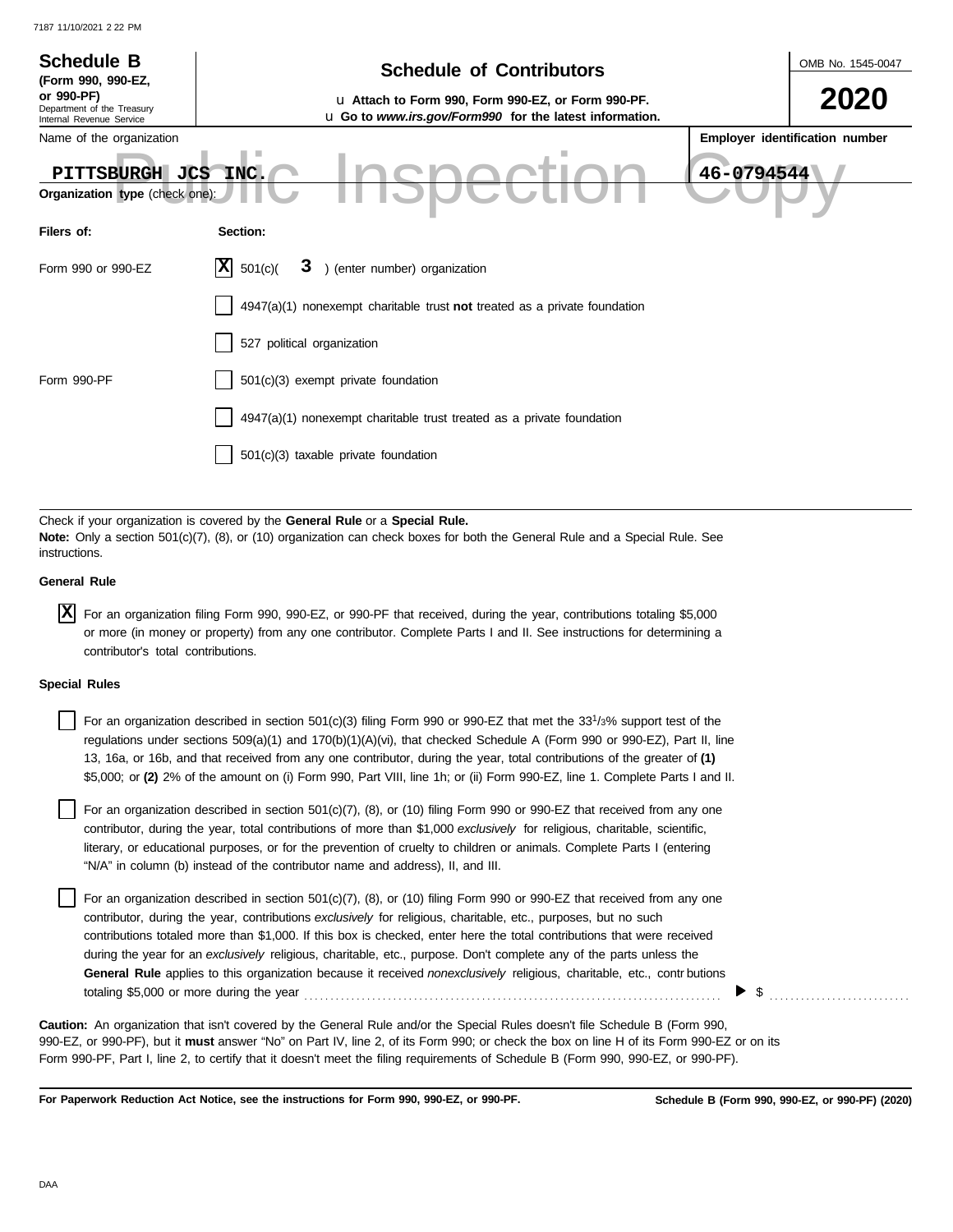|                            | Schedule B (Form 990, 990-EZ, or 990-PF) (2020)                                                |                                                   | PAGE 1 OF 1<br>Page 2                                                                                                |
|----------------------------|------------------------------------------------------------------------------------------------|---------------------------------------------------|----------------------------------------------------------------------------------------------------------------------|
|                            | Name of organization<br>PITTSBURGH JCS INC.                                                    |                                                   | Employer identification number<br>46-0794544                                                                         |
| Part I                     | Contributors (see instructions). Use duplicate copies of Part I if additional space is needed. |                                                   |                                                                                                                      |
| (a)<br>No.<br>$\mathbf{1}$ | (b)<br>Name, address, and ZIP + 4                                                              | (c)<br><b>Total contributions</b><br>12,500<br>\$ | (d)<br>Type of contribution<br>Person<br>X<br>Payroll<br>Noncash<br>(Complete Part II for<br>noncash contributions.) |
| (a)<br>No.                 | (b)<br>Name, address, and ZIP + 4                                                              | (c)<br><b>Total contributions</b>                 | (d)<br>Type of contribution                                                                                          |
|                            |                                                                                                | \$                                                | Person<br>Payroll<br><b>Noncash</b><br>(Complete Part II for<br>noncash contributions.)                              |
| (a)                        | (b)                                                                                            | (c)                                               | (d)                                                                                                                  |
| No.                        | Name, address, and ZIP + 4                                                                     | <b>Total contributions</b>                        | Type of contribution                                                                                                 |
|                            |                                                                                                | \$                                                | Person<br>Payroll<br>Noncash<br>(Complete Part II for<br>noncash contributions.)                                     |
| (a)                        | (b)                                                                                            | (c)                                               | (d)                                                                                                                  |
| No.                        | Name, address, and ZIP + 4                                                                     | <b>Total contributions</b>                        | Type of contribution                                                                                                 |
|                            |                                                                                                | \$                                                | Person<br><b>Payroll</b><br>Noncash<br>(Complete Part II for<br>noncash contributions.)                              |
| (a)                        | (b)                                                                                            | (c)                                               | (d)                                                                                                                  |
| No.                        | Name, address, and ZIP + 4                                                                     | <b>Total contributions</b>                        | Type of contribution<br>Person<br>Payroll                                                                            |
|                            |                                                                                                | \$                                                | Noncash<br>(Complete Part II for<br>noncash contributions.)                                                          |
| (a)                        | (b)                                                                                            | (c)                                               | (d)                                                                                                                  |
| No.                        | Name, address, and ZIP + 4                                                                     | <b>Total contributions</b>                        | Type of contribution                                                                                                 |
|                            |                                                                                                | \$                                                | Person<br>Payroll<br>Noncash<br>(Complete Part II for<br>noncash contributions.)                                     |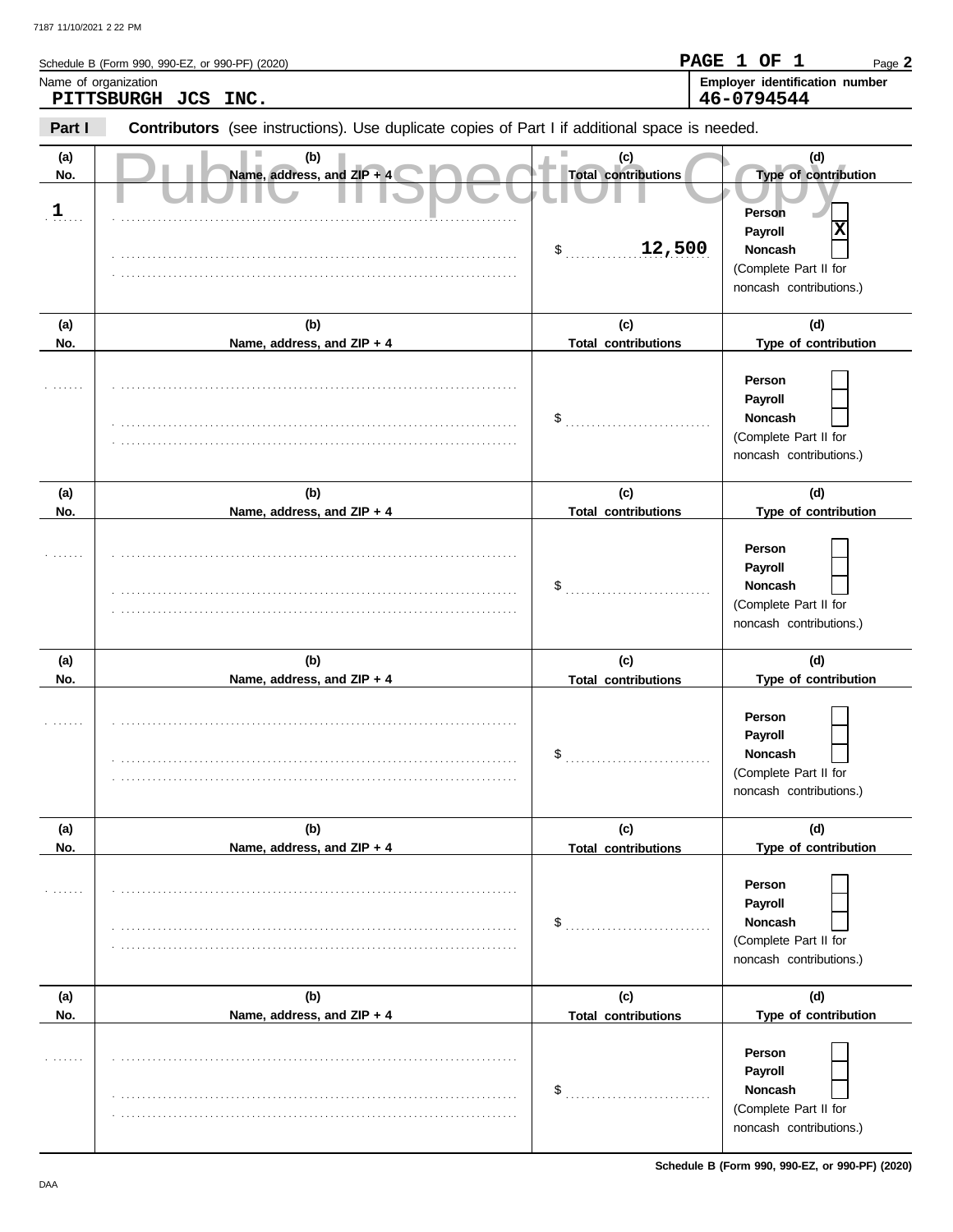| <b>SCHEDULE D</b>                         | Supplemental Financial Statements                                                                                                                                                           |                       |                                                    |    |                                | OMB No. 1545-0047                   |
|-------------------------------------------|---------------------------------------------------------------------------------------------------------------------------------------------------------------------------------------------|-----------------------|----------------------------------------------------|----|--------------------------------|-------------------------------------|
| (Form 990)                                | u Complete if the organization answered "Yes" on Form 990,<br>Part IV, line 6, 7, 8, 9, 10, 11a, 11b, 11c, 11d, 11e, 11f, 12a, or 12b.                                                      |                       |                                                    |    |                                |                                     |
| Department of the Treasury                |                                                                                                                                                                                             | u Attach to Form 990. |                                                    |    |                                | Open to Public                      |
| Internal Revenue Service                  | <b>u</b> Go to www.irs.gov/Form990 for instructions and the latest information.                                                                                                             |                       |                                                    |    |                                | <b>Inspection</b>                   |
| Name of the organization                  |                                                                                                                                                                                             |                       |                                                    |    | Employer identification number |                                     |
| PITTSBURGH JCS INC.<br>Part I             | Organizations Maintaining Donor Advised Funds or Other Similar Funds or Accounts.                                                                                                           |                       |                                                    |    | 46-0794544                     |                                     |
|                                           | Complete if the organization answered "Yes" on Form 990, Part IV, line 6.                                                                                                                   |                       |                                                    |    |                                |                                     |
|                                           |                                                                                                                                                                                             |                       | (a) Donor advised funds                            |    |                                | (b) Funds and other accounts        |
| Total number at end of year<br>1          |                                                                                                                                                                                             |                       |                                                    |    |                                |                                     |
| 2                                         | Aggregate value of contributions to (during year) [11] Aggregate value of contributions to (during year)                                                                                    |                       |                                                    |    |                                |                                     |
| 3                                         | Aggregate value of grants from (during year)                                                                                                                                                |                       |                                                    |    |                                |                                     |
| 4                                         |                                                                                                                                                                                             |                       |                                                    |    |                                |                                     |
| 5                                         | Did the organization inform all donors and donor advisors in writing that the assets held in donor advised                                                                                  |                       |                                                    |    |                                |                                     |
|                                           |                                                                                                                                                                                             |                       |                                                    |    |                                | Yes<br>No                           |
| 6                                         | Did the organization inform all grantees, donors, and donor advisors in writing that grant funds can be used                                                                                |                       |                                                    |    |                                |                                     |
|                                           | only for charitable purposes and not for the benefit of the donor or donor advisor, or for any other purpose                                                                                |                       |                                                    |    |                                | Yes<br>No                           |
| Part II                                   | <b>Conservation Easements.</b>                                                                                                                                                              |                       |                                                    |    |                                |                                     |
|                                           | Complete if the organization answered "Yes" on Form 990, Part IV, line 7.                                                                                                                   |                       |                                                    |    |                                |                                     |
| 1                                         | Purpose(s) of conservation easements held by the organization (check all that apply).                                                                                                       |                       |                                                    |    |                                |                                     |
|                                           | Preservation of land for public use (for example, recreation or education)                                                                                                                  |                       | Preservation of a historically important land area |    |                                |                                     |
| Protection of natural habitat             |                                                                                                                                                                                             |                       | Preservation of a certified historic structure     |    |                                |                                     |
| Preservation of open space                |                                                                                                                                                                                             |                       |                                                    |    |                                |                                     |
| 2                                         | Complete lines 2a through 2d if the organization held a qualified conservation contribution in the form of a conservation                                                                   |                       |                                                    |    |                                |                                     |
| easement on the last day of the tax year. |                                                                                                                                                                                             |                       |                                                    |    |                                | Held at the End of the Tax Year     |
| a                                         |                                                                                                                                                                                             |                       |                                                    | 2a |                                |                                     |
| b                                         |                                                                                                                                                                                             |                       |                                                    | 2b |                                |                                     |
| c                                         | Number of conservation easements on a certified historic structure included in (a) [[[[[ [ [ ]]]<br>d Number of conservation easements included in (c) acquired after 7/25/06, and not on a |                       |                                                    | 2c |                                |                                     |
|                                           |                                                                                                                                                                                             |                       |                                                    | 2d |                                |                                     |
| 3                                         | Number of conservation easements modified, transferred, released, extinguished, or terminated by the organization during the                                                                |                       |                                                    |    |                                |                                     |
| tax year $\mathbf{u}$                     |                                                                                                                                                                                             |                       |                                                    |    |                                |                                     |
|                                           | Number of states where property subject to conservation easement is located <b>u</b>                                                                                                        |                       |                                                    |    |                                |                                     |
| 5                                         | Does the organization have a written policy regarding the periodic monitoring, inspection, handling of                                                                                      |                       |                                                    |    |                                |                                     |
|                                           | violations, and enforcement of the conservation easements it holds?                                                                                                                         |                       |                                                    |    |                                | $\operatorname{\mathsf{Yes}}$<br>No |
| 6                                         | Staff and volunteer hours devoted to monitoring, inspecting, handling of violations, and enforcing conservation easements during the year                                                   |                       |                                                    |    |                                |                                     |
| $\mathbf{u}$                              |                                                                                                                                                                                             |                       |                                                    |    |                                |                                     |
| 7                                         | Amount of expenses incurred in monitoring, inspecting, handling of violations, and enforcing conservation easements during the year                                                         |                       |                                                    |    |                                |                                     |
| $\mathbf{u}$ \$                           | Does each conservation easement reported on line 2(d) above satisfy the requirements of section 170(h)(4)(B)(i)                                                                             |                       |                                                    |    |                                |                                     |
| 8                                         |                                                                                                                                                                                             |                       |                                                    |    |                                | Yes<br>No                           |
| 9                                         | In Part XIII, describe how the organization reports conservation easements in its revenue and expense statement and                                                                         |                       |                                                    |    |                                |                                     |
|                                           | balance sheet, and include, if applicable, the text of the footnote to the organization's financial statements that descrbes the                                                            |                       |                                                    |    |                                |                                     |
|                                           | organization's accounting for conservation easements.                                                                                                                                       |                       |                                                    |    |                                |                                     |
| Part III                                  | Organizations Maintaining Collections of Art, Historical Treasures, or Other Similar Assets.<br>Complete if the organization answered "Yes" on Form 990, Part IV, line 8.                   |                       |                                                    |    |                                |                                     |
|                                           | 1a If the organization elected, as permitted under FASB ASC 958, not to report in its revenue statement and balance sheet works                                                             |                       |                                                    |    |                                |                                     |
|                                           | of art, historical treasures, or other similar assets held for public exhibition, education, or research in furtherance of public                                                           |                       |                                                    |    |                                |                                     |
|                                           | service, provide in Part XIII the text of the footnote to its financial statements that describes these items.                                                                              |                       |                                                    |    |                                |                                     |
| b                                         | If the organization elected, as permitted under FASB ASC 958, to report in its revenue statement and balance sheet works of                                                                 |                       |                                                    |    |                                |                                     |
|                                           | art, historical treasures, or other similar assets held for public exhibition, education, or research in furtherance of public service,                                                     |                       |                                                    |    |                                |                                     |
|                                           | provide the following amounts relating to these items:                                                                                                                                      |                       |                                                    |    |                                |                                     |
|                                           |                                                                                                                                                                                             |                       |                                                    |    |                                |                                     |
| 2                                         | If the organization received or held works of art, historical treasures, or other similar assets for financial gain, provide the                                                            |                       |                                                    |    |                                |                                     |
|                                           | following amounts required to be reported under FASB ASC 958 relating to these items:                                                                                                       |                       |                                                    |    |                                |                                     |
| a                                         |                                                                                                                                                                                             |                       |                                                    |    | u \$                           |                                     |
|                                           |                                                                                                                                                                                             |                       |                                                    |    |                                |                                     |
|                                           |                                                                                                                                                                                             |                       |                                                    |    |                                | Schodule D (Form 000) 2020          |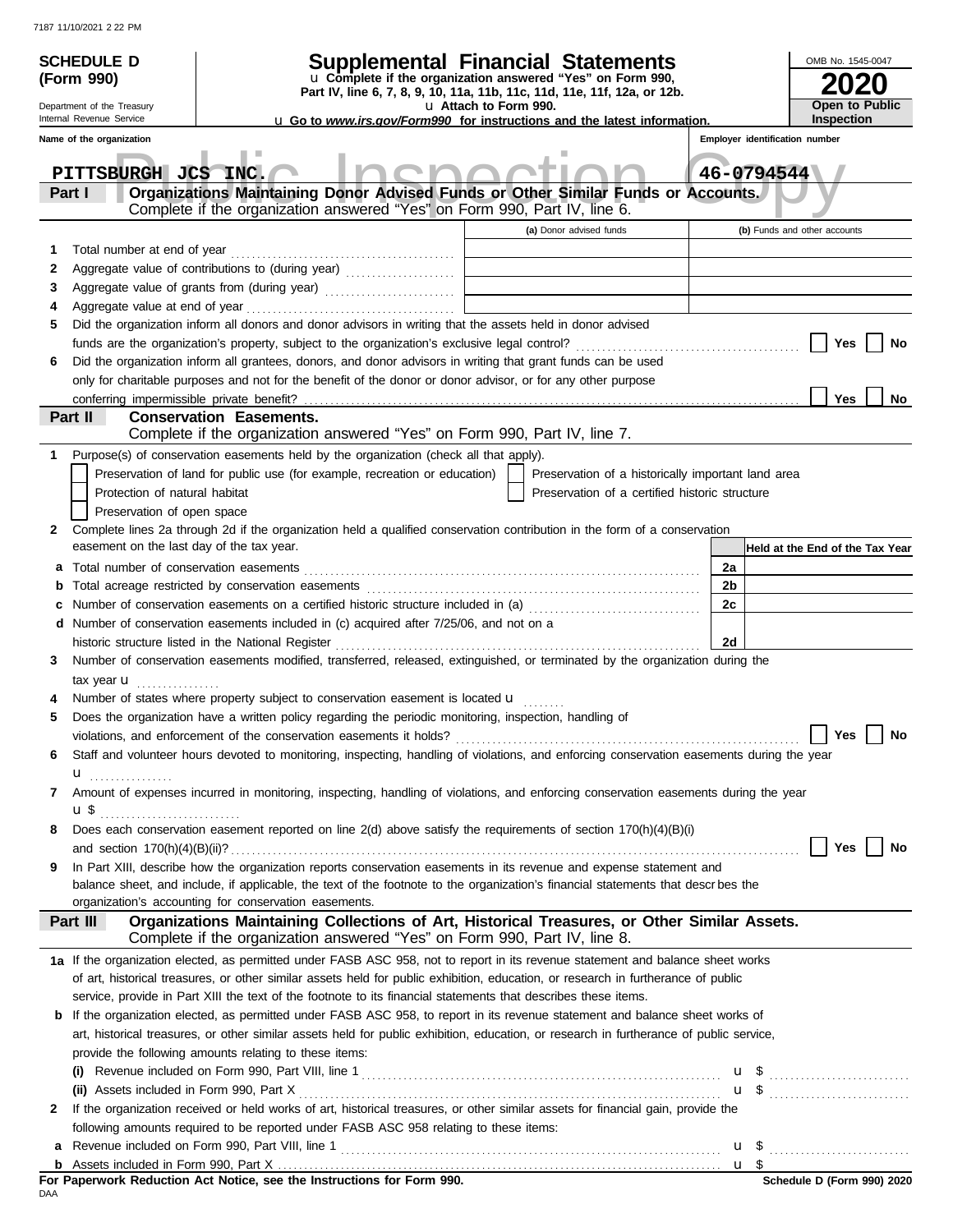| Schedule D (Form 990) 2020 PITTSBURGH JCS INC.                                                                                                                                                                                       |                                                            |                                                                                                                                                                                                                                     |                          |                    | 46-0794544      |                      |                | Page 2              |     |
|--------------------------------------------------------------------------------------------------------------------------------------------------------------------------------------------------------------------------------------|------------------------------------------------------------|-------------------------------------------------------------------------------------------------------------------------------------------------------------------------------------------------------------------------------------|--------------------------|--------------------|-----------------|----------------------|----------------|---------------------|-----|
| Part III                                                                                                                                                                                                                             |                                                            | Organizations Maintaining Collections of Art, Historical Treasures, or Other Similar Assets (continued)                                                                                                                             |                          |                    |                 |                      |                |                     |     |
| 3 Using the organization's acquisition, accession, and other records, check any of the following that make significant use of its<br>collection items (check all that apply):                                                        |                                                            |                                                                                                                                                                                                                                     |                          |                    |                 |                      |                |                     |     |
| Public exhibition<br>a                                                                                                                                                                                                               |                                                            | d                                                                                                                                                                                                                                   | Loan or exchange program |                    |                 |                      |                |                     |     |
| Scholarly research<br>b                                                                                                                                                                                                              |                                                            | e                                                                                                                                                                                                                                   |                          |                    |                 |                      |                |                     |     |
| c                                                                                                                                                                                                                                    | Preservation for future generations                        |                                                                                                                                                                                                                                     | <b>Dection Col</b>       |                    |                 |                      |                |                     |     |
|                                                                                                                                                                                                                                      |                                                            | Provide a description of the organization's collections and explain how they further the organization's exempt purpose in Part                                                                                                      |                          |                    |                 |                      |                |                     |     |
| XIII.                                                                                                                                                                                                                                |                                                            |                                                                                                                                                                                                                                     |                          |                    |                 |                      |                |                     |     |
| 5                                                                                                                                                                                                                                    |                                                            | During the year, did the organization solicit or receive donations of art, historical treasures, or other similar                                                                                                                   |                          |                    |                 |                      |                |                     |     |
|                                                                                                                                                                                                                                      |                                                            |                                                                                                                                                                                                                                     |                          |                    |                 |                      | <b>Yes</b>     |                     | No  |
| Part IV                                                                                                                                                                                                                              | <b>Escrow and Custodial Arrangements.</b>                  |                                                                                                                                                                                                                                     |                          |                    |                 |                      |                |                     |     |
|                                                                                                                                                                                                                                      |                                                            | Complete if the organization answered "Yes" on Form 990, Part IV, line 9, or reported an amount on Form                                                                                                                             |                          |                    |                 |                      |                |                     |     |
|                                                                                                                                                                                                                                      | 990, Part X, line 21.                                      |                                                                                                                                                                                                                                     |                          |                    |                 |                      |                |                     |     |
| 1a Is the organization an agent, trustee, custodian or other intermediary for contributions or other assets not                                                                                                                      |                                                            |                                                                                                                                                                                                                                     |                          |                    |                 |                      |                |                     |     |
|                                                                                                                                                                                                                                      |                                                            |                                                                                                                                                                                                                                     |                          |                    |                 |                      | Yes            |                     |     |
| b If "Yes," explain the arrangement in Part XIII and complete the following table:                                                                                                                                                   |                                                            |                                                                                                                                                                                                                                     |                          |                    |                 |                      |                |                     |     |
|                                                                                                                                                                                                                                      |                                                            |                                                                                                                                                                                                                                     |                          |                    |                 |                      | Amount         |                     |     |
| c Beginning balance <b>contract to the contract of the set of the contract of the contract of the contract of the contract of the contract of the contract of the contract of the contract of the contract of the contract of th</b> |                                                            |                                                                                                                                                                                                                                     |                          |                    |                 | 1c                   |                |                     |     |
|                                                                                                                                                                                                                                      |                                                            | Additions during the year contains and an account of the year contained and account of the year contains and a                                                                                                                      |                          |                    |                 | 1d                   |                |                     |     |
| е                                                                                                                                                                                                                                    |                                                            |                                                                                                                                                                                                                                     |                          |                    |                 | 1е                   |                |                     |     |
| f                                                                                                                                                                                                                                    |                                                            | Ending balance <b>constructs</b> and constructs and constructs and constructs and constructs and constructs and constructs and constructs and constructs and constructs and constructs and constructs and constructs and constructs |                          |                    |                 | 1f                   |                |                     |     |
| 2a Did the organization include an amount on Form 990, Part X, line 21, for escrow or custodial account liability?                                                                                                                   |                                                            |                                                                                                                                                                                                                                     |                          |                    |                 |                      | Yes            |                     | No  |
|                                                                                                                                                                                                                                      |                                                            |                                                                                                                                                                                                                                     |                          |                    |                 |                      |                |                     |     |
| Part V                                                                                                                                                                                                                               | <b>Endowment Funds.</b>                                    |                                                                                                                                                                                                                                     |                          |                    |                 |                      |                |                     |     |
|                                                                                                                                                                                                                                      |                                                            | Complete if the organization answered "Yes" on Form 990, Part IV, line 10.                                                                                                                                                          |                          |                    |                 |                      |                |                     |     |
|                                                                                                                                                                                                                                      |                                                            | (a) Current year                                                                                                                                                                                                                    | (b) Prior year           | (c) Two years back |                 | (d) Three years back |                | (e) Four years back |     |
| 1a Beginning of year balance                                                                                                                                                                                                         |                                                            |                                                                                                                                                                                                                                     |                          |                    |                 |                      |                |                     |     |
| <b>b</b> Contributions <b>contributions</b>                                                                                                                                                                                          |                                                            |                                                                                                                                                                                                                                     |                          |                    |                 |                      |                |                     |     |
| c Net investment earnings, gains, and                                                                                                                                                                                                |                                                            |                                                                                                                                                                                                                                     |                          |                    |                 |                      |                |                     |     |
|                                                                                                                                                                                                                                      |                                                            |                                                                                                                                                                                                                                     |                          |                    |                 |                      |                |                     |     |
| d Grants or scholarships                                                                                                                                                                                                             |                                                            |                                                                                                                                                                                                                                     |                          |                    |                 |                      |                |                     |     |
| e Other expenditures for facilities and                                                                                                                                                                                              |                                                            |                                                                                                                                                                                                                                     |                          |                    |                 |                      |                |                     |     |
|                                                                                                                                                                                                                                      |                                                            |                                                                                                                                                                                                                                     |                          |                    |                 |                      |                |                     |     |
| f Administrative expenses                                                                                                                                                                                                            |                                                            |                                                                                                                                                                                                                                     |                          |                    |                 |                      |                |                     |     |
| 2                                                                                                                                                                                                                                    |                                                            | Provide the estimated percentage of the current year end balance (line 1g, column (a)) held as:                                                                                                                                     |                          |                    |                 |                      |                |                     |     |
| a Board designated or quasi-endowment u                                                                                                                                                                                              |                                                            |                                                                                                                                                                                                                                     |                          |                    |                 |                      |                |                     |     |
| <b>b</b> Permanent endowment $\mathbf{u}$ %                                                                                                                                                                                          |                                                            |                                                                                                                                                                                                                                     |                          |                    |                 |                      |                |                     |     |
| c Term endowment <b>u</b>                                                                                                                                                                                                            |                                                            |                                                                                                                                                                                                                                     |                          |                    |                 |                      |                |                     |     |
|                                                                                                                                                                                                                                      | The percentages on lines 2a, 2b, and 2c should equal 100%. |                                                                                                                                                                                                                                     |                          |                    |                 |                      |                |                     |     |
| 3a Are there endowment funds not in the possession of the organization that are held and administered for the                                                                                                                        |                                                            |                                                                                                                                                                                                                                     |                          |                    |                 |                      |                |                     |     |
| organization by:                                                                                                                                                                                                                     |                                                            |                                                                                                                                                                                                                                     |                          |                    |                 |                      |                | Yes                 | No. |
|                                                                                                                                                                                                                                      |                                                            |                                                                                                                                                                                                                                     |                          |                    |                 |                      | 3a(i)          |                     |     |
|                                                                                                                                                                                                                                      |                                                            |                                                                                                                                                                                                                                     |                          |                    |                 |                      | 3a(ii)         |                     |     |
|                                                                                                                                                                                                                                      |                                                            |                                                                                                                                                                                                                                     |                          |                    |                 |                      | 3b             |                     |     |
|                                                                                                                                                                                                                                      |                                                            | Describe in Part XIII the intended uses of the organization's endowment funds.                                                                                                                                                      |                          |                    |                 |                      |                |                     |     |
| <b>Part VI</b>                                                                                                                                                                                                                       | Land, Buildings, and Equipment.                            |                                                                                                                                                                                                                                     |                          |                    |                 |                      |                |                     |     |
|                                                                                                                                                                                                                                      |                                                            | Complete if the organization answered "Yes" on Form 990, Part IV, line 11a. See Form 990, Part X, line 10.                                                                                                                          |                          |                    |                 |                      |                |                     |     |
|                                                                                                                                                                                                                                      | Description of property                                    | (a) Cost or other basis                                                                                                                                                                                                             | (b) Cost or other basis  |                    | (c) Accumulated |                      | (d) Book value |                     |     |
|                                                                                                                                                                                                                                      |                                                            | (investment)                                                                                                                                                                                                                        | (other)                  |                    | depreciation    |                      |                |                     |     |
|                                                                                                                                                                                                                                      |                                                            |                                                                                                                                                                                                                                     |                          |                    |                 |                      |                |                     |     |
|                                                                                                                                                                                                                                      |                                                            |                                                                                                                                                                                                                                     |                          |                    |                 |                      |                |                     |     |
| c Leasehold improvements                                                                                                                                                                                                             |                                                            |                                                                                                                                                                                                                                     |                          |                    |                 |                      |                |                     |     |
|                                                                                                                                                                                                                                      |                                                            |                                                                                                                                                                                                                                     |                          |                    |                 |                      |                |                     |     |
|                                                                                                                                                                                                                                      |                                                            |                                                                                                                                                                                                                                     |                          |                    |                 |                      |                |                     |     |
| Total. Add lines 1a through 1e. (Column (d) must equal Form 990, Part X, column (B), line 10c.)                                                                                                                                      |                                                            |                                                                                                                                                                                                                                     |                          |                    |                 | u                    |                |                     |     |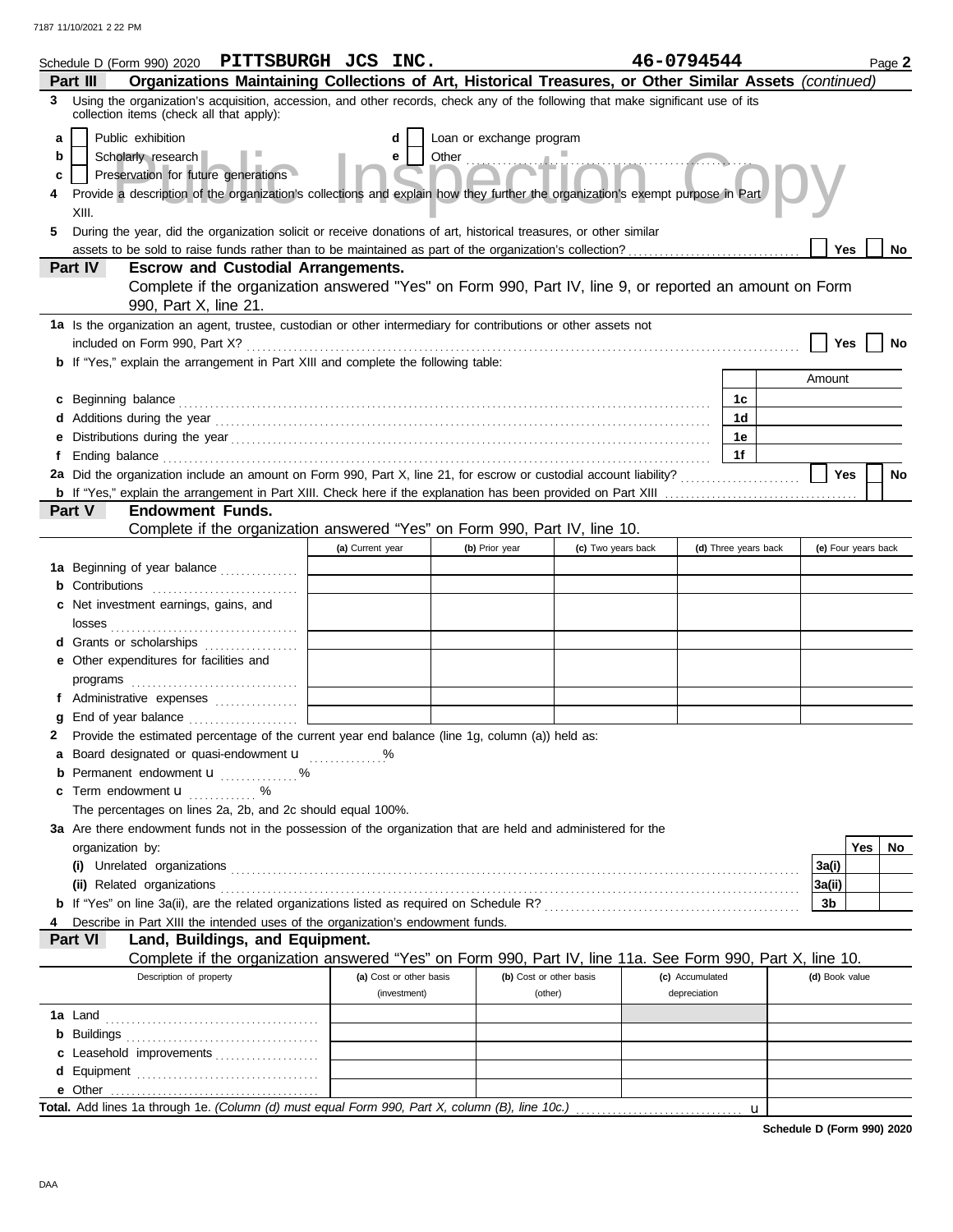| Schedule D (Form 990) 2020 | PITTSBURGH JCS INC.                                                                                        |                | 46-0794544                       | Page 3         |
|----------------------------|------------------------------------------------------------------------------------------------------------|----------------|----------------------------------|----------------|
| Part VII                   | <b>Investments - Other Securities.</b>                                                                     |                |                                  |                |
|                            | Complete if the organization answered "Yes" on Form 990, Part IV, line 11b. See Form 990, Part X, line 12. |                |                                  |                |
|                            | (a) Description of security or category                                                                    | (b) Book value | (c) Method of valuation:         |                |
|                            | (including name of security)                                                                               |                | Cost or end-of-year market value |                |
| (1) Financial derivatives  | ш                                                                                                          | ш              |                                  |                |
|                            | (2) Closely held equity interests                                                                          |                |                                  |                |
| $(3)$ Other                |                                                                                                            |                |                                  |                |
| (A)                        |                                                                                                            |                |                                  |                |
| (B)                        |                                                                                                            |                |                                  |                |
| (C)                        |                                                                                                            |                |                                  |                |
| (D)                        |                                                                                                            |                |                                  |                |
| (E)                        |                                                                                                            |                |                                  |                |
| (F)                        |                                                                                                            |                |                                  |                |
| (G)                        |                                                                                                            |                |                                  |                |
| (H)                        |                                                                                                            |                |                                  |                |
|                            | Total. (Column (b) must equal Form 990, Part X, col. (B) line 12.)                                         | u              |                                  |                |
| Part VIII                  | Investments - Program Related.                                                                             |                |                                  |                |
|                            | Complete if the organization answered "Yes" on Form 990, Part IV, line 11c. See Form 990, Part X, line 13. |                |                                  |                |
|                            | (a) Description of investment                                                                              | (b) Book value | (c) Method of valuation:         |                |
|                            |                                                                                                            |                | Cost or end-of-year market value |                |
| (1)                        |                                                                                                            |                |                                  |                |
| (2)                        |                                                                                                            |                |                                  |                |
| (3)                        |                                                                                                            |                |                                  |                |
| (4)                        |                                                                                                            |                |                                  |                |
| (5)                        |                                                                                                            |                |                                  |                |
| (6)                        |                                                                                                            |                |                                  |                |
| (7)                        |                                                                                                            |                |                                  |                |
| (8)                        |                                                                                                            |                |                                  |                |
| (9)                        |                                                                                                            |                |                                  |                |
|                            | Total. (Column (b) must equal Form 990, Part X, col. (B) line 13.)                                         | u              |                                  |                |
| Part IX                    | Other Assets.                                                                                              |                |                                  |                |
|                            | Complete if the organization answered "Yes" on Form 990, Part IV, line 11d. See Form 990, Part X, line 15. |                |                                  |                |
|                            | (a) Description                                                                                            |                |                                  | (b) Book value |
| (1)                        |                                                                                                            |                |                                  |                |
| (2)                        |                                                                                                            |                |                                  |                |
| (3)                        |                                                                                                            |                |                                  |                |
| (4)                        |                                                                                                            |                |                                  |                |
| (5)                        |                                                                                                            |                |                                  |                |
| (6)                        |                                                                                                            |                |                                  |                |
| (7)                        |                                                                                                            |                |                                  |                |
| (8)                        |                                                                                                            |                |                                  |                |
| (9)                        |                                                                                                            |                |                                  |                |
|                            |                                                                                                            |                | u                                |                |
| Part X                     | Other Liabilities.                                                                                         |                |                                  |                |
|                            | Complete if the organization answered "Yes" on Form 990, Part IV, line 11e or 11f. See Form 990, Part X,   |                |                                  |                |
|                            | line $25$ .                                                                                                |                |                                  |                |
| 1.                         | (a) Description of liability                                                                               |                |                                  | (b) Book value |
| (1)                        | Federal income taxes                                                                                       |                |                                  |                |
| (2)                        | CREDIT CARD PAYABLE                                                                                        |                |                                  | 32,679         |
| (3)                        |                                                                                                            |                |                                  |                |
| (4)                        |                                                                                                            |                |                                  |                |
| (5)                        |                                                                                                            |                |                                  |                |
| (6)                        |                                                                                                            |                |                                  |                |
|                            |                                                                                                            |                |                                  |                |
| (7)<br>(8)                 |                                                                                                            |                |                                  |                |
| (9)                        |                                                                                                            |                |                                  |                |
|                            | Total. (Column (b) must equal Form 990, Part X, col. (B) line 25.)                                         |                | u                                | 32,679         |
|                            |                                                                                                            |                |                                  |                |

Liability for uncertain tax positions. In Part XIII, provide the text of the footnote to the organization's financial statements that reports the **2.** organization's liability for uncertain tax positions under FASB ASC 740. Check here if the text of the footnote has been provided in Part XIII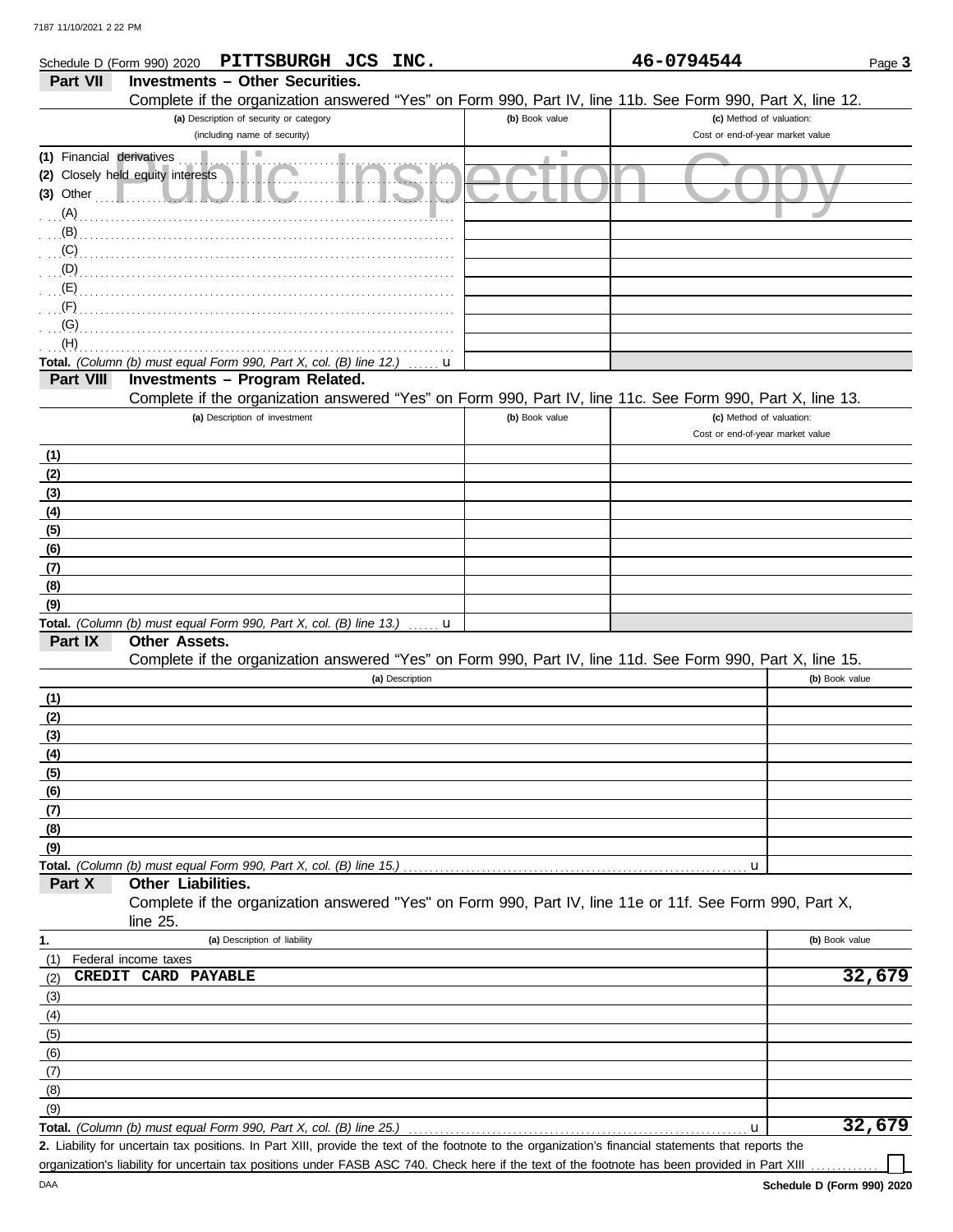|                          | Schedule D (Form 990) 2020 PITTSBURGH JCS INC.                                                                                                                                                                                 |                | 46-0794544   | Page 4 |
|--------------------------|--------------------------------------------------------------------------------------------------------------------------------------------------------------------------------------------------------------------------------|----------------|--------------|--------|
| Part XI                  | Reconciliation of Revenue per Audited Financial Statements With Revenue per Return.<br>Complete if the organization answered "Yes" on Form 990, Part IV, line 12a.                                                             |                |              |        |
|                          |                                                                                                                                                                                                                                |                | $\mathbf{1}$ |        |
| 1                        | Amounts included on line 1 but not on Form 990, Part VIII, line 12:                                                                                                                                                            |                |              |        |
| 2                        |                                                                                                                                                                                                                                |                |              |        |
| а                        |                                                                                                                                                                                                                                | 2a             |              |        |
| b                        | Donated services and use of facilities <b>with a service of the services</b>                                                                                                                                                   | 2 <sub>b</sub> |              |        |
| c                        | Recoveries of prior year grants <b>the contract of the contract of prior</b>                                                                                                                                                   | 2c             |              |        |
| d                        |                                                                                                                                                                                                                                | 2d             |              |        |
| е                        | Add lines 2a through 2d [11] Add [12] Add [12] Add lines 2a through 2d [12] Add lines 2a through 2d [12] Add [12] Add [12] Add [12] Add [12] Addd [12] Add [12] Add [12] Add [12] Add [12] Add [12] Add [12] Add [12] Add [12] |                | 2e           |        |
| 3                        |                                                                                                                                                                                                                                |                | 3            |        |
|                          | Amounts included on Form 990, Part VIII, line 12, but not on line 1:                                                                                                                                                           |                |              |        |
| a                        | Investment expenses not included on Form 990, Part VIII, line 7b [[[[[[[[[[[[[[[[[[[[[[[[[[]]]]]]]]]                                                                                                                           | 4a             |              |        |
| b                        |                                                                                                                                                                                                                                | 4b             |              |        |
| Add lines 4a and 4b<br>c |                                                                                                                                                                                                                                |                | 4c<br>5      |        |
| 5.                       |                                                                                                                                                                                                                                |                |              |        |
| Part XII                 | Reconciliation of Expenses per Audited Financial Statements With Expenses per Return.                                                                                                                                          |                |              |        |
|                          | Complete if the organization answered "Yes" on Form 990, Part IV, line 12a.                                                                                                                                                    |                |              |        |
| 1                        | Total expenses and losses per audited financial statements                                                                                                                                                                     |                | $\mathbf 1$  |        |
| 2                        | Amounts included on line 1 but not on Form 990, Part IX, line 25:                                                                                                                                                              |                |              |        |
| а                        |                                                                                                                                                                                                                                | 2a             |              |        |
| b                        |                                                                                                                                                                                                                                | 2 <sub>b</sub> |              |        |
|                          |                                                                                                                                                                                                                                | 2c             |              |        |
|                          |                                                                                                                                                                                                                                | 2d             |              |        |
| е                        | Add lines 2a through 2d [11] Additional Lines and Theorem 2014 10:00 Additional Property and Theorem 2014 10:00                                                                                                                |                | 2e           |        |
| 3                        |                                                                                                                                                                                                                                |                | 3            |        |
|                          | Amounts included on Form 990, Part IX, line 25, but not on line 1:                                                                                                                                                             |                |              |        |
| a                        |                                                                                                                                                                                                                                | 4a             |              |        |
| b                        |                                                                                                                                                                                                                                | 4 <sub>b</sub> |              |        |
| c Add lines 4a and 4b    |                                                                                                                                                                                                                                |                | 4c           |        |
| 5                        |                                                                                                                                                                                                                                |                | 5            |        |
|                          | Part XIII Supplemental Information.                                                                                                                                                                                            |                |              |        |
|                          | Provide the descriptions required for Part II, lines 3, 5, and 9; Part III, lines 1a and 4; Part IV, lines 1b and 2b; Part V, line 4; Part X, line                                                                             |                |              |        |
|                          | 2; Part XI, lines 2d and 4b; and Part XII, lines 2d and 4b. Also complete this part to provide any additional information.                                                                                                     |                |              |        |
|                          |                                                                                                                                                                                                                                |                |              |        |
|                          |                                                                                                                                                                                                                                |                |              |        |
|                          |                                                                                                                                                                                                                                |                |              |        |
|                          |                                                                                                                                                                                                                                |                |              |        |
|                          |                                                                                                                                                                                                                                |                |              |        |
|                          |                                                                                                                                                                                                                                |                |              |        |
|                          |                                                                                                                                                                                                                                |                |              |        |
|                          |                                                                                                                                                                                                                                |                |              |        |
|                          |                                                                                                                                                                                                                                |                |              |        |
|                          |                                                                                                                                                                                                                                |                |              |        |
|                          |                                                                                                                                                                                                                                |                |              |        |
|                          |                                                                                                                                                                                                                                |                |              |        |
|                          |                                                                                                                                                                                                                                |                |              |        |
|                          |                                                                                                                                                                                                                                |                |              |        |
|                          |                                                                                                                                                                                                                                |                |              |        |
|                          |                                                                                                                                                                                                                                |                |              |        |
|                          |                                                                                                                                                                                                                                |                |              |        |
|                          |                                                                                                                                                                                                                                |                |              |        |
|                          |                                                                                                                                                                                                                                |                |              |        |
|                          |                                                                                                                                                                                                                                |                |              |        |
|                          |                                                                                                                                                                                                                                |                |              |        |
|                          |                                                                                                                                                                                                                                |                |              |        |
|                          |                                                                                                                                                                                                                                |                |              |        |
|                          |                                                                                                                                                                                                                                |                |              |        |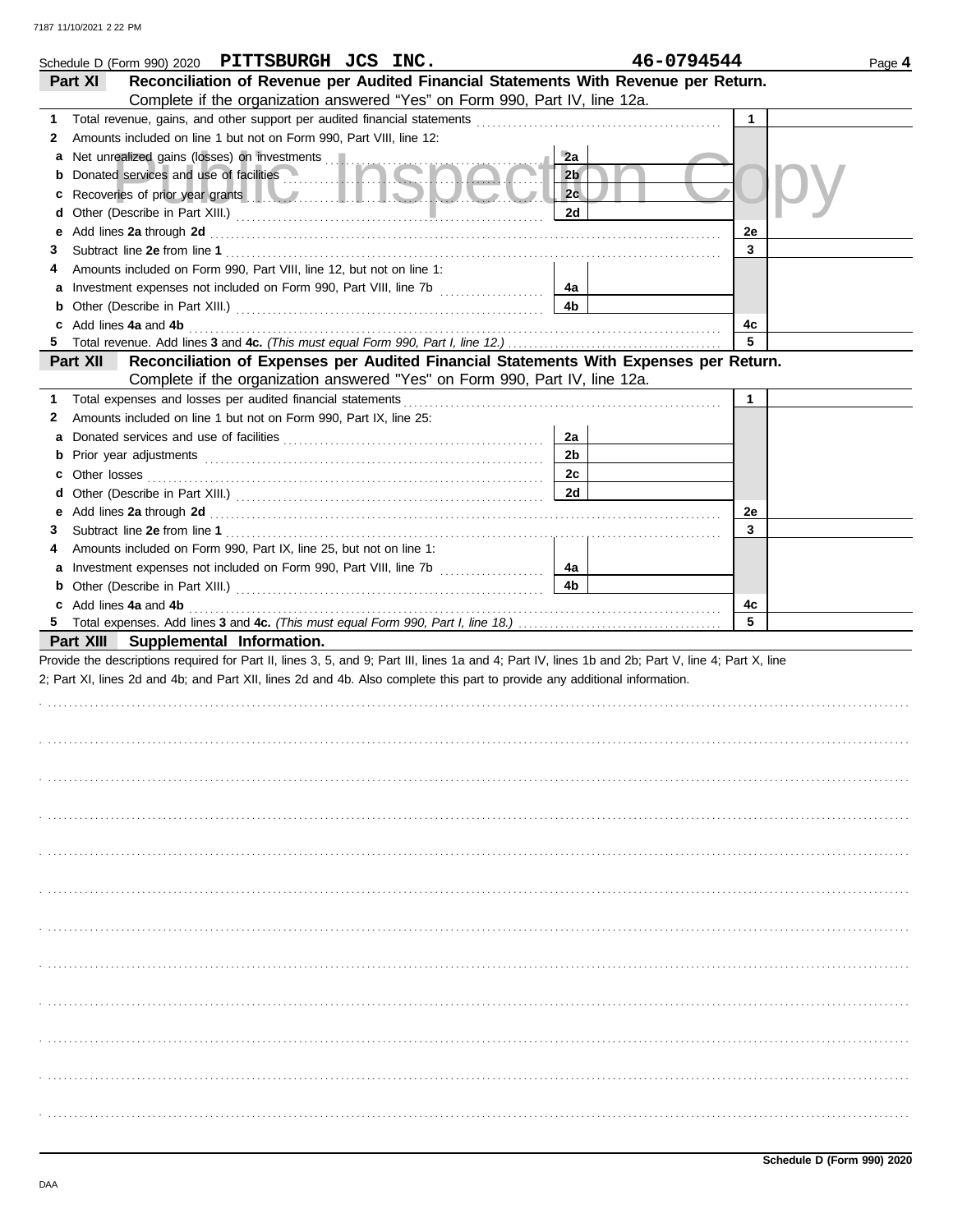| Schedule D (Form 990) 2020 PITTSBURGH JCS INC. |  | 46-0794544                    | Page 5 |
|------------------------------------------------|--|-------------------------------|--------|
| Part XIII Supplemental Information (continued) |  |                               |        |
|                                                |  |                               |        |
|                                                |  |                               |        |
|                                                |  |                               |        |
|                                                |  | <b>Public Inspection Copy</b> |        |
|                                                |  |                               |        |
|                                                |  |                               |        |
|                                                |  |                               |        |
|                                                |  |                               |        |
|                                                |  |                               |        |
|                                                |  |                               |        |
|                                                |  |                               |        |
|                                                |  |                               |        |
|                                                |  |                               |        |
|                                                |  |                               |        |
|                                                |  |                               |        |
|                                                |  |                               |        |
|                                                |  |                               |        |
|                                                |  |                               |        |
|                                                |  |                               |        |
|                                                |  |                               |        |
|                                                |  |                               |        |
|                                                |  |                               |        |
|                                                |  |                               |        |
|                                                |  |                               |        |
|                                                |  |                               |        |
|                                                |  |                               |        |
|                                                |  |                               |        |
|                                                |  |                               |        |
|                                                |  |                               |        |
|                                                |  |                               |        |
|                                                |  |                               |        |
|                                                |  |                               |        |
|                                                |  |                               |        |
|                                                |  |                               |        |
|                                                |  |                               |        |
|                                                |  |                               |        |
|                                                |  |                               |        |
|                                                |  |                               |        |
|                                                |  |                               |        |
|                                                |  |                               |        |
|                                                |  |                               |        |
|                                                |  |                               |        |
|                                                |  |                               |        |
|                                                |  |                               |        |
|                                                |  |                               |        |
|                                                |  |                               |        |
|                                                |  |                               |        |
|                                                |  |                               |        |